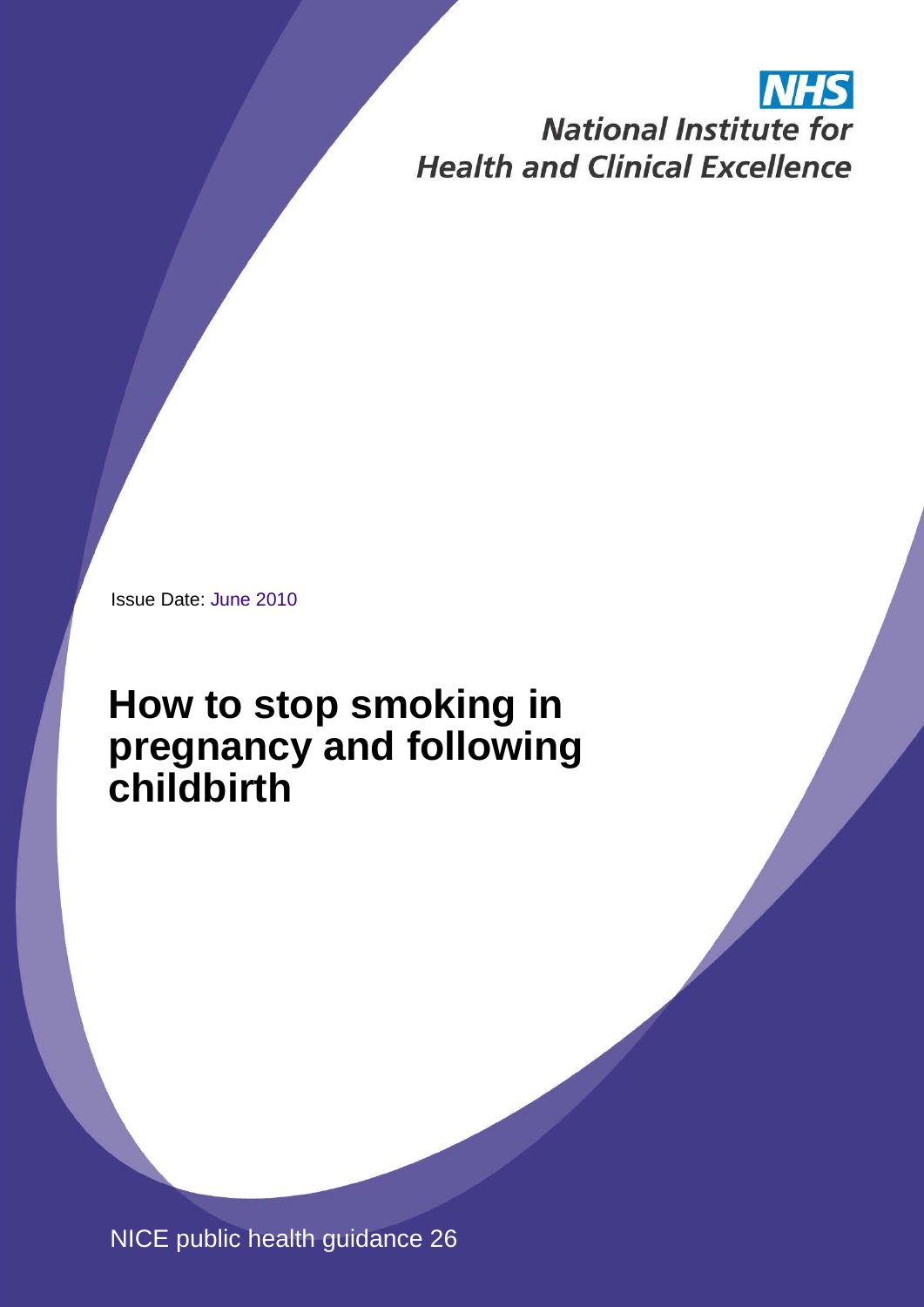#### **NICE public health guidance 26 How to stop smoking in pregnancy and following childbirth**

#### **Ordering information**

You can download the following documents from [www.nice.org.uk/guidance/PH26](http://www.nice.org.uk/guidance/PH26)

- The NICE guidance (this document) which includes all the recommendations, details of how they were developed and evidence statements.
- A quick reference guide for professionals and the public.
- Supporting documents, including an evidence review and an economic analysis.

For printed copies of the quick reference guide, phone NICE publications on 0845 003 7783 or email [publications@nice.org.uk](mailto:publications@nice.org.uk) and quote N2198.

This guidance represents the views of the Institute and was arrived at after careful consideration of the evidence available. Those working in the NHS, local authorities, the wider public, voluntary and community sectors and the private sector should take it into account when carrying out their professional, managerial or voluntary duties.

Implementation of this guidance is the responsibility of local commissioners and/or providers. Commissioners and providers are reminded that it is their responsibility to implement the guidance, in their local context, in light of their duties to avoid unlawful discrimination and to have regard to promoting equality of opportunity. Nothing in this guidance should be interpreted in a way which would be inconsistent with compliance with those duties.

#### **National Institute for Health and Clinical Excellence**

MidCity Place 71 High Holborn London WC1V 6NA

www.nice.org.uk

© National Institute for Health and Clinical Excellence, 2010. All rights reserved. This material may be freely reproduced for educational and not-for-profit purposes. No reproduction by or for commercial organisations, or for commercial purposes, is allowed without the express written permission of the Institute.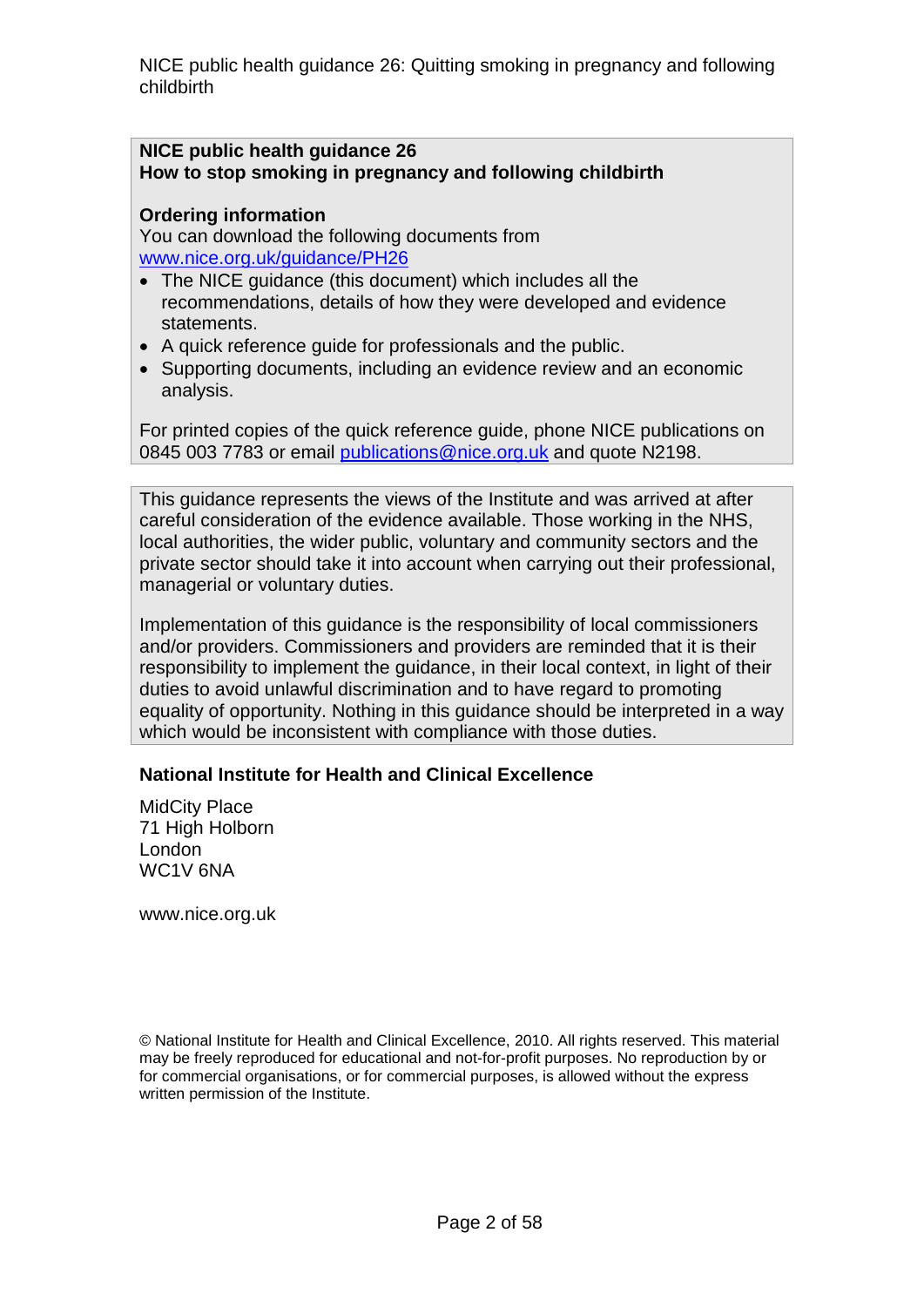## **Introduction**

The Department of Health (DH) asked the National Institute for Health and Clinical Excellence (NICE) to produce public health guidance on interventions aimed at stopping smoking in pregnancy and following childbirth.

The guidance is for NHS and other commissioners, managers and practitioners who have a direct or indirect role in, and responsibility for, helping women to stop smoking in pregnancy and following childbirth. This includes those working in: local authorities, education and the wider public, private, voluntary and community sectors. It may also be of interest to women who are planning a pregnancy, those who are pregnant and those who already have children, as well as their partners and families and other members of the public.

This guidance will complement, but will not replace, other NICE guidance on smoking prevention and cessation as well as guidance on identifying and supporting people most at risk of dying prematurely and behaviour change. (For further details, see section 7.) This guidance updates recommendations on smoking in NICE's clinical guideline on antenatal care.

The Public Health Interventions Advisory Committee (PHIAC) developed these recommendations on the basis of reviews of the evidence, economic modelling, expert advice, stakeholder comments and fieldwork.

Members of PHIAC are listed in appendix A. The methods used to develop the guidance are summarised in appendix B.

Supporting documents used to prepare this document are listed in appendix E. Full details of the evidence collated, including fieldwork data and activities and stakeholder comments, are available on the NICE website, along with a list of the stakeholders involved and NICE's supporting process and methods manuals. The website address is: [www.nice.org.uk](http://www.nice.org.uk/)

This guidance was developed using the NICE public health intervention process.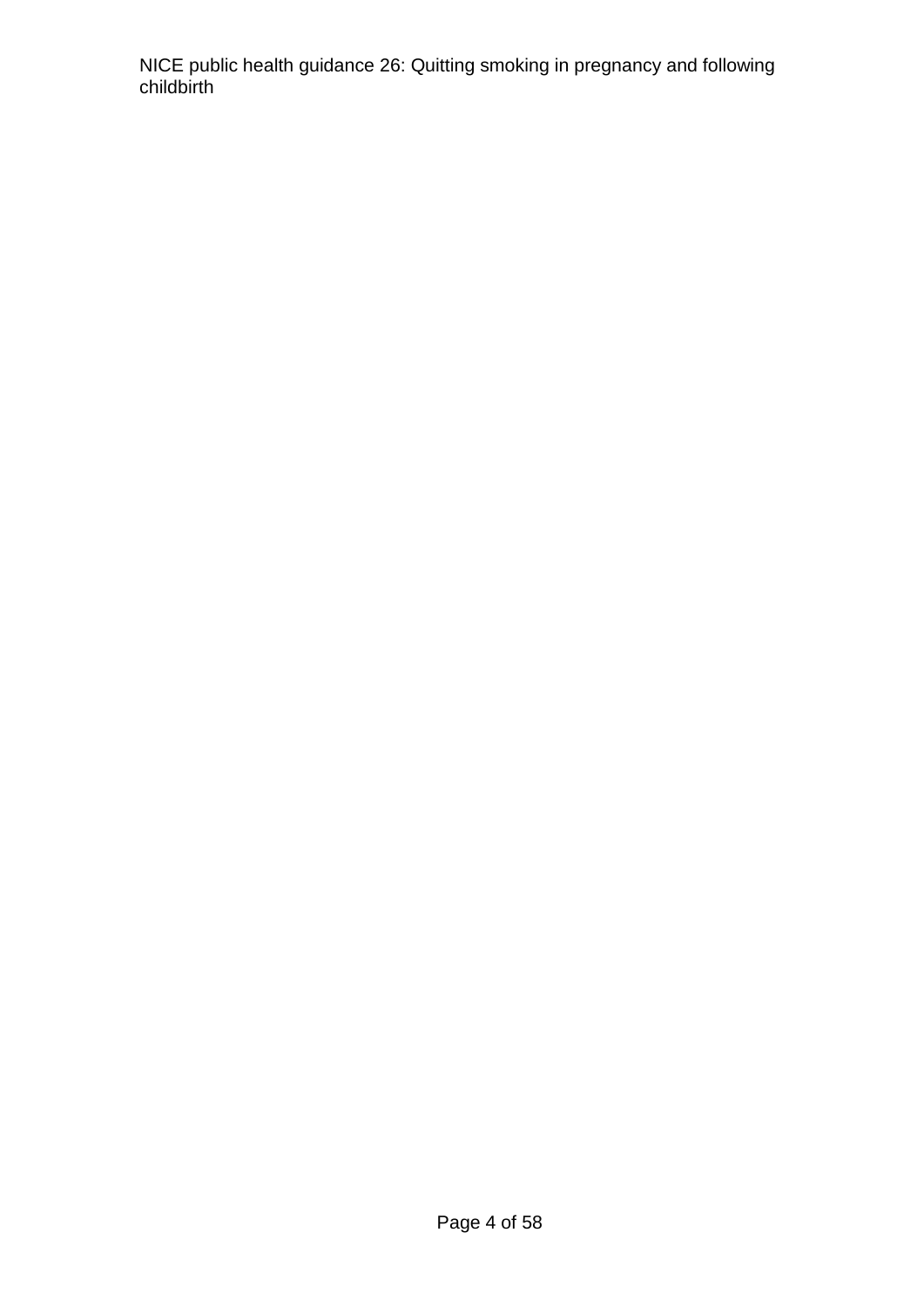## **Contents**

| $\mathbf 1$                                                          |  |  |
|----------------------------------------------------------------------|--|--|
| 2                                                                    |  |  |
| 3                                                                    |  |  |
| 4                                                                    |  |  |
| 5                                                                    |  |  |
| 6                                                                    |  |  |
| $\overline{7}$                                                       |  |  |
| 8                                                                    |  |  |
| 9                                                                    |  |  |
| Appendix A: membership of the Public Health Interventions Advisory   |  |  |
| Committee (PHIAC), the NICE Project Team and external contractors 31 |  |  |
| Appendix B: summary of the methods used to develop this guidance36   |  |  |
|                                                                      |  |  |
|                                                                      |  |  |
|                                                                      |  |  |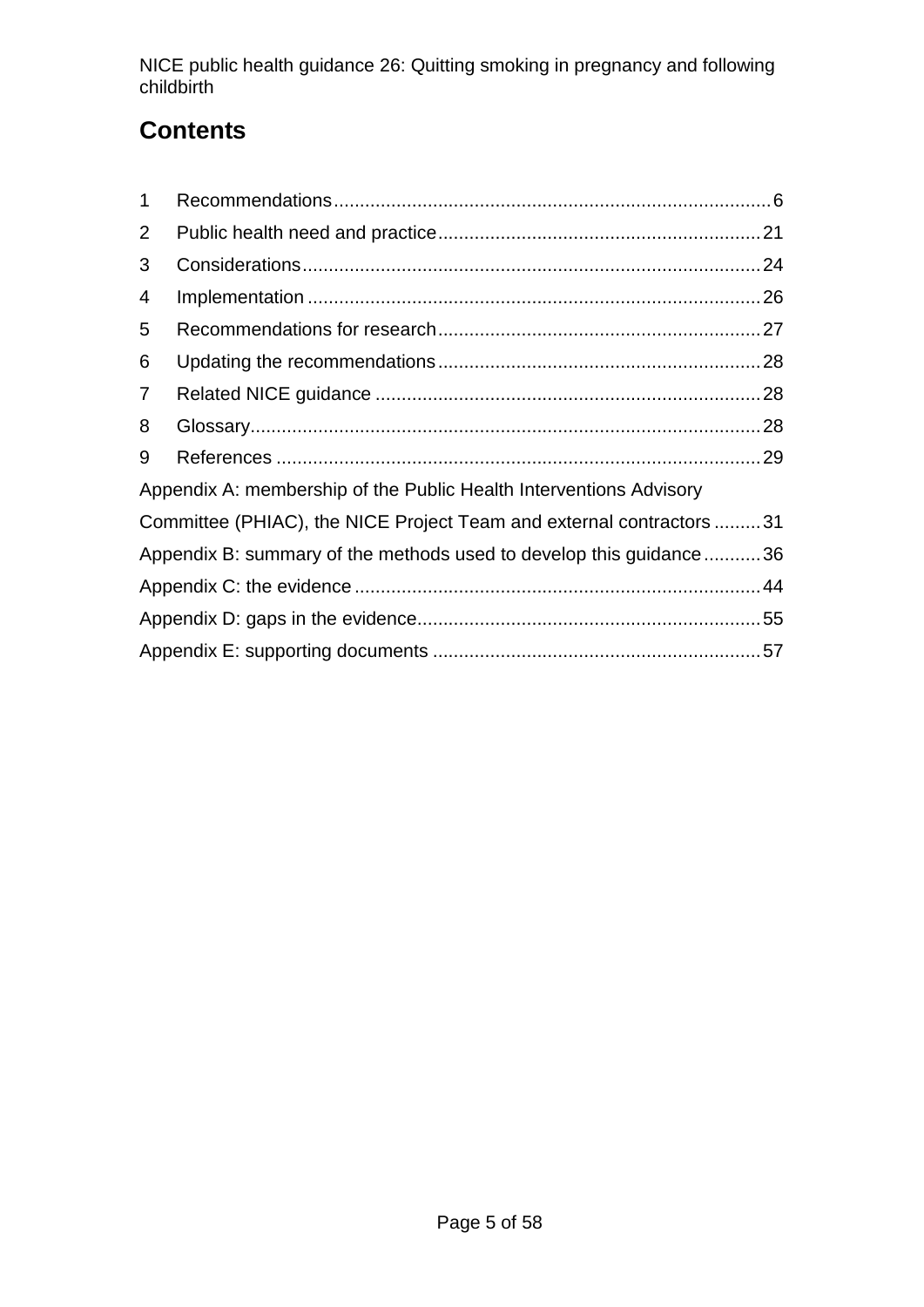## <span id="page-5-0"></span>**1 Recommendations**

This is NICE's formal guidance on how to stop smoking in pregnancy and following childbirth. When writing the recommendations, the Public Health Interventions Advisory Committee (PHIAC) (see appendix A) considered the evidence of effectiveness (including cost effectiveness), commissioned reports, expert testimony, fieldwork data and comments from stakeholders and experts. Full details are available at [www.nice.org.uk/guidance/PH26](http://www.nice.org.uk/guidance/PH26)

The evidence statements underpinning the recommendations are listed in appendix C.

The evidence reviews, supporting evidence statements and economic modelling report are available at [www.nice.org.uk/guidance/PH26](http://www.nice.org.uk/guidance/PH26)

### *Background*

Helping pregnant women who smoke to quit involves communicating in a sensitive, client-centred manner, particularly as some pregnant women find it difficult to say that they smoke. Such an approach is important to reduce the likelihood that some of them may miss out on the opportunity to get help.

The recommendations in this guidance which refer to NHS Stop Smoking Services also apply to other, non-NHS services that offer help to quit and operate to the same standard.

NHS Stop Smoking Services are local services funded by the Department of Health to provide accessible, evidence-based and cost-effective support to people who want to stop smoking. The professionals involved may include midwives who have been specially trained to help pregnant women who smoke to quit.

### *Effective interventions*

The recommendations mainly cover interventions to help pregnant women who smoke to quit. These are listed at the beginning of recommendations 4 and 5. Interventions for partners are covered in recommendation 7.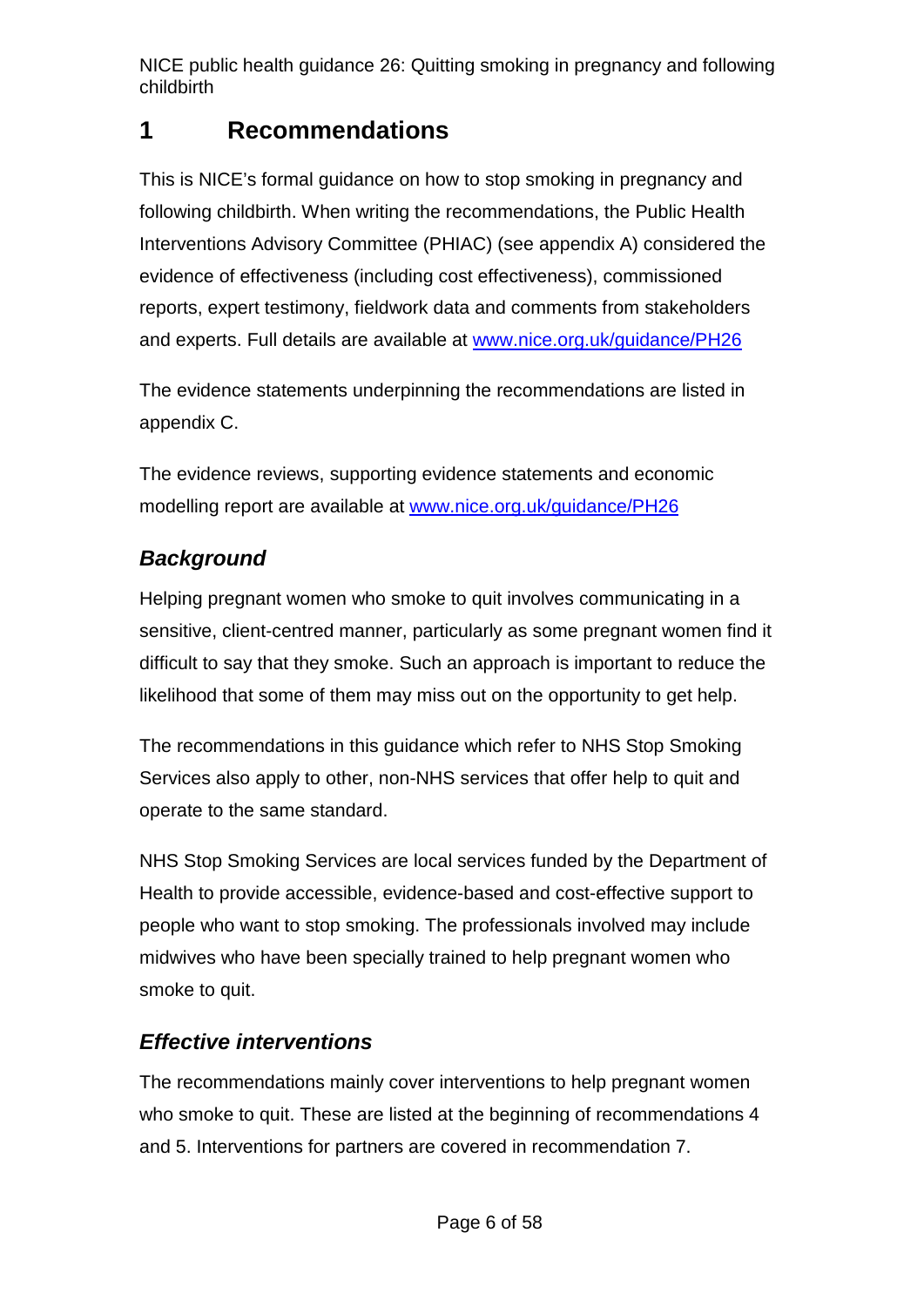Interventions that are effective with the general population are described in: 'Brief interventions and referral for smoking cessation' (NICE public health guidance 1), 'Workplace interventions to promote smoking cessation' (NICE public health guidance 5) and 'Smoking cessation services' (NICE public health guidance 10).

No specific recommendations have been made for those planning a pregnancy or who have recently given birth. This is due to the lack of evidence available on stop-smoking interventions for these groups. It does not constitute a judgement on whether or not such interventions are effective or cost effective.

### *Whose health will benefit?*

These recommendations should benefit women who smoke and who:

- are planning a pregnancy
- are already pregnant
- have an infant aged under 12 months.

They should also benefit the unborn child of a woman who smokes, any infants and children she may have, her partner and others in her household who smoke.

## *Recommendation 1 Identifying pregnant women who smoke and referring them to NHS Stop Smoking Services – action for midwives*

#### **Context**

Some women find it difficult to say that they smoke because the pressure not to smoke during pregnancy is so intense. This, in turn, makes it difficult to ensure they are offered appropriate support.

A carbon monoxide (CO) test is an immediate and non-invasive biochemical method for helping to assess whether or not someone smokes. However, it is unclear as to what constitutes the best cut-off point for determining smoking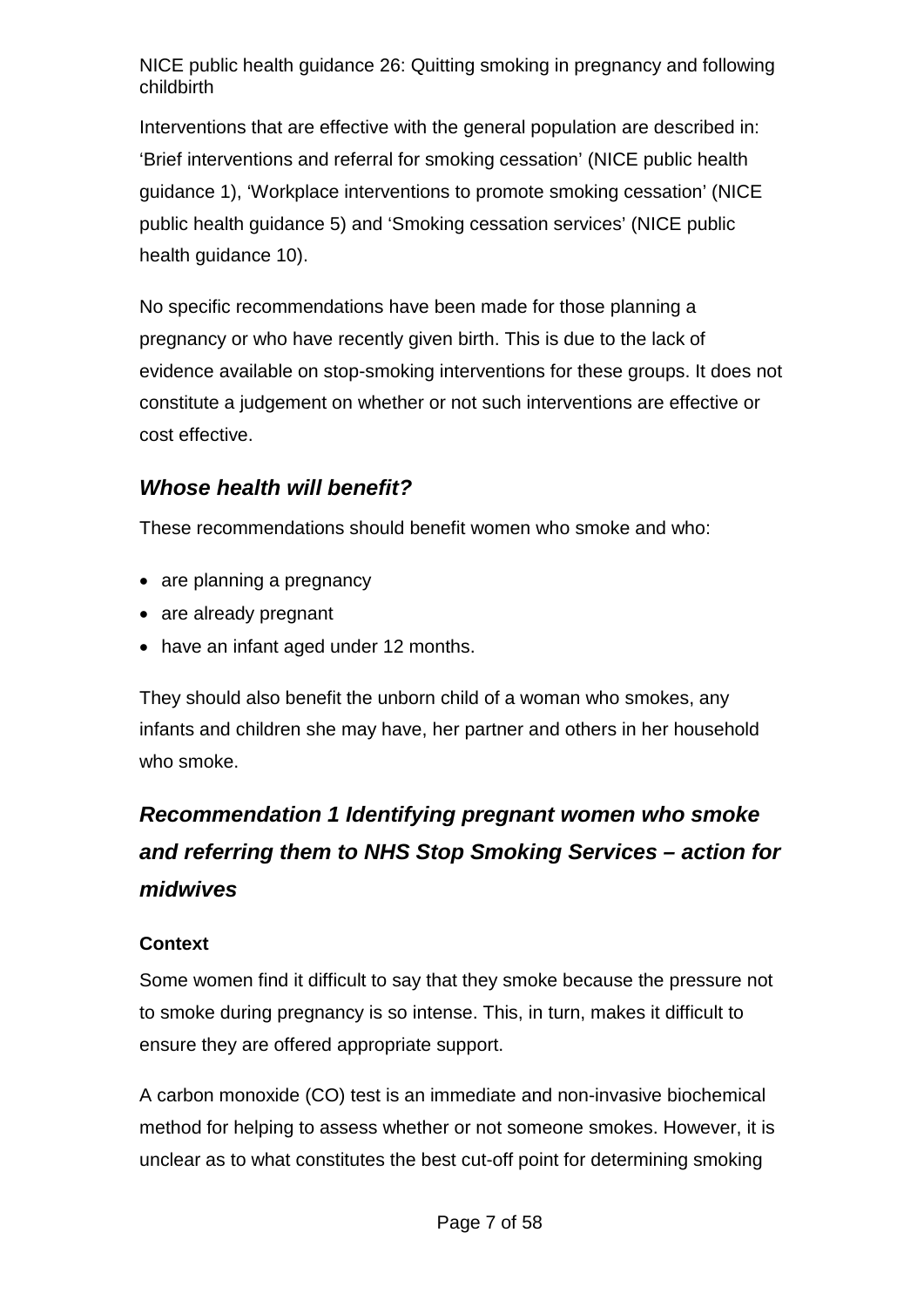status. Some suggest a CO level as low as 3 parts per million (ppm), others use a cut-off point of 6–10 ppm.

It is important to note that CO quickly disappears from expired breath (the level can fall by 50% in less than 4 hours). As a result, low levels of smoking may go undetected and may be indistinguishable from passive smoking. Conversely, environmental factors such as traffic emissions or leaky gas appliances may cause a high CO reading – as may lactose intolerance.

When trying to identify pregnant women who smoke, it is best to use a low cut-off point to avoid missing someone who may need help to quit.

#### **Who should take action?**

Midwives (at first maternity booking and subsequent appointments).

- Assess the woman's exposure to tobacco smoke through discussion and use of a CO test. Explain that the CO test will allow her to see a physical measure of her smoking and her exposure to other people's smoking. Ask her if she or anyone else in her household smokes. To help interpret the CO reading, establish whether she is a light or infrequent smoker. Other factors to consider include the time since she last smoked and the number of cigarettes smoked (and when) on the test day. (Note: CO levels fall overnight so morning readings may give low results.)
- Provide information (for example, a leaflet) about the risks to the unborn child of smoking when pregnant and the hazards of exposure to secondhand smoke for both mother and baby. Information should be available in a variety of formats.
- Explain about the health benefits of stopping for the woman and her baby. Advise her to stop – not just cut down.
- Explain that it is normal practice to refer all women who smoke for help to quit and that a specialist midwife or adviser will phone and offer her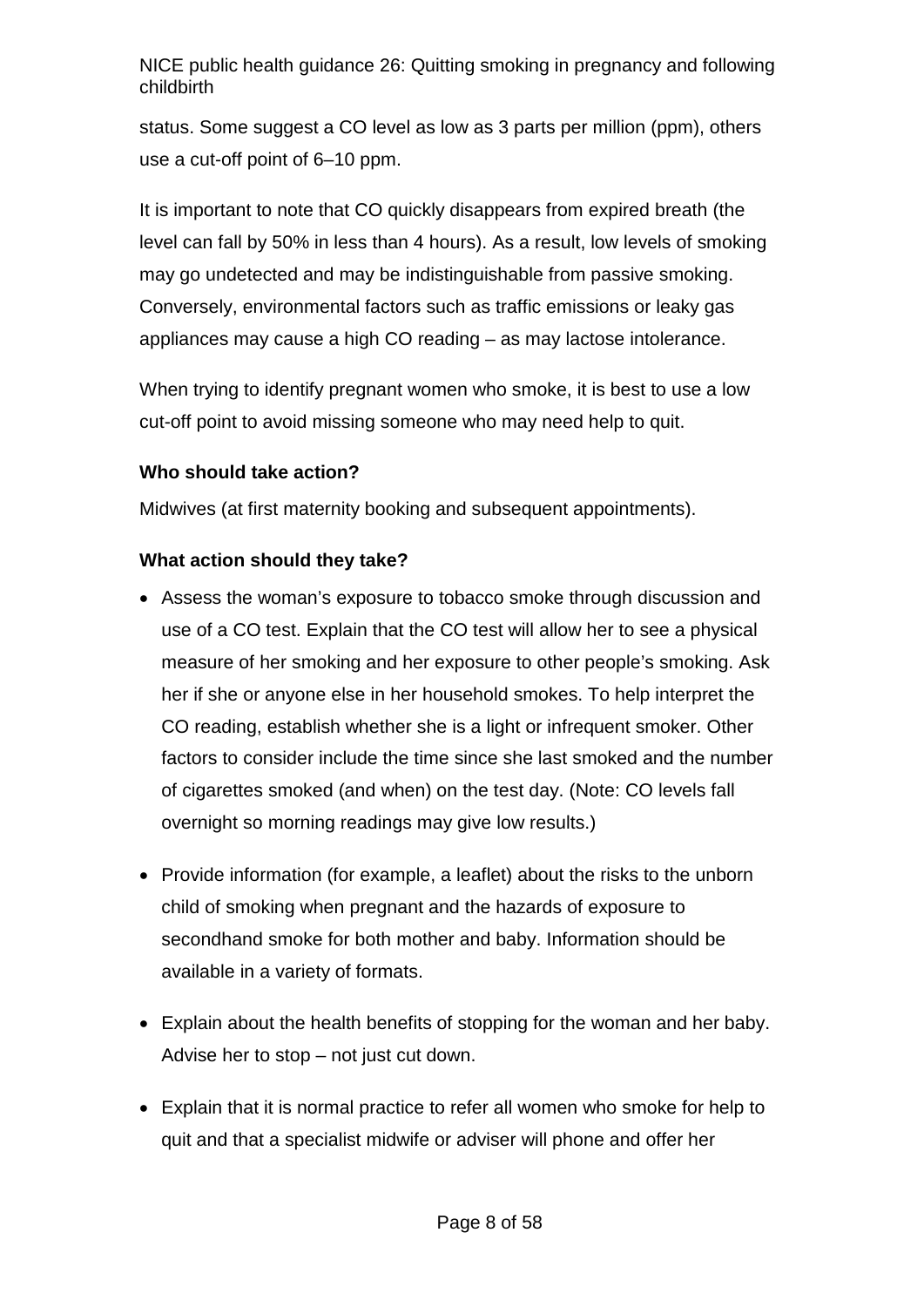support. (Note: a specialist adviser needs to offer this support to minimise the risk of her opting out.)

- Refer all women who smoke, or have stopped smoking within the last 2 weeks, to NHS Stop Smoking Services. Also refer those with a CO reading of 7 ppm or above. (Note: light or infrequent smokers should also be referred, even if they register a lower reading – for example, 3 ppm.) If they have a high CO reading (more than 10 ppm) but say they do not smoke, advise them about possible CO poisoning and ask them to call the free Health and Safety Executive gas safety advice line on: 0800 300 363.
- Use local arrangements to make the appointment and, in case they want to talk to someone over the phone in the meantime, give the NHS Pregnancy Smoking Helpline number: 0800 1699 169. Also provide the local helpline number where one is available.
- If her partner or others in the household smoke, suggest they contact NHS Stop Smoking Services. If no one smokes, give positive feedback.
- At the next appointment, check if the woman took up her referral. If not, ask if she is interested in stopping smoking and offer another referral to the service.
- If she accepts the referral, use local arrangements to make the appointment and give the NHS Pregnancy Smoking Helpline number: 0800 1699 169. Also provide the local helpline number where one is available.
- If she declines the referral, accept the answer in an impartial manner, leave the offer of help open. Also highlight the flexible support that many NHS Stop Smoking Services offer pregnant women (for example, some offer home visits).
- If the referral was taken up, provide feedback. Review at subsequent appointments, as appropriate.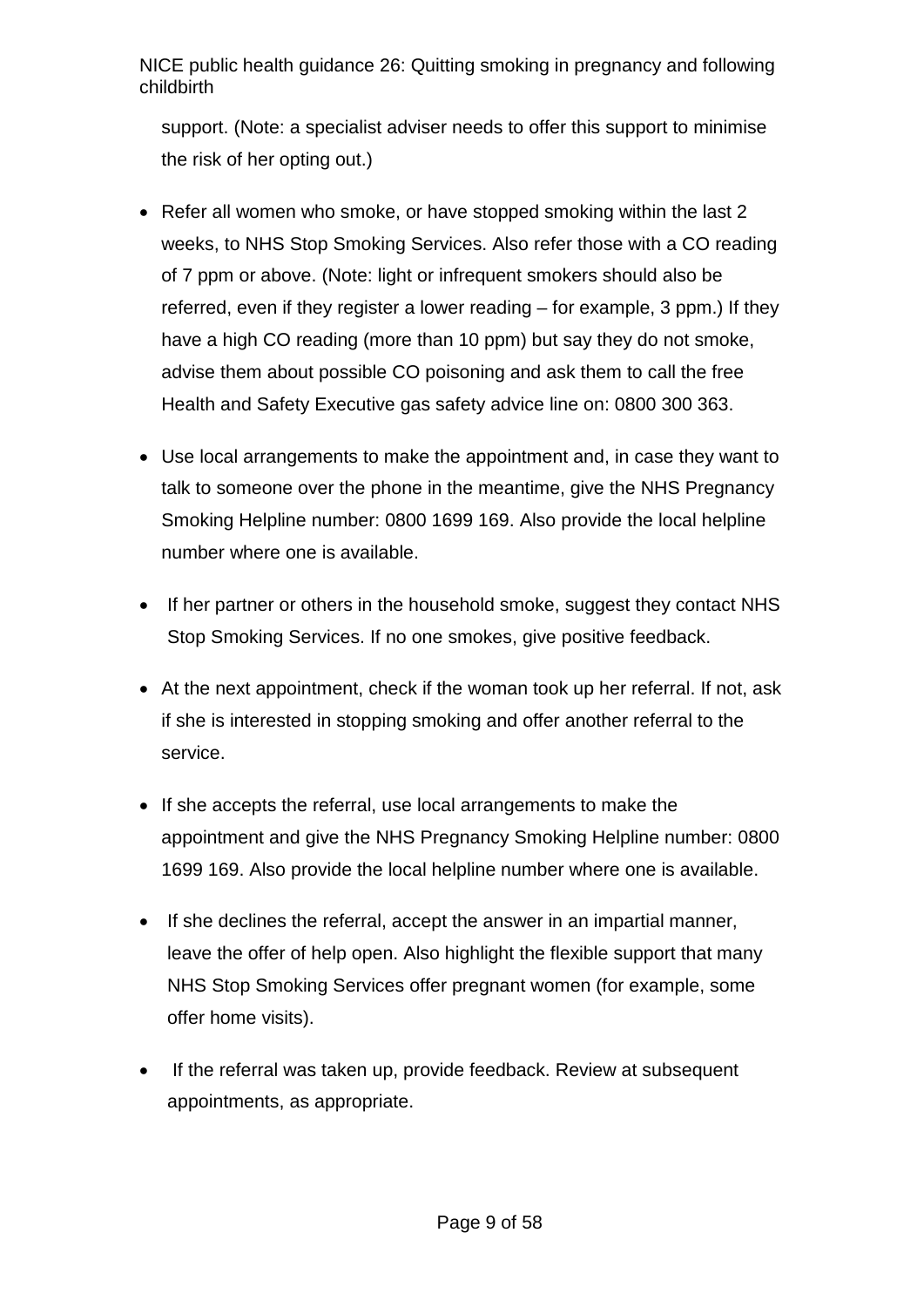• Where appropriate, for each of the stages above record smoking status, CO level, whether a referral is accepted or declined and any feedback given. This should be recorded in the woman's hand-held record. If a hand-held record is not available locally, use local protocols to record this information.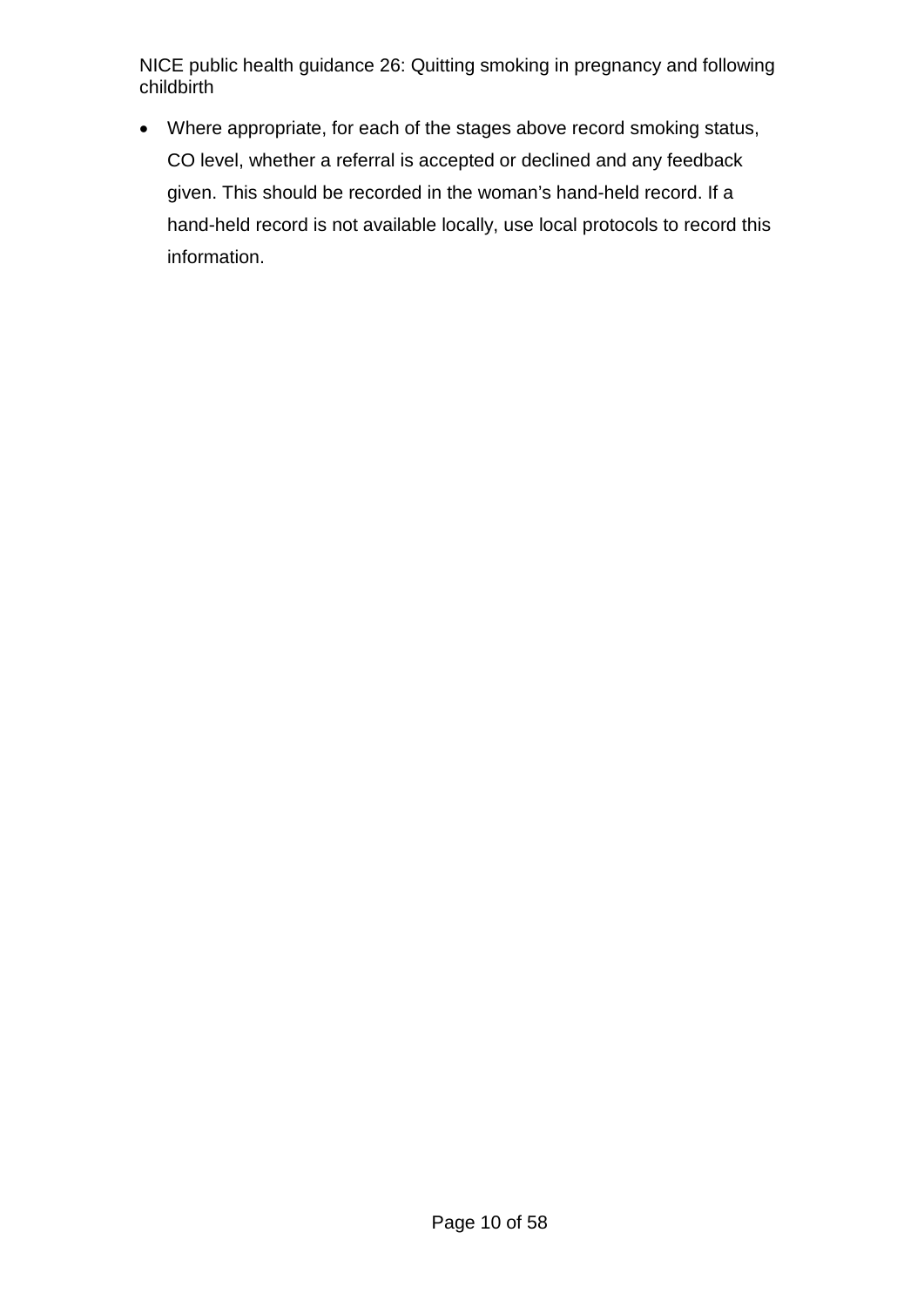#### Recommendation 1: Referral pathway from maternity services to NHS Stop Smoking Services

Provide all women with information (for example, a leaflet) about the risks of smoking to her and the unborn child, including smoking by partners or family members. Address any concerns she, her partner or family may have about stopping smoking. Tell partners and family members about NHS Stop Smoking Services.



<sup>1</sup> Preferably the patient handheld record.

<sup>2</sup> Lower level (e.g. 3 ppm) may apply for light/infrequent smokers. Note: higher level might apply if prior exposure to other sources of pollution, e.g. traffic fumes, leaky gas appliances.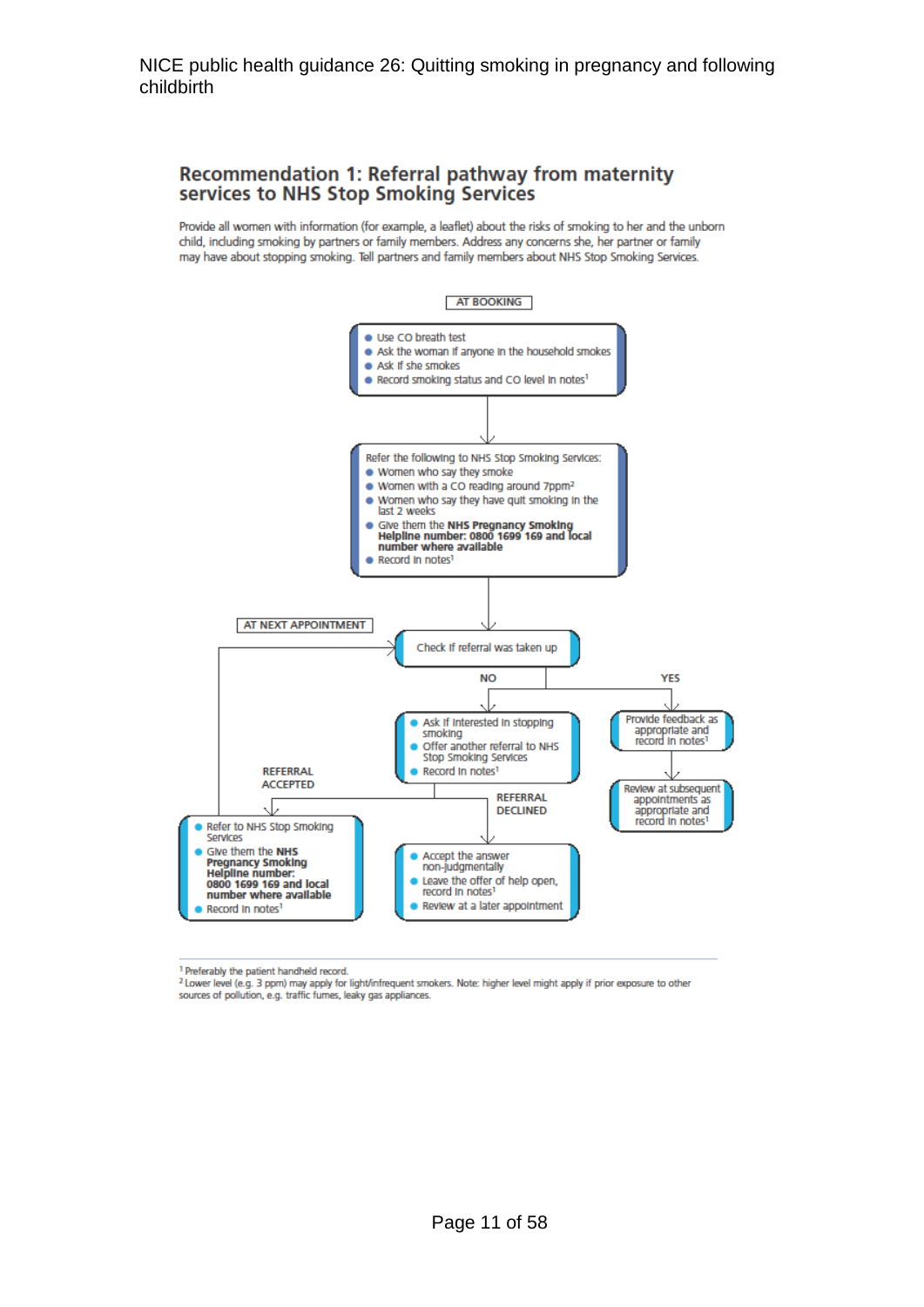## *Recommendation 2 Identifying pregnant women who smoke and referring them to NHS Stop Smoking Services – action for others in the public, community and voluntary sectors*

#### **Who should take action?**

Those responsible for providing health and support services for the target group of women. This does not include midwives (see recommendation 1). It does include:

- GPs, practice nurses, health visitors and family nurses.
- Obstetricians, paediatricians, sonographers and other members of the maternity team (apart from midwives).
- Those working in youth and teenage pregnancy services, children's centres and social services.
- Those working in fertility clinics, dental practices, community pharmacies and voluntary and community organisations.

- Use any appointment or meeting as an opportunity to ask women if they smoke. If they do, explain how NHS Stop Smoking Services can help people to quit and advise them to stop.
- Offer those who want to stop a referral to NHS Stop Smoking Services.
- Use local arrangements to make a referral. Record this in the hand-held record. If a hand-held record is not available locally, use local protocols to record this information.
- Give the NHS Pregnancy Smoking Helpline number in case they want to talk to someone over the phone in the meantime: 0800 1699 169. Also provide the local helpline number where one is available.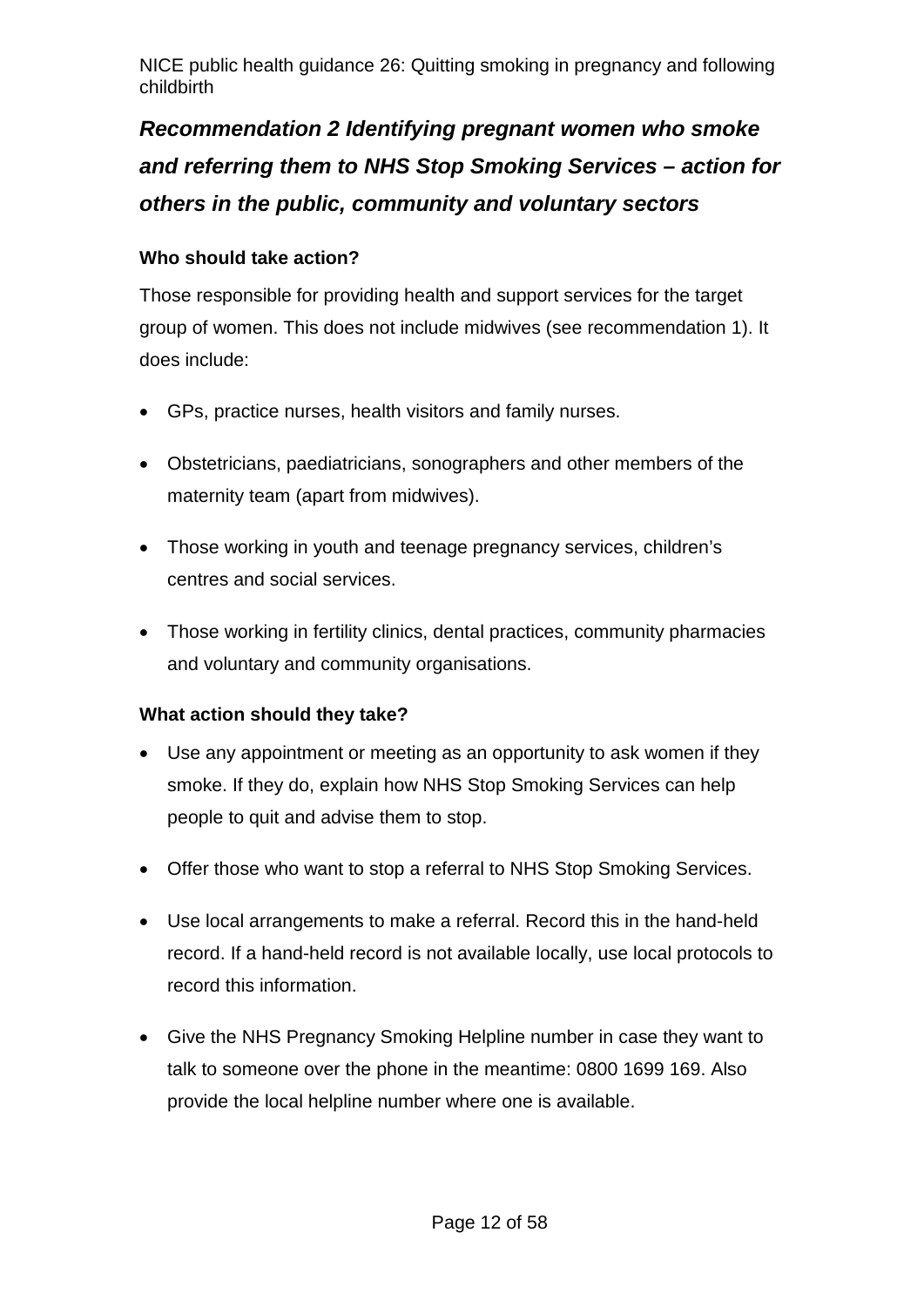• Those with specialist training should provide pregnant women who smoke with information (for example, a leaflet) about the risks to the unborn child of smoking when pregnant. They should also provide information on the hazards of exposure to secondhand smoke for both mother and baby and on the benefits of stopping smoking. Information should be available in a variety of formats.

## *Recommendation 3 NHS Stop Smoking Services – contacting referrals*

#### **Who should take action?**

NHS Stop Smoking Services specialist advisers.

- Telephone all women who have been referred for help. Discuss smoking and pregnancy and the issues they face, using an impartial, client-centred approach. Invite them to use the service. If necessary (and resources permitting), ring them twice and follow-up with a letter. Advise the maternity booking midwife of the outcome.
- Attempt to see those who cannot be contacted by telephone. This could happen during a routine antenatal care visit (for example, when they attend for a scan).
- Address any factors which prevent the women from using smoking cessation services. This could include a lack of confidence in their ability to quit, lack of knowledge about the services on offer, difficulty accessing them or lack of suitable childcare. It could also include a fear of failure and concerns about being stigmatised.
- If women are reluctant to attend the clinic, consider providing structured self-help materials or support via the telephone helpline. Also consider offering to visit them at home, or at another venue, if it is difficult for them to attend specialist services.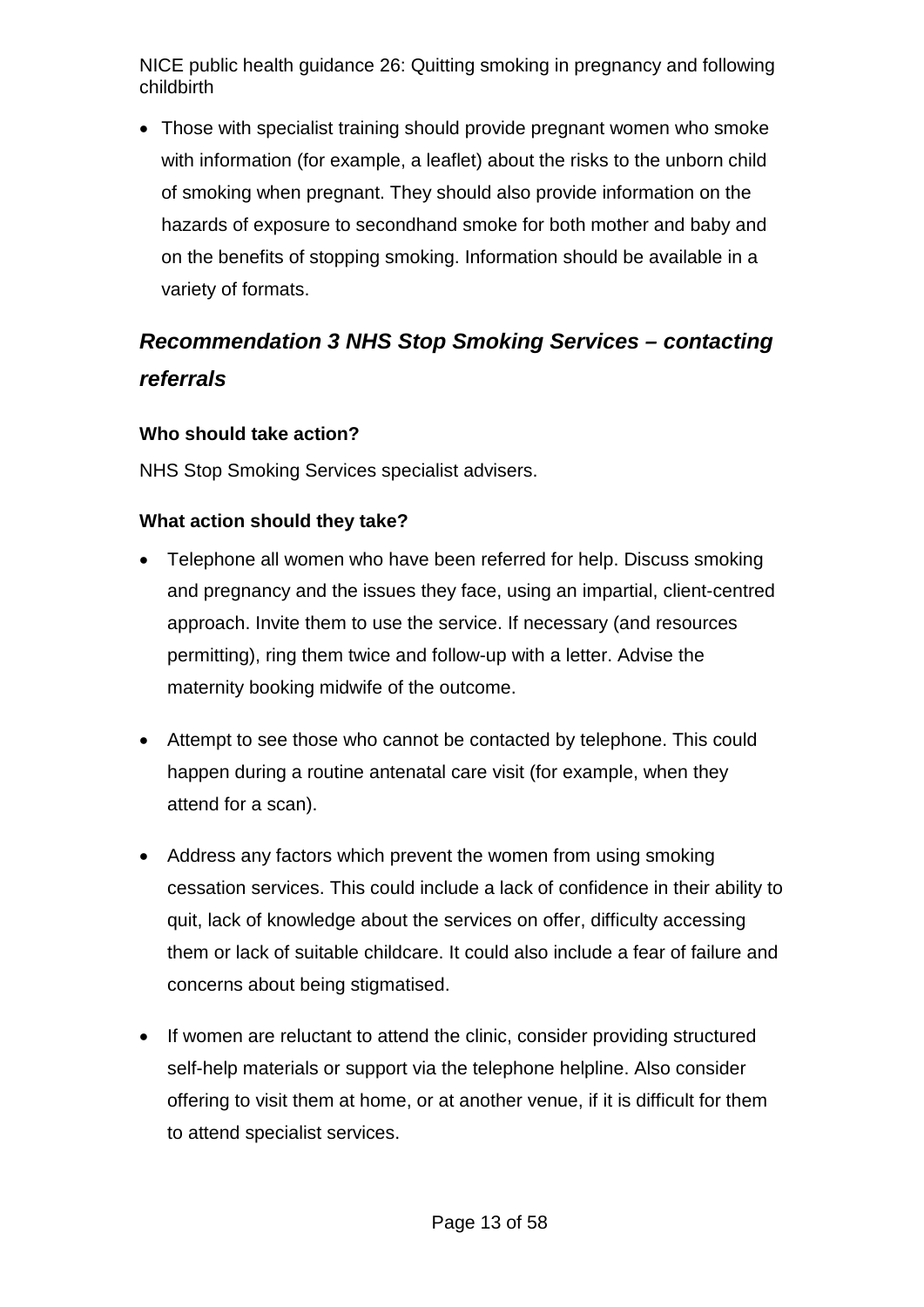• Send information on smoking and pregnancy to those who opt out during the initial telephone call. This should include details on how to get help to quit at a later date. Such information should be easily accessible and available in a variety of formats.

## *Recommendation 4 NHS Stop Smoking Services – initial and ongoing support*

#### **Context**

Studies have shown that the following interventions are effective in helping women who are pregnant to quit smoking:

- cognitive behaviour therapy
- motivational interviewing
- structured self-help and support from NHS Stop Smoking Services.

In addition, in other countries the provision of incentives to quit has been shown to be effective with this group (research is required to see whether it would work in the UK).

Interventions using a 'stages of change' approach have had mixed success. (In some studies the approach was effective, in others it was no better than the control.) Giving pregnant women feedback on the effects of smoking on the unborn child and on their own health (such as reports of urinary cotinine levels) is not effective.

#### **Who should take action?**

• NHS Stop Smoking Services specialist advisers.

- During the first face-to-face meeting, discuss how many cigarettes the woman smokes and how frequently. Ask if anyone else in the household smokes (this includes her partner if she has one).
- Provide information about the risks of smoking to an unborn child and the benefits of stopping for both mother and baby.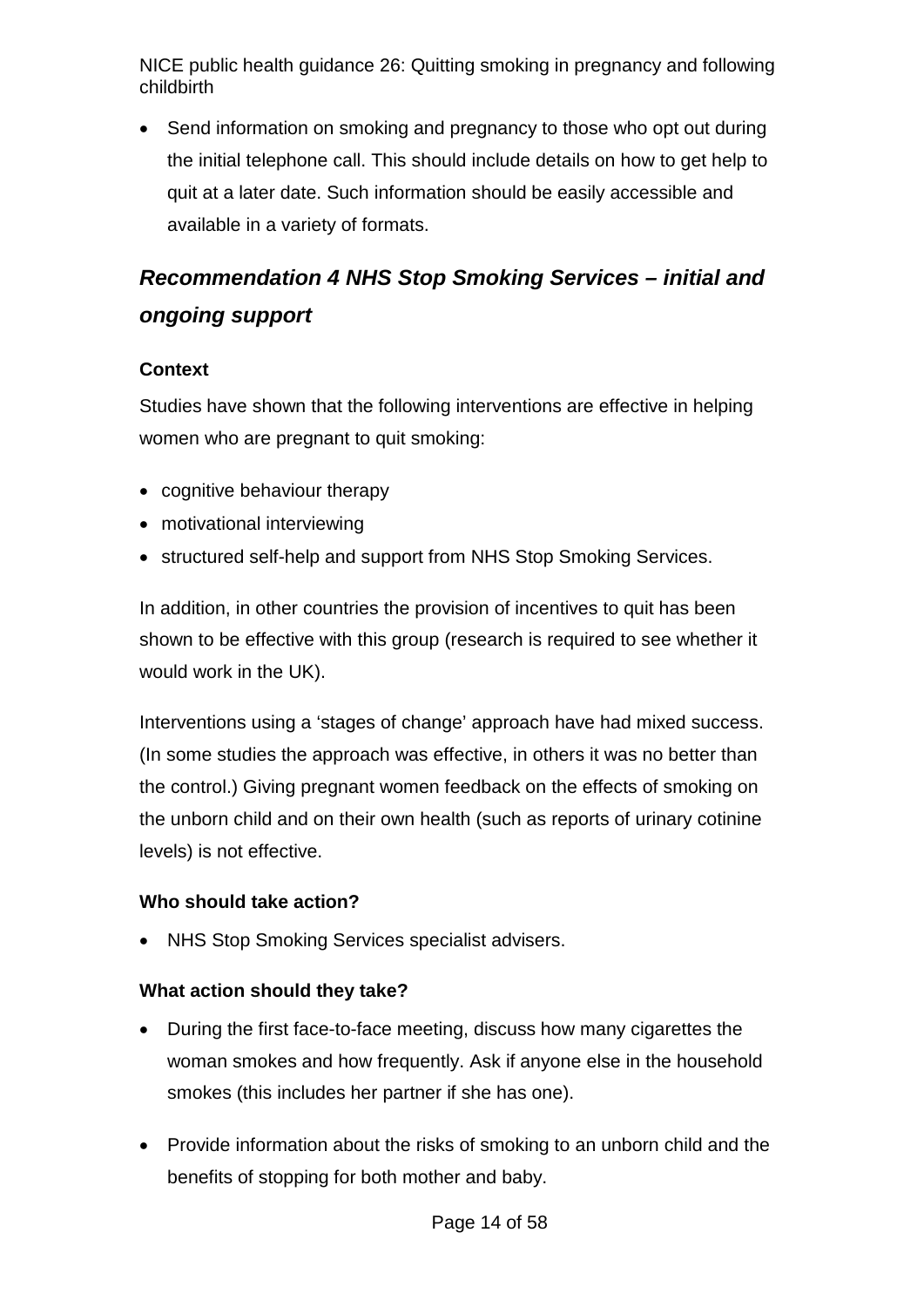- Address any concerns she and her partner or family may have about stopping smoking and offer personalised information, advice and support on how to stop<sup>[1](#page-14-0)</sup>.
- If partners or other family members are present at the first face-to-face meeting, encourage those who smoke to quit. If they smoke but are not at the meeting, ask the pregnant woman to suggest they contact NHS Stop Smoking Services and provide her with contact details (for example, telephone and address card).
- Provide the woman with intensive and ongoing support (brief interventions alone are unlikely to be sufficient) throughout pregnancy and beyond. This includes regularly monitoring her smoking status using CO tests. The latter may encourage her to try to quit – and can also be a useful way of providing positive feedback once a quit attempt has been made.
- Biochemically validate that the woman has quit on the date she set and 4 weeks after. Where possible, use urine or saliva cotinine tests, as these are more accurate than CO tests and can detect exposure over the past few days rather than hours. When carrying out these tests, check whether the woman is using nicotine replacement therapy (NRT) as this may raise her cotinine levels. Note: no measure can be 100% accurate. Some people may smoke so infrequently – or inhale so little – that their intakes cannot reliably be distinguished from that due to passive smoking.
- If the woman says that she has stopped smoking, but the CO test reading is higher than 10 ppm, advise her about possible CO poisoning and ask her to call the free Health and Safety Executive gas safety advice line on: 0800 300 363. However, it is more likely that she is still smoking and any further questions must be phrased sensitively to encourage a frank discussion.

<span id="page-14-0"></span> $<sup>1</sup>$  This is an edited extract from a recommendation that appears in 'Smoking cessation'</sup> services' NICE public health guidance 10. It does not constitute a change to the original recommendation.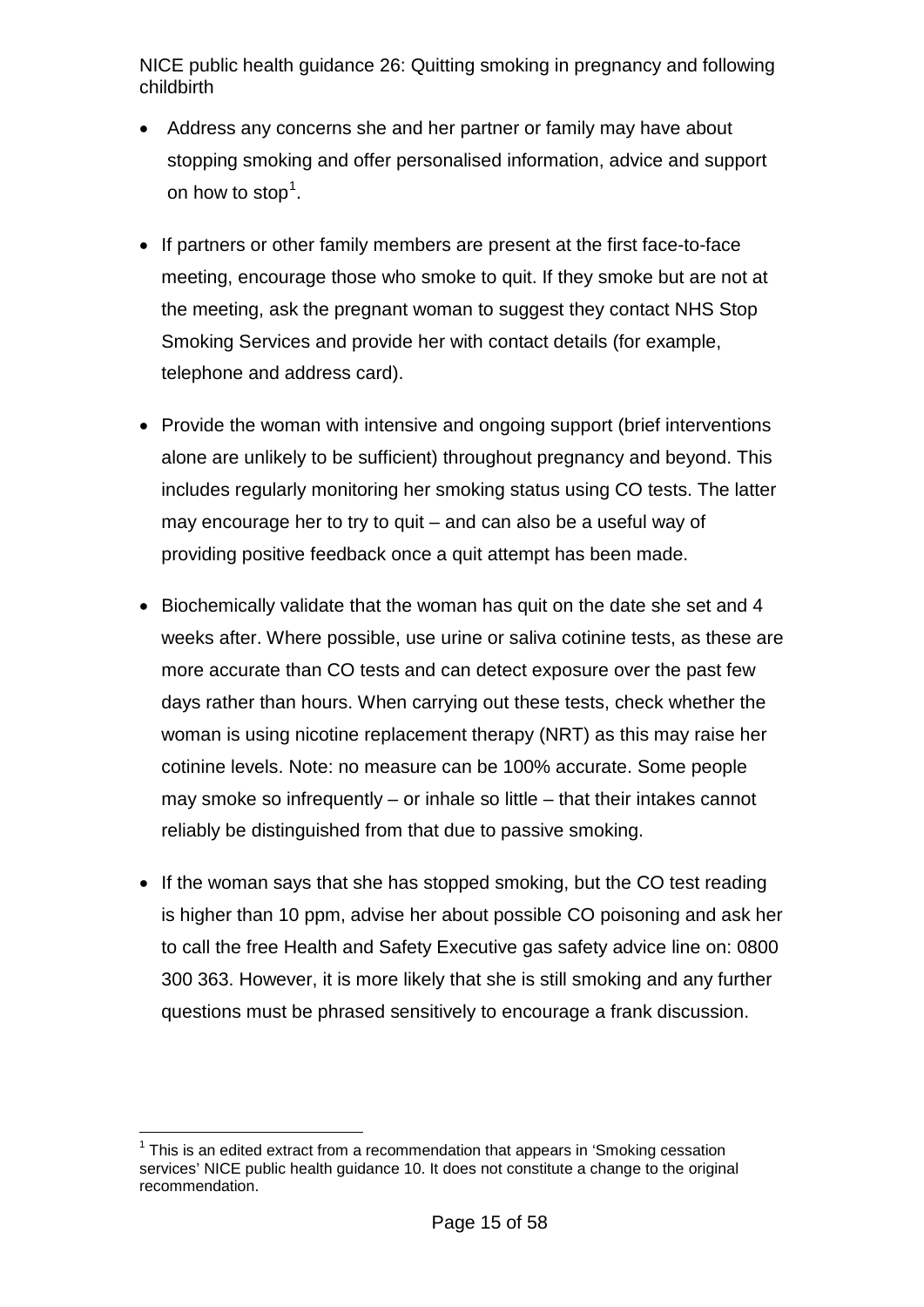- If she stopped smoking in the 2 weeks prior to her maternity booking appointment, continue to provide support, in line with the recommendations above and NHS Stop Smoking Services practice protocols.
- Record the method used to quit smoking, including whether or not she received help and support. Follow up 12 months after the date she set to quit**.**
- Establish links with contraceptive services, fertility clinics and ante- and postnatal services so that everyone working in those organisations knows about local NHS Stop Smoking Services. Ensure they understand what these services offer and how to refer people to them.

## *Recommendation 5 Use of NRT and other pharmacological support*

#### **Context**

There is mixed evidence on the effectiveness of NRT in helping women to stop smoking during pregnancy. The most robust trial to date has found no evidence that it is effective (or that it affects the child's birthweight). In addition, there are insufficient data to form a judgement about whether or not NRT has any impact on the likelihood that a child will need special care or will be stillborn.

#### **Who should take action?**

• NHS Stop Smoking Services.

#### **What action should they take?**

• Discuss the risks and benefits of NRT with pregnant women who smoke, particularly those who do not wish to accept other help from NHS Stop Smoking Services. Use only if smoking cessation without NRT fails. If they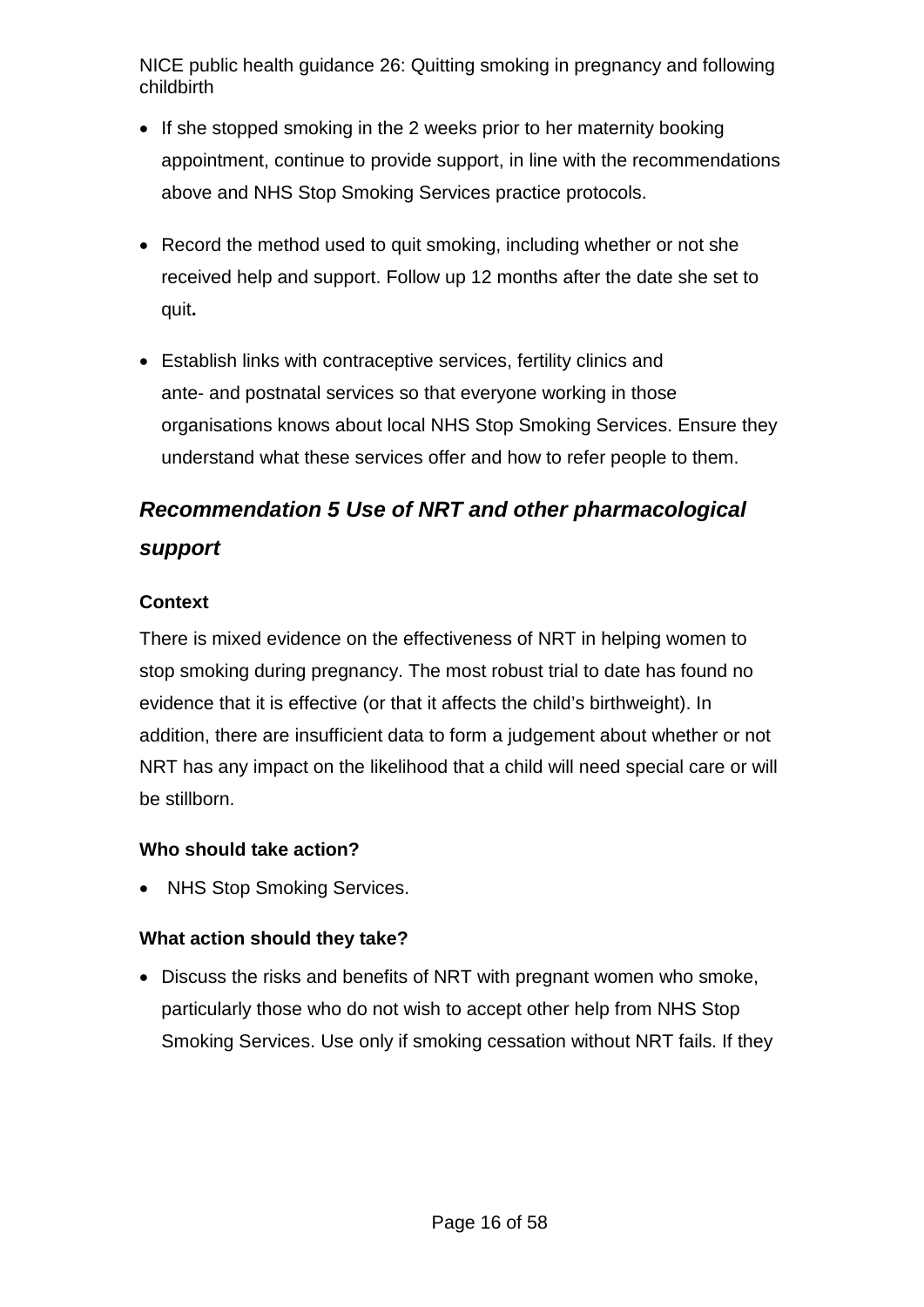express a clear wish to receive NRT, use professional judgement when deciding whether to offer a prescription<sup>[2](#page-16-0)</sup>.

- Only prescribe NRT for use once they have stopped smoking (they may set a particular date for this)<sup>[3](#page-16-1)</sup>. Only prescribe 2 weeks of NRT for use from the day they agreed to stop. Only give subsequent prescriptions to women who have demonstrated, on re-assessment, that they are still not smoking $^4\!$  $^4\!$  $^4\!$
- Advise pregnant women who are using nicotine patches to remove them before going to bed<sup>4</sup>.
- Neither varenicline or bupropion should be offered to pregnant or breastfeeding women<sup>[5](#page-16-3)</sup>.

## *Recommendation 6: NHS Stop Smoking Services – meeting the needs of disadvantaged pregnant women who smoke*

#### **Who should take action?**

NHS Stop Smoking Services.

#### **What action should they take?**

• Ensure services are delivered in an impartial, client-centred manner. They should be sensitive to the difficult circumstances many women who smoke find themselves in. They should also take into account other sociodemographic factors such as age and ethnicity and ensure provision

<span id="page-16-0"></span> $2$  This is an edited extract from a recommendation that appears in 'Smoking cessation services' NICE public health guidance 10. It does not constitute a change to the original recommendation.

<span id="page-16-1"></span> $3$  The British National Formulary (2010) advises on use of NRT during pregnancy: 'Intermittent therapy is preferable but avoid liquorice-flavoured nicotine products'.

<span id="page-16-2"></span> $4$  This is an edited extract from a recommendation that appears in 'Smoking cessation services' NICE public health guidance 10. It does not constitute a change to the original recommendation.

<span id="page-16-3"></span> $5$  This is an edited extract from a recommendation that appears in 'Smoking cessation services' NICE public health guidance 10. It does not constitute a change to the original recommendation.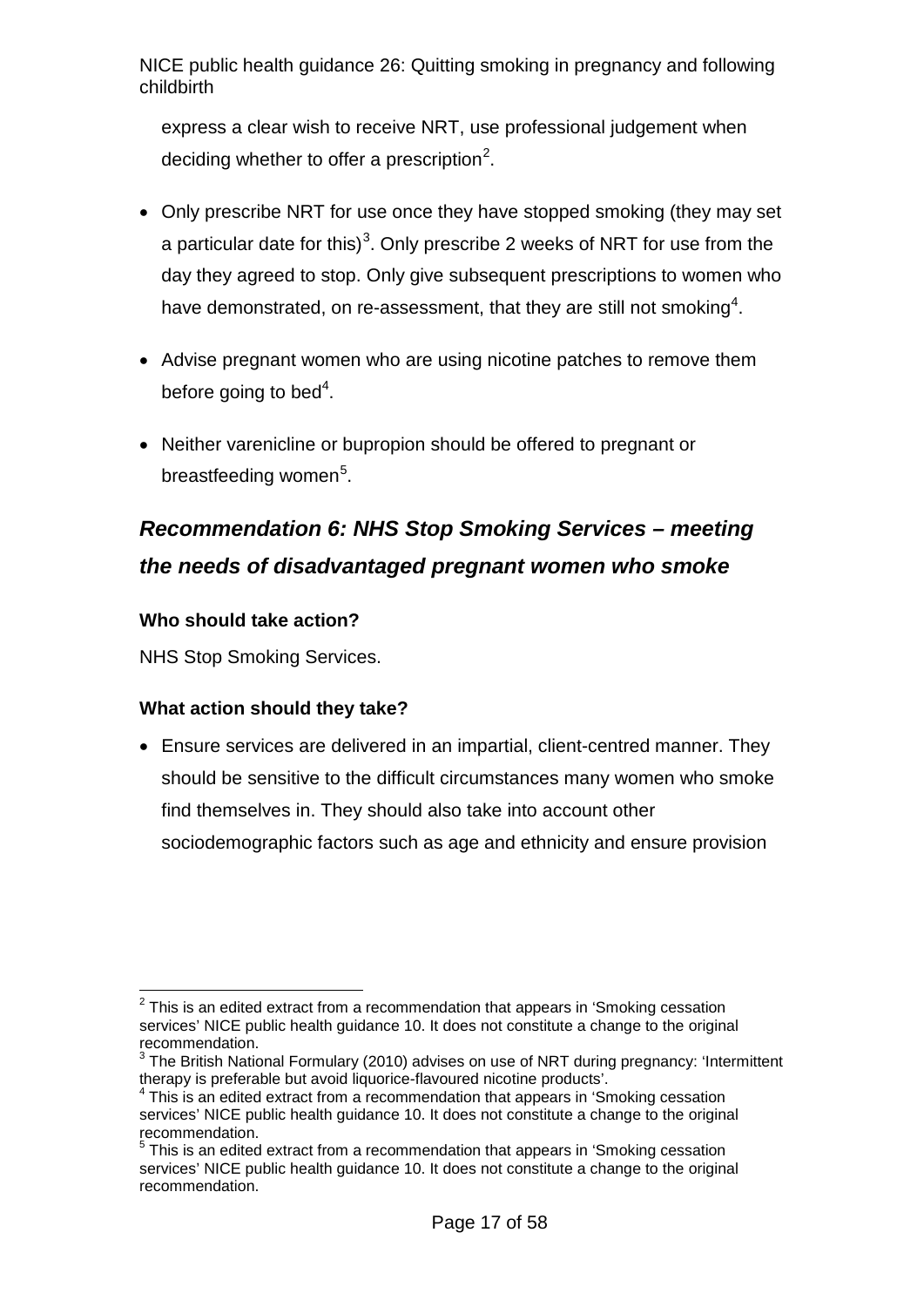is culturally relevant. This includes making it clear how women who are non-English speakers can access and use interpreting services $^6$  $^6$ .

- $\bullet$  Involve these women in the planning and development of services<sup>5</sup>.
- Ensure services are flexible and coordinated. They should take place in locations – and at times – that make them easily accessible and should be tailored to meet individual needs $5$ .
- Collaborate with the family nurse partnership pilot and other outreach schemes to identify additional opportunities for providing intensive and ongoing support. (Note: family nurses make frequent home visits.)
- Work in partnership with agencies that support women who have complex social and emotional needs. This includes substance misuse services, youth and teenage pregnancy support and mental health services.

## *Recommendation 7 Partners and others in the household who smoke*

#### **Context**

Interventions which are effective with the general population will not necessarily work with the partners of women who are pregnant. For example, simply providing booklets, self-help guidance or media education campaigns is not effective with this group around the time of pregnancy.

#### **Who should take action?**

NHS Stop Smoking Services.

#### **What action should they take?**

• Provide clear advice about the danger that other people's tobacco smoke poses to the pregnant woman and to the baby – before and after birth.

<span id="page-17-0"></span> $6$  This is an edited extract from a recommendation that appears in 'Identifying and supporting people most at risk of dying prematurely' NICE public health guidance 15. It does not constitute a change to the original recommendation.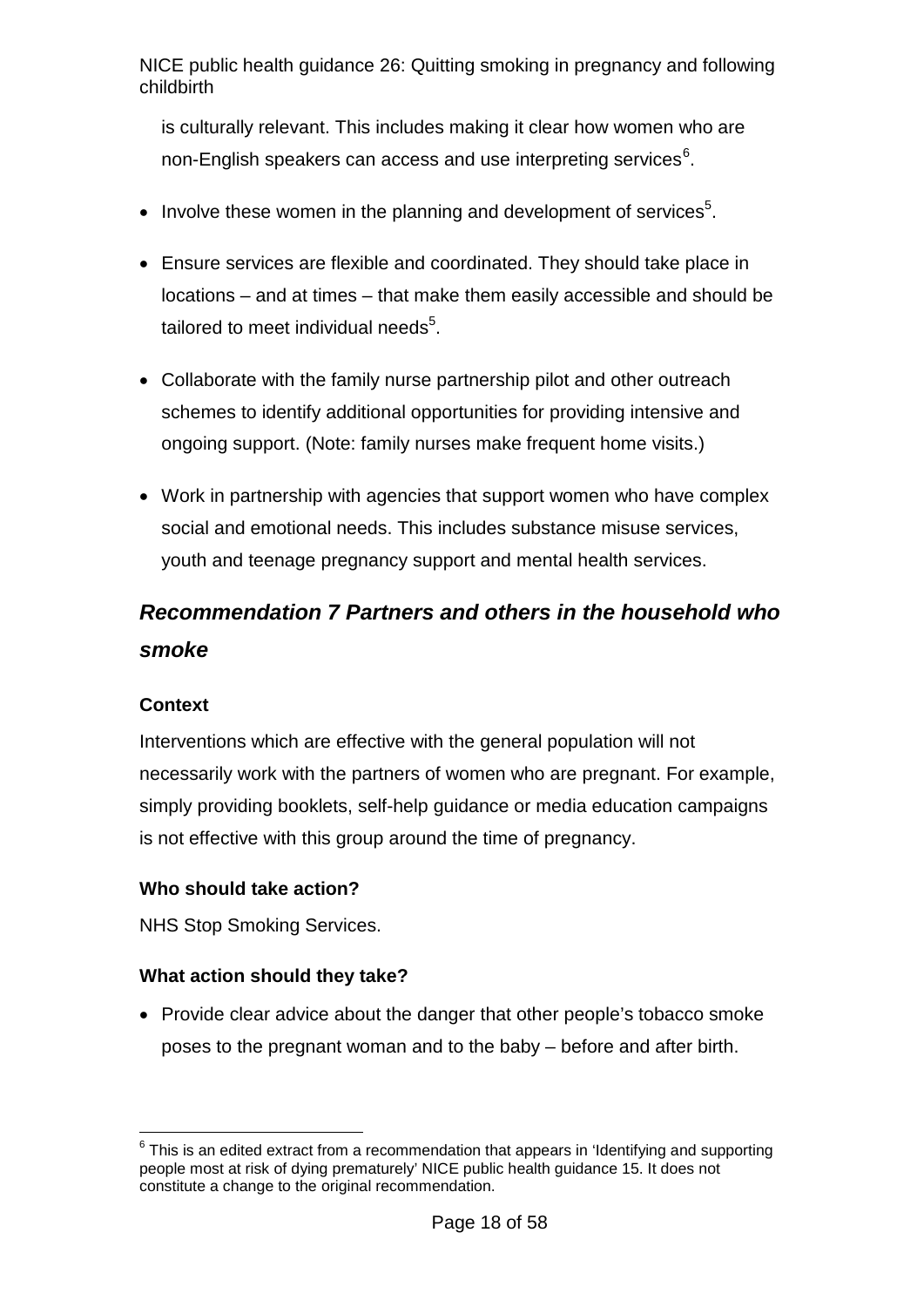- Recommend not smoking around the pregnant woman, mother or baby. This includes not smoking in the house or car.
- Offer partners who smoke help to stop using a multi-component intervention that comprises three or more elements and multiple contacts. Discuss with them which options to use – and in which order, taking into account<sup>[7](#page-18-0)</sup>:
	- − their preferences
	- − contra-indications and the potential for adverse effects from pharmacotherapies such as NRT
	- − the likelihood that they will follow the course of treatment
	- − their previous experience of smoking cessation aids.
- Do not favour one medication over another. Together, choose the one that seems most likely to succeed taking into account the above $^8\!$  $^8\!$  $^8\!$ .

### *Recommendation 8 Training to deliver interventions*

#### **Who should take action?**

- Commissioners of NHS Stop Smoking Services.
- Maternity services.
- Professional bodies and organisations.
- NHS Centre for Smoking Cessation and Training.
- Other providers of smoking cessation training which meets the national standard.

<span id="page-18-0"></span> $7$  This is an edited extract from a recommendation that appears in 'Smoking cessation' services' NICE public health guidance 10. It does not constitute a change to the original recommendation.

<span id="page-18-1"></span> $8$  This is an edited extract from a recommendation that appears in 'Smoking cessation services' NICE public health guidance 10. It does not constitute a change to the original recommendation.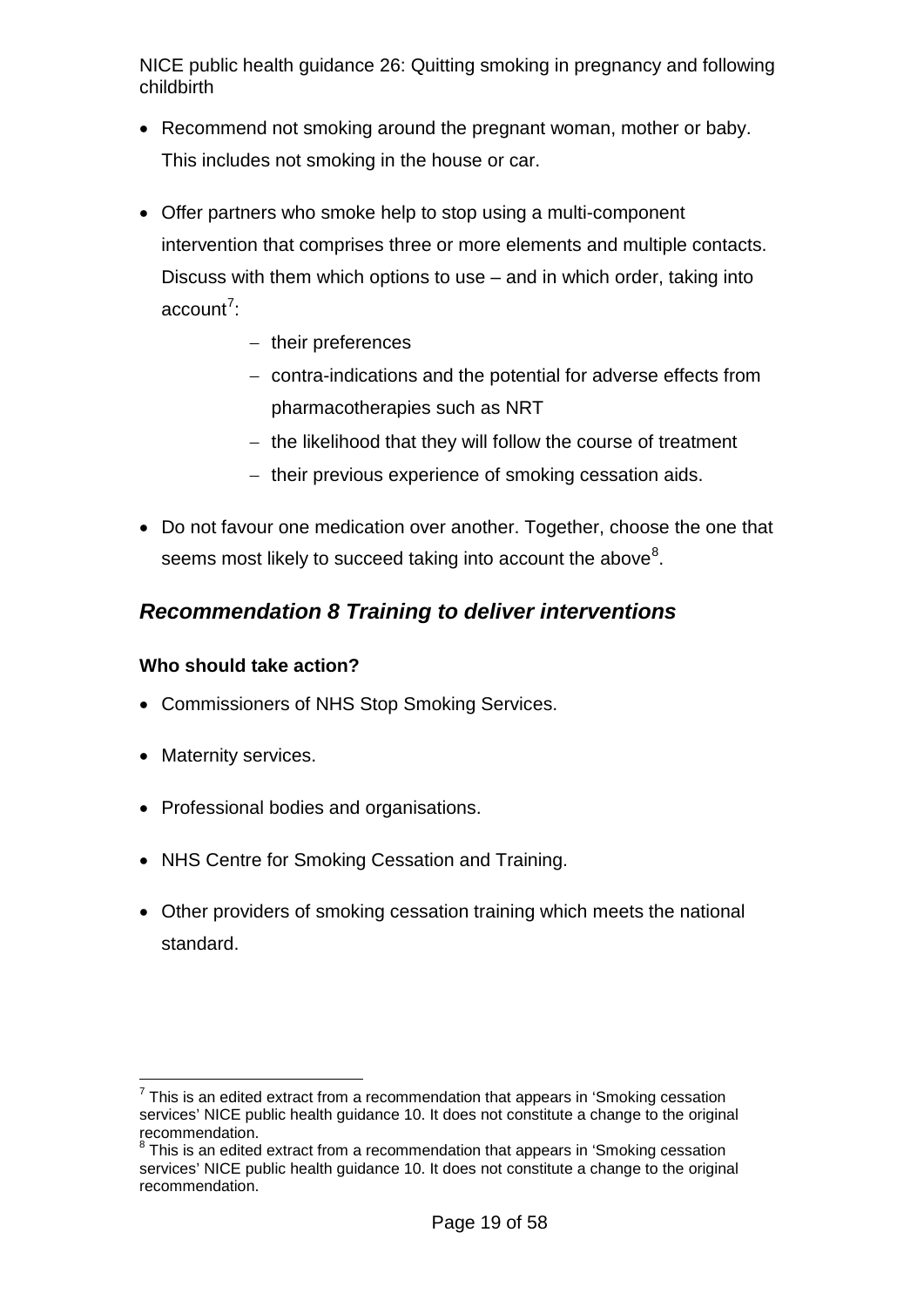- Ensure all midwives who deliver intensive stop-smoking interventions (one-to-one or group support – levels 2 and 3) are trained to the same standard as NHS stop-smoking advisers. The minimum standard for these interventions is set by the NHS Centre for Smoking Cessation and Training<sup>[9](#page-19-0)</sup>. They should also be provided with additional, specialised training and offered ongoing support and training updates $^{\rm 10}$  $^{\rm 10}$  $^{\rm 10}$ .
- Ensure all midwives who are not specialist stop-smoking advisers are trained to assess and record people's smoking status and their readiness to quit. They should also know about the health risks of smoking and the benefits of quitting – and understand why it can be difficult to stop. In addition, they should know about the treatments that can help people to quit and how to refer them to local services for treatment. (Acquisition of this knowledge and skill set is part of level 1 training in brief stop-smoking interventions<sup>[11](#page-19-2)</sup>. Please note, midwives are not advised to carry out brief interventions with pregnant women. However, they are advised to use these skills to initiate a referral to NHS Stop Smoking Services.)
- Ensure midwives and NHS stop-smoking specialist advisers who work with pregnant women:
	- − know how to ask them questions in such a way that encourages them to be open about their smoking
	- − always recommend quitting rather than cutting down
	- − have received accredited training in the use of CO monitors.
- Ensure brief stop-smoking interventions (level 1) and intensive one-to-one and group support to stop smoking (levels 2 and 3) are incorporated into pre- and post-registration midwifery training and midwives' continuing professional development, as appropriate.

<sup>9</sup> [www.ncsct.co.uk/](http://www.ncsct.co.uk/)

<span id="page-19-1"></span><span id="page-19-0"></span> $10$  For information about the NHS Centre for Smoking Cessation and Training's forthcoming specialist module go to [www.ncsct.co.uk](http://www.ncsct.co.uk/)

<span id="page-19-2"></span>For the national standard for level 1 see 'Standard for training in smoking cessation treatments' [\(www.nice.org.uk/page.aspx?o=502591\)](http://www.nice.org.uk/page.aspx?o=502591)1) or future updates from the NHS Centre for Smoking Cessation and Training.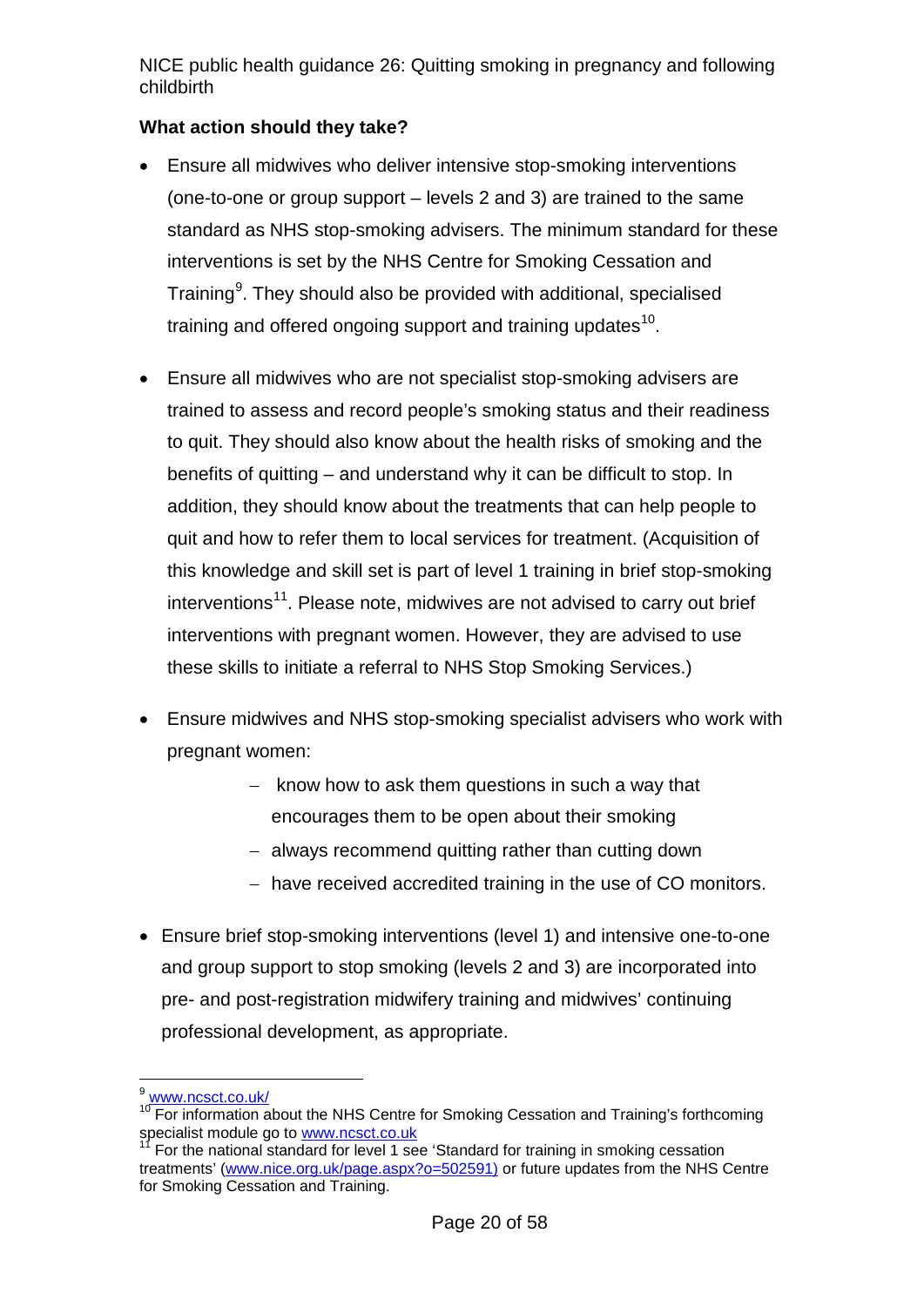- Ensure all healthcare and other professionals who work with the target group are trained in the same skills – and to the same standard – as those required of midwives who are not specialist smoking cessation advisers. This includes: GPs, practice nurses, health visitors, obstetricians, paediatricians, sonographers, midwives (including young people's lead midwives), family nurses and those working in fertility clinics, dental facilities and community pharmacies. It also includes those working in youth and teenage pregnancy services, children's centres, social services and voluntary and community organisations.
- Ensure all the healthcare and other professionals listed in the previous bullet:
	- − know what support local NHS Stop Smoking Services offer and how to refer the women being targeted
	- − understand the impact that smoking can have on a woman and her unborn child
	- − understand the dangers of exposing a pregnant woman and her unborn child – and other children – to secondhand smoke.
- Ensure all training in relation to smoking and pregnancy addresses the:
	- − barriers that some professionals may feel they face when trying to tackle smoking with a pregnant woman (for example, they may feel that broaching the subject might damage their relationship)
	- − important role that partners and 'significant others' can play in helping a woman who smokes and is pregnant (or who has recently given birth) to quit. This includes the need to get them to consider quitting if they themselves smoke.

## <span id="page-20-0"></span>**2 Public health need and practice**

According to research conducted by the British Market Research Bureau, in 2005 nearly a third (32%) of mothers in England smoked in the 12 months before or during pregnancy. Although nearly half (49%) gave up before the birth, three in ten (30%) were smoking again less than a year after giving birth.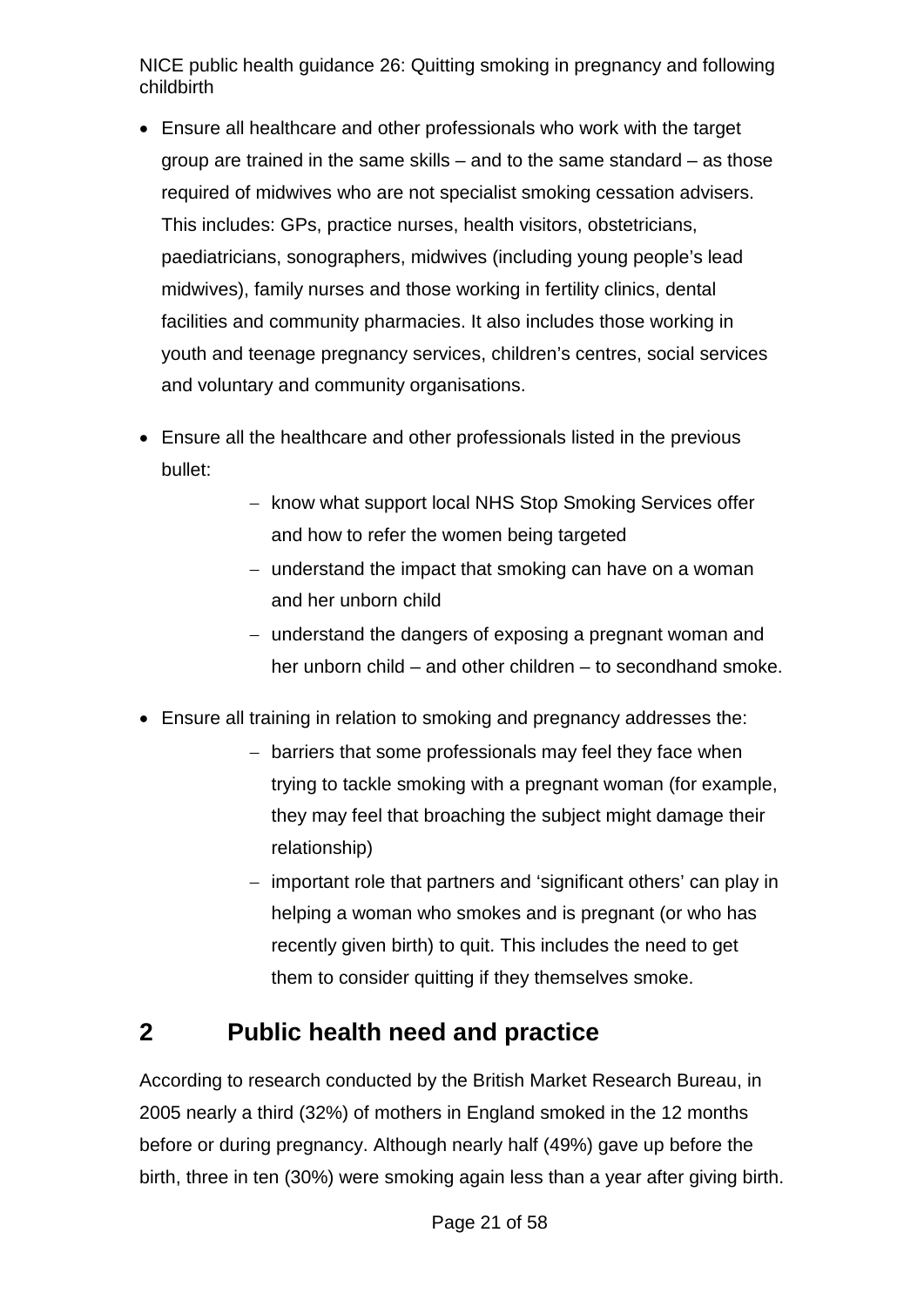One in six (17%) continued to smoke throughout their pregnancy – one in ten (11%) of them cut down the amount they smoked (British Market Research Bureau 2007).

However, other research (including studies which had biochemically validated smoking status) suggests that the proportion of women smoking before or during pregnancy is higher than this (French et al. 2007; Lawrence et al. 2005; Owen and McNeill 2001). In addition, studies using biochemical measures of exposure to tobacco smoke suggest that their intake of toxins is not actually reduced – even when they said they had cut down (Lawrence et al. 2003).

In 2005, almost four in ten mothers in England (38%) lived in a household where at least one person smoked during their pregnancy. In most cases the person who smoked was the mother's partner. A sizeable minority did give up after the woman gave birth: 15% were not smoking when the baby was aged 4–10 weeks and by the time the baby was aged 4–6 and 8–10 months almost a quarter (24%) had quit (British Market Research Bureau 2007).

Almost half of all children in the UK are exposed to tobacco smoke at home (Jarvis et al. 2000).

### *Health risks*

Smoking during pregnancy can cause serious pregnancy-related health problems. These include: complications during labour and an increased risk of miscarriage, premature birth, still birth, low birth-weight and sudden unexpected death in infancy (Royal College of Physicians 1992). Smoking during pregnancy also increases the risk of infant mortality by an estimated 40% (Department of Health 2007).

The total annual cost to the NHS of smoking during pregnancy is estimated to range between £8.1 and £64 million for treating the resulting problems for mothers and between £12 million and £23.5 million for treating infants (aged 0–12 months) (Godfrey et al. 2010).

Children exposed to tobacco smoke in the womb are more likely to experience wheezy illnesses in childhood. In addition, infants of parents who smoke are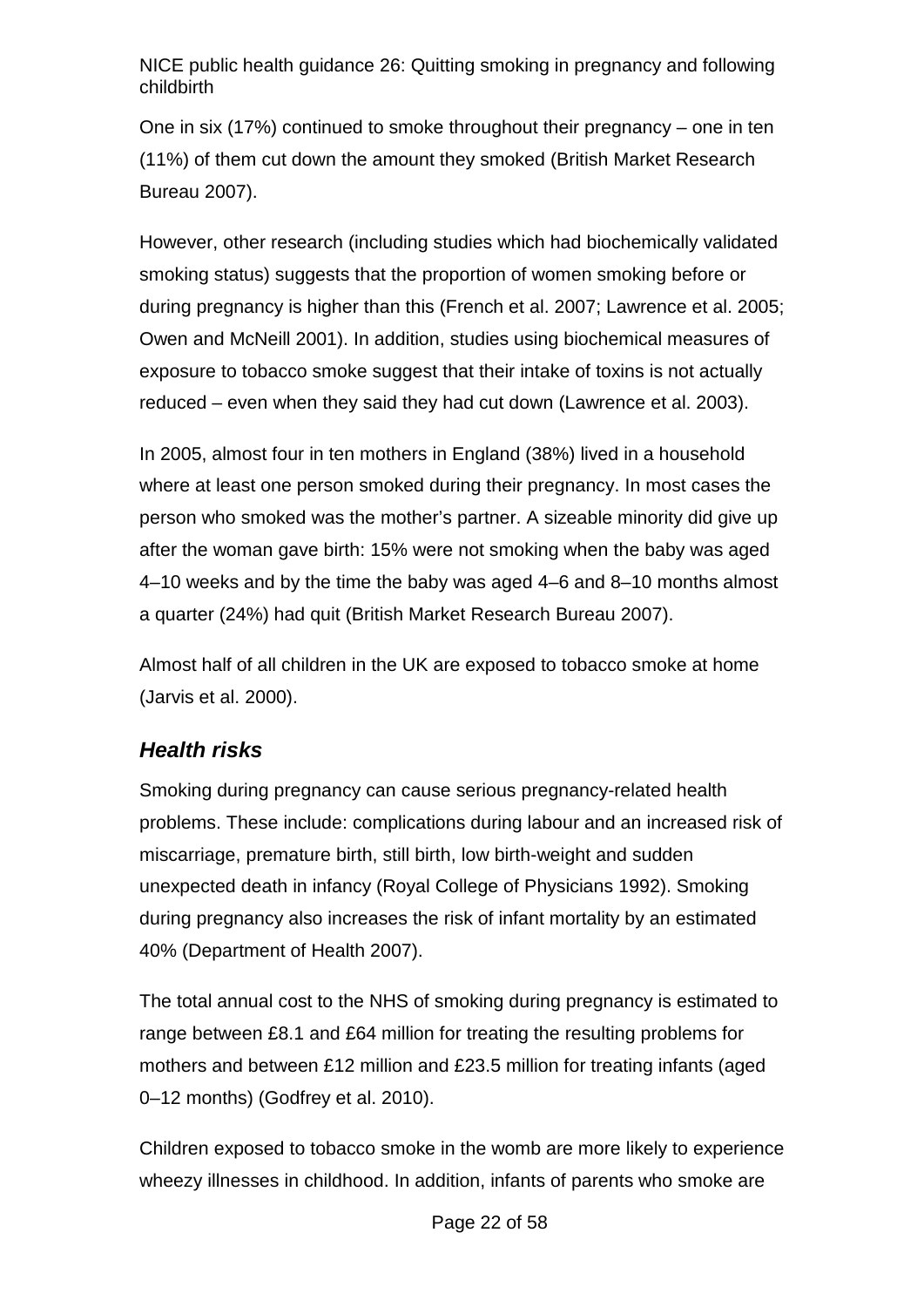more likely to suffer from serious respiratory infections (such as bronchitis and pneumonia), symptoms of asthma and problems of the ear, nose and throat (including glue ear). Exposure to smoke in the womb is also associated with psychological problems in childhood such as attention and hyperactivity problems and disruptive and negative behaviour (Button et al. 2007). In addition, it has been suggested that smoking during pregnancy may have a detrimental effect on the child's educational performance (Batstra et al. 2003).

### *Key factors*

Smoking during pregnancy is strongly associated with a number of factors including age and social economic position.

Mothers aged 20 or under are five times more likely than those aged 35 and over to have smoked throughout pregnancy (45% and 9% respectively) (British Market Research Bureau 2007). Mothers in routine and manual occupations are more than four times as likely to smoke throughout pregnancy – compared to those in managerial and professional occupations (29% and 7% respectively) (British Market Research Bureau 2007).

Pregnant women are also more likely to smoke if they are less educated, live in rented accommodation and are single or have a partner who smokes.

Almost nine in ten mothers (87%) who were smoking before or during their pregnancy said they received some type of advice or information about the habit (British Market Research Bureau 2007).

Mothers who had only been advised to give up were much more likely to quit – compared with those who were advised to cut down (36% and 8% respectively). Mothers who were only advised to cut down were more likely to take this option (69%) – less than 1% tried to quit. Mothers who received mixed messages (to stop completely and cut down) were much more likely to cut down rather than give up completely (58% and 14% respectively) (British Market Research Bureau 2007). In addition, women with partners who smoke find it harder to quit and are more likely to relapse if they do manage to quit (Fang et al. 2004).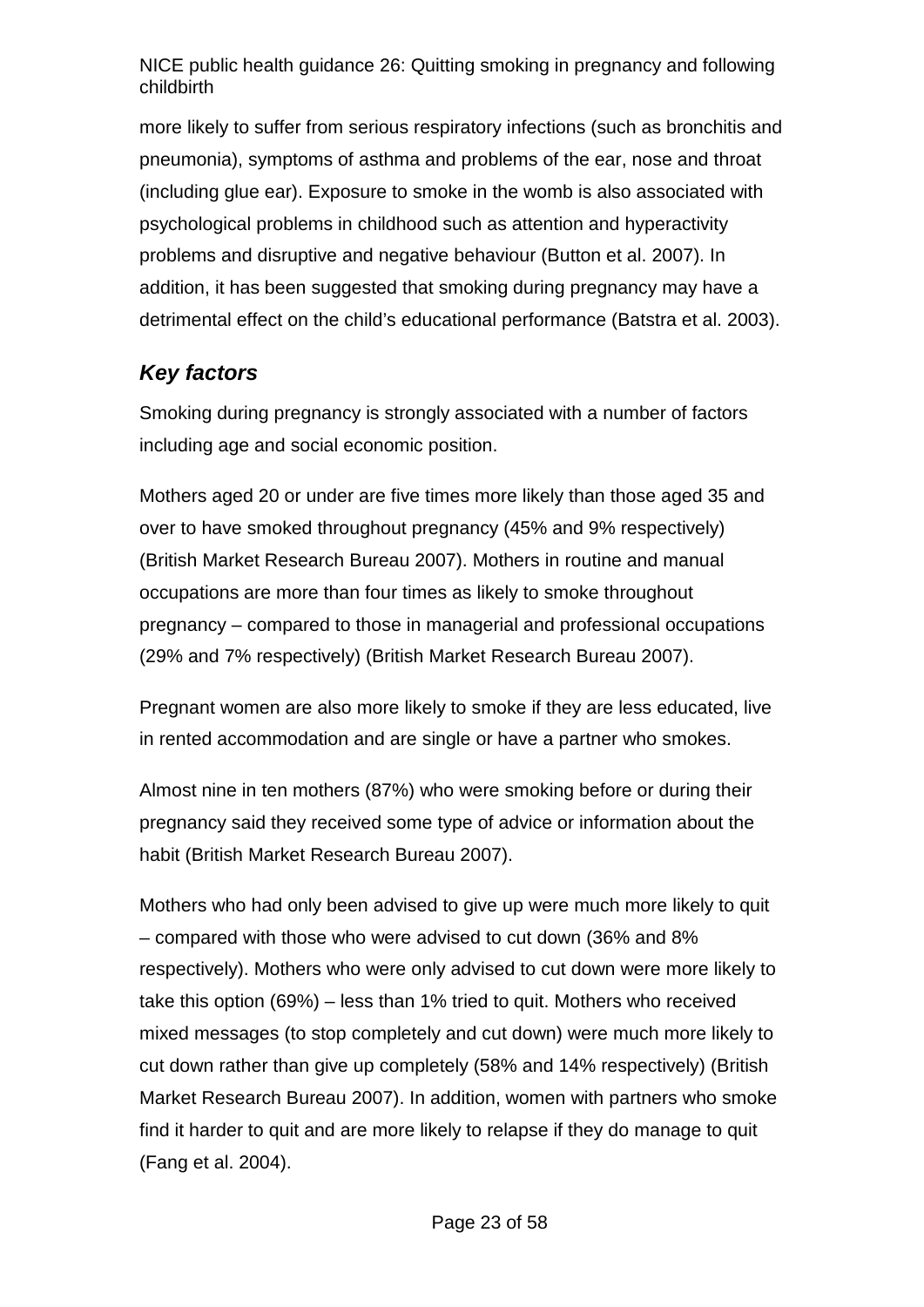## <span id="page-23-0"></span>**3 Considerations**

The Public Health Interventions Advisory Committee (PHIAC) took account of a number of factors and issues when developing the recommendations.

- 3.1 PHIAC recognised that many of the women most likely to smoke during pregnancy live in circumstances which make it difficult for them to quit the habit. It believes that strategies which seek to address the wider socioeconomic factors linked to smoking would increase their chances of success.
- 3.2 The role of the family is important. The attitude of the family, including the woman's partner, towards smoking can have an effect on her smoking behaviour (and her health, if they smoke).
- 3.3 A range of effective interventions and services, such as NHS Stop Smoking Services, are available to help people quit smoking. Nevertheless, only a small number of women take up the offer of help during pregnancy or after childbirth. PHIAC believes a range of local approaches are needed to increase the number of these women who are referred to the services and who receive help.
- 3.4 PHIAC noted that the smoking, nicotine and pregnancy (SNAP) randomised control trial is currently testing the efficacy and safety of using nicotine patches with pregnant women. The results are due in 2011.
- 3.5 In studies, biochemical measures of carbon monoxide (CO) levels showed that women who said they had reduced the amount they smoked during pregnancy did not necessarily reduce their exposure to toxins. Additional evidence highlights the importance for a woman who is pregnant to quit smoking altogether – rather than just cutting down. This includes research showing that children are more likely to take up the habit if their parents smoke and data on the damage – for both mother and child – associated with continued exposure to secondhand smoke.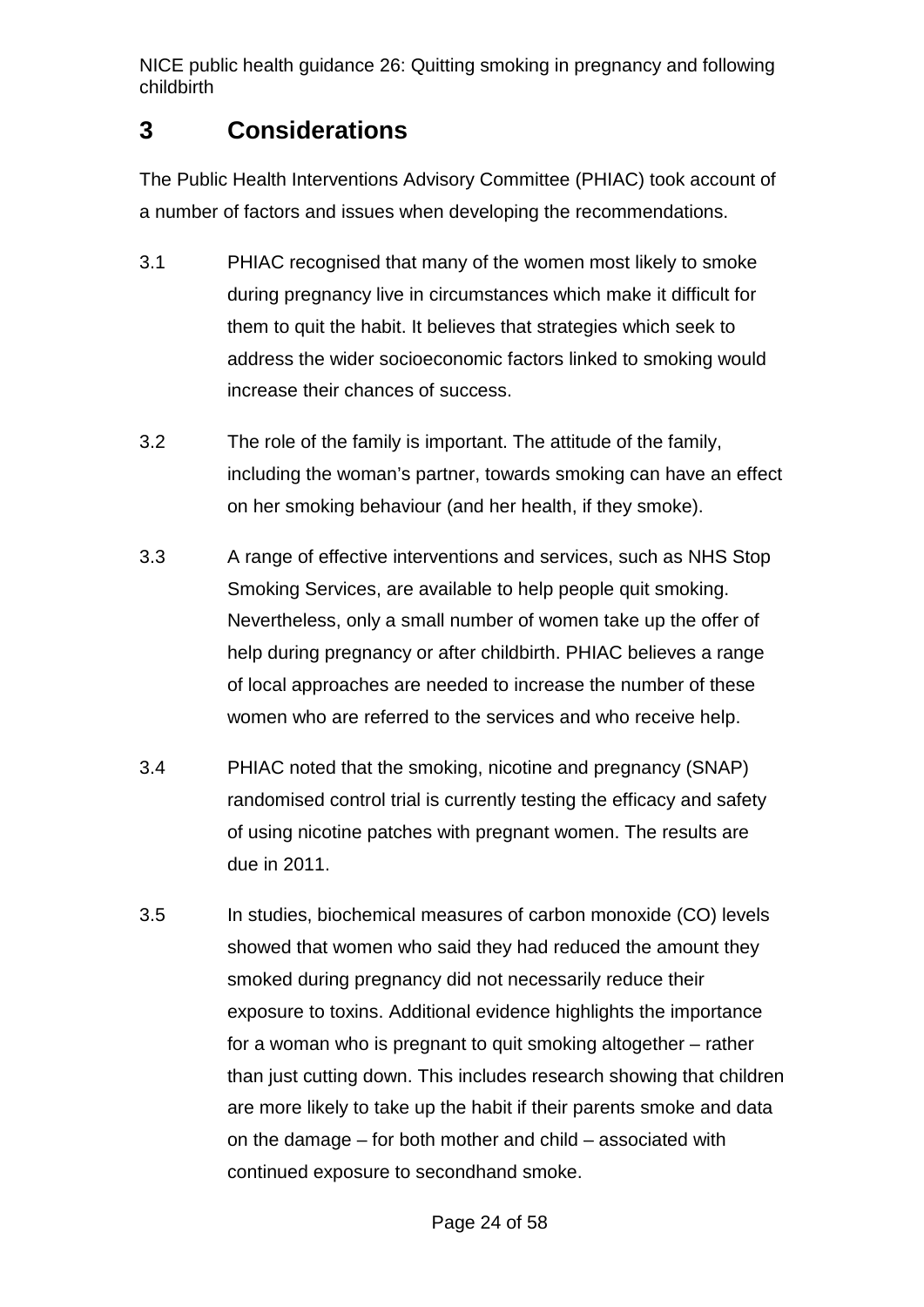- 3.6 Women who are pregnant may receive mixed messages from health professionals about the benefits of cutting down as opposed to quitting smoking altogether.
- 3.7 US-based trials show that financial incentives are an effective way to encourage women who are pregnant to quit smoking. However, rigorous UK-based research is needed to take account of any cultural differences. The committee acknowledge that there is a need to avoid a proliferation of local evaluations which may be insufficiently powered or inappropriately designed to determine whether or not incentives are effective
- 3.8 PHIAC was concerned to ensure health professionals in contact with pregnant women who smoke are not put off if their first offer of help to quit smoking is refused. As a result, the recommendations emphasise the importance of offering help to stop smoking throughout the pregnancy and beyond.
- 3.9 Professional barriers to tackling smoking among women who are pregnant or who have recently given birth include: lack of time, lack of resources and concern about jeopardising the professional relationship with the client. PHIAC believed that these issues can be addressed by referring the women for specialist help as part of normal practice.
- 3.10 Although many women quit smoking during their pregnancy, relapse rates are high and most start smoking again within 6 months of giving birth. PHIAC noted that the types of interventions that had been studied had not been effective in preventing relapse.
- 3.11 None of the studies of women who were pregnant included household members other than the partner (that is, the expectant father).
- 3.12 PHIAC acknowledged that encouraging practitioners to refer all pregnant women who smoke – even those who are currently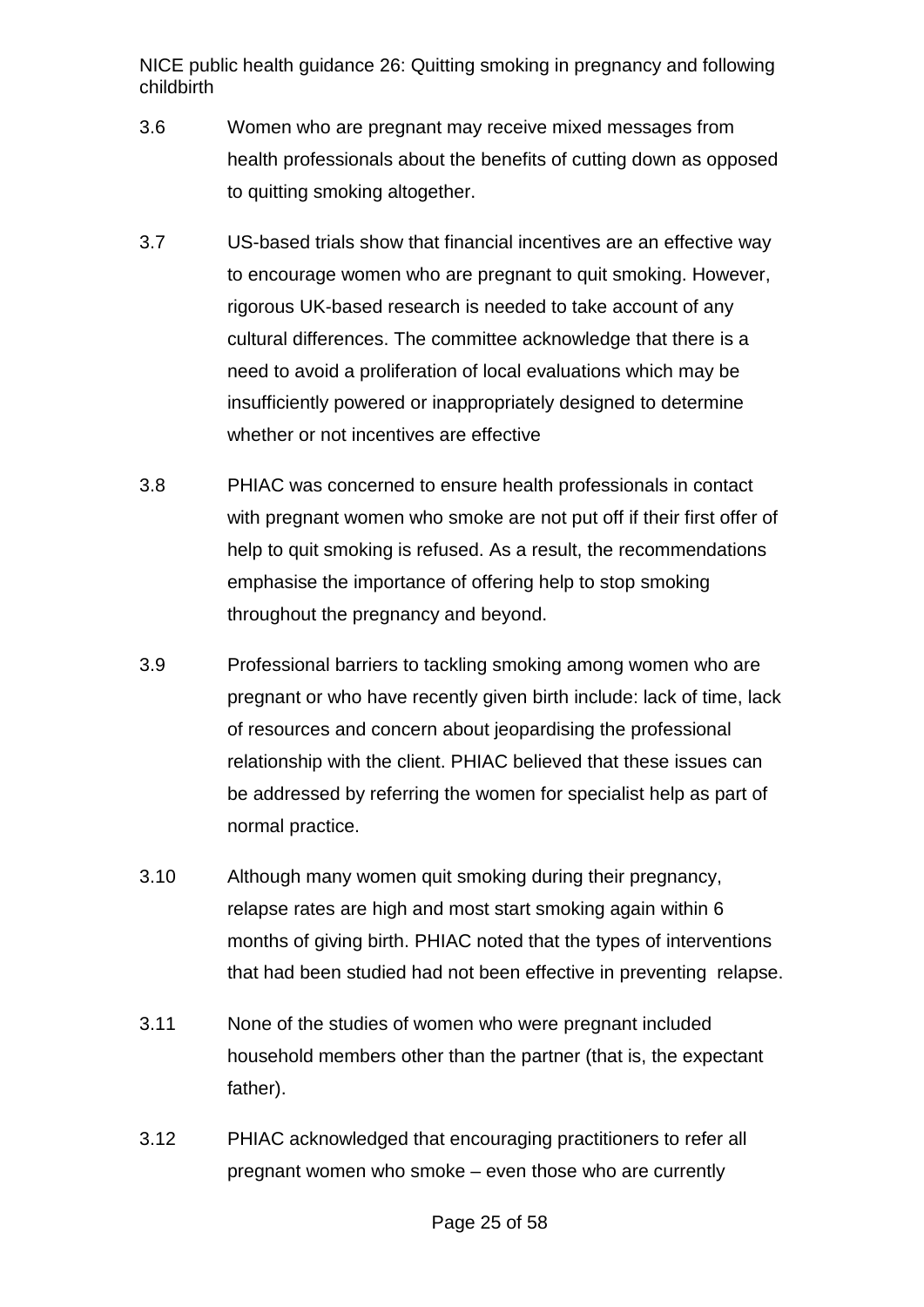> unwilling to consider quitting – may create a need for additional stop-smoking resources. It also acknowledged that initially, at least, this may also lead to lower success rates. Nevertheless, the committee believed that higher referral rates are important in tackling smoking in pregnancy.

3.13 The cost-effectiveness model showed that interventions to encourage women who are pregnant to quit smoking were cost effective (in the main, they were more effective and less costly than not intervening). However, due to insufficient data, not all the effects of smoking during pregnancy were modelled. For instance, the model did not include the impact on subsequent infant morbidity and quality of life or healthcare costs for children aged over 5 years. If these factors had been included in the analysis, PHIAC believes the interventions would have probably been even more cost effective.

### <span id="page-25-0"></span>**4 Implementation**

NICE guidance can help:

- NHS organisations, social care and children's services meet the requirements of the DH's 'Operating framework for 2008/09' and 'Operational plans 2008/09–2010/11'.
- NHS organisations, social care and children's services meet the requirements of the Department of Communities and Local Government's 'The new performance framework for local authorities and local authority partnerships'.
- National and local organisations within the public sector meet government indicators and targets to improve health and reduce health inequalities.
- Local authorities fulfil their remit to promote the economic, social and environmental wellbeing of communities.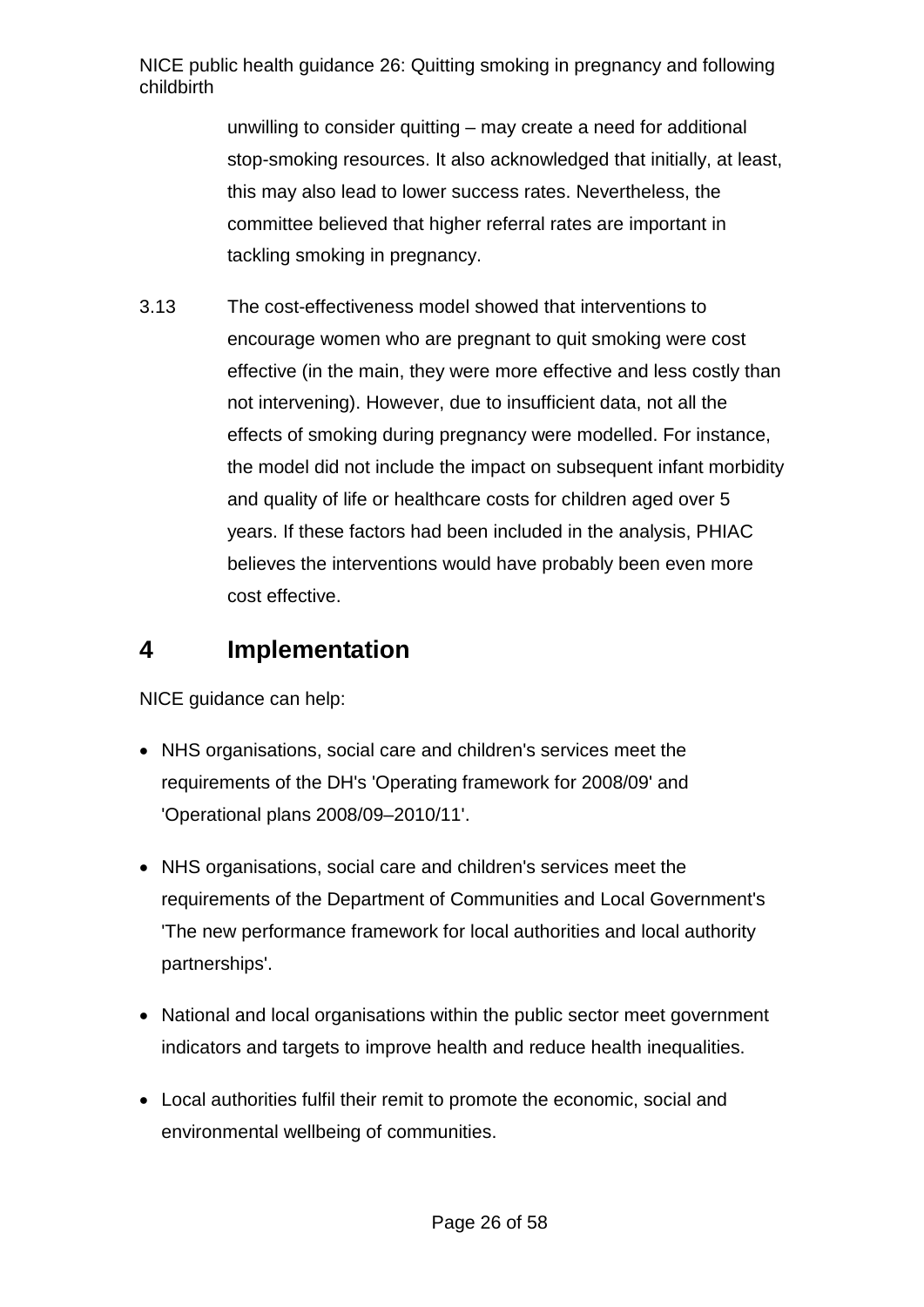- Local NHS organisations, local authorities and other local public sector partners benefit from any identified cost savings, disinvestment opportunities or opportunities for re-directing resources.
- Provide a focus for multi-sector partnerships for health and wellbeing, such as local strategic partnerships.

NICE has developed tools to help organisations put this guidance into practice. For details see our website at [www.nice.org.uk/guidance/PH26](http://www.nice.org.uk/guidance/PH26)

## <span id="page-26-0"></span>**5 Recommendations for research**

The Public Health Interventions Advisory Committee (PHIAC) recommends that the following research questions should be addressed. It notes that 'effectiveness' in this context relates not only to the size of the effect, but also to cost effectiveness and duration of effect. It also takes into account any harmful/negative side effects.

- 1. Within a UK context, are incentives an acceptable, effective and costeffective way to help women who smoke to quit the habit when they are pregnant or after they have recently given birth? Compared with current services, do they attract more women who smoke, do they lead to more of them completing the stop-smoking programme and do more of them quit for good? What level and type of incentive works best and are there any unintended consequences?
- 2. What are the most effective and cost-effective ways of preventing women who have quit smoking from relapsing, either during pregnancy or following childbirth?
- 3. What factors explain why some women who become pregnant spontaneously quit smoking? How do social factors (such as the smoking status of friends and family) affect any spontaneous or assisted attempt to quit smoking?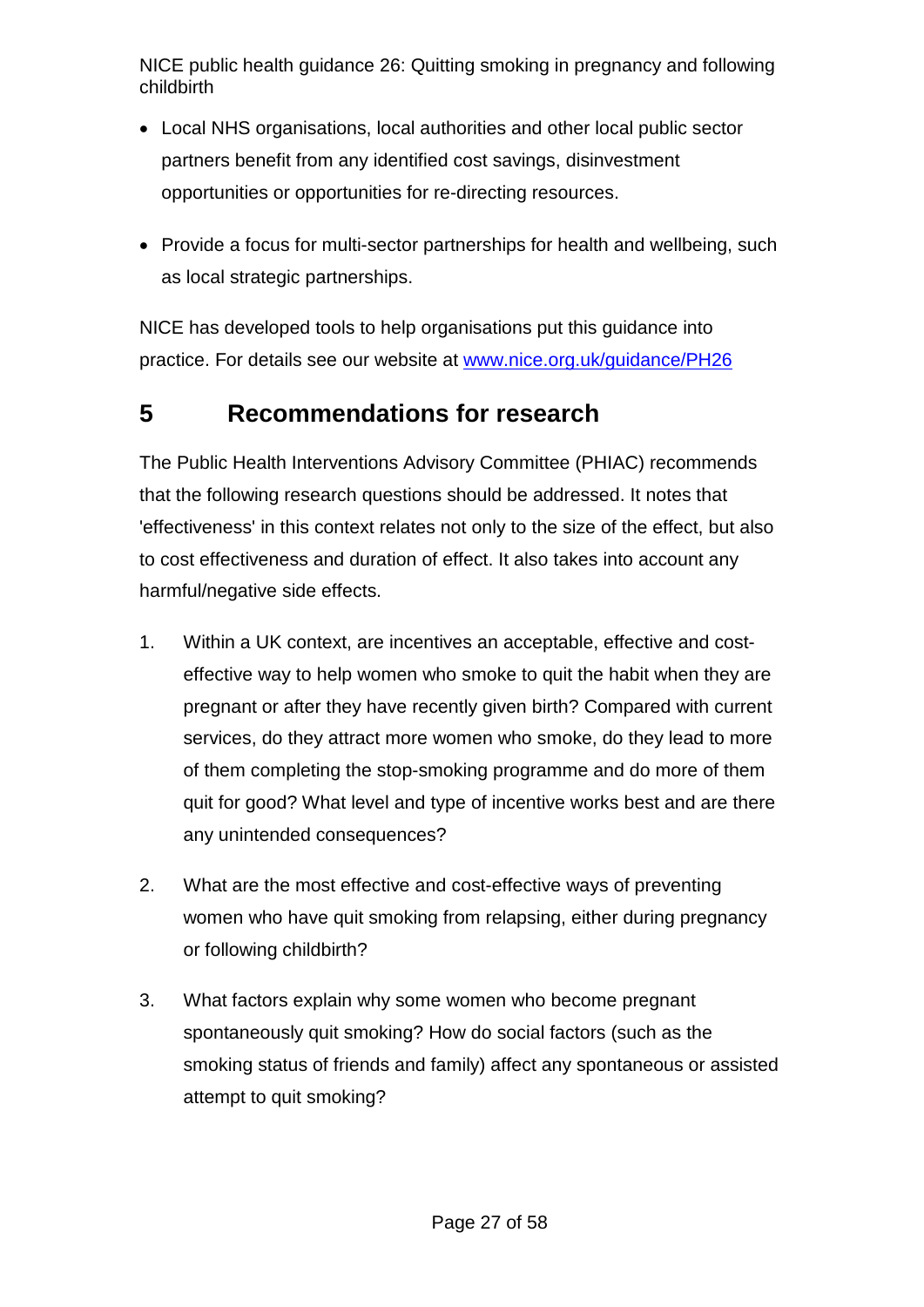- 4. How can more women (including teenagers) who smoke and are pregnant or who have recently given birth be encouraged to use stopsmoking services?
- 5. Within a UK context, which types of self-help materials (including new media) help women who smoke to quit when they are pregnant or after they have recently given birth?
- 6. What are the most effective and cost-effective ways of helping particular groups of people who smoke to stop around the time of pregnancy? These groups include the partners of pregnant women, pregnant teenagers and pregnant women who live in difficult circumstances.

More detail on the gaps in the evidence identified during development of this guidance is provided in appendix D.

## <span id="page-27-0"></span>**6 Updating the recommendations**

This guidance will be reviewed at 3 and 5 years after publication to determine whether all or part of it should be updated. Information on the progress of any update will be posted at [www.nice.org.uk/guidance/PH26](http://www.nice.org.uk/guidance/PH26)

## <span id="page-27-1"></span>**7 Related NICE guidance**

## <span id="page-27-2"></span>*Published*

School-based interventions to prevent smoking. NICE public health guidance 23 (2010). Available from [www.nice.org.uk/guidance/PH23](http://www.nice.org.uk/guidance/PH23)

Antenatal care: routine care for the healthy pregnant woman. NICE clinical guideline 62 (2008). Available from [www.nice.org.uk/guidance/CG62](http://www.nice.org.uk/guidance/CG62)

Identifying and supporting people most at risk of dying prematurely. NICE public health guidance 15 (2008). Available from [www.nice.org.uk/guidance/PH15](http://www.nice.org.uk/guidance/PH15)

Smoking cessation services. NICE public health guidance 10 (2008). Available from [www.nice.org.uk/guidance/PH10](http://www.nice.org.uk/guidance/PH10)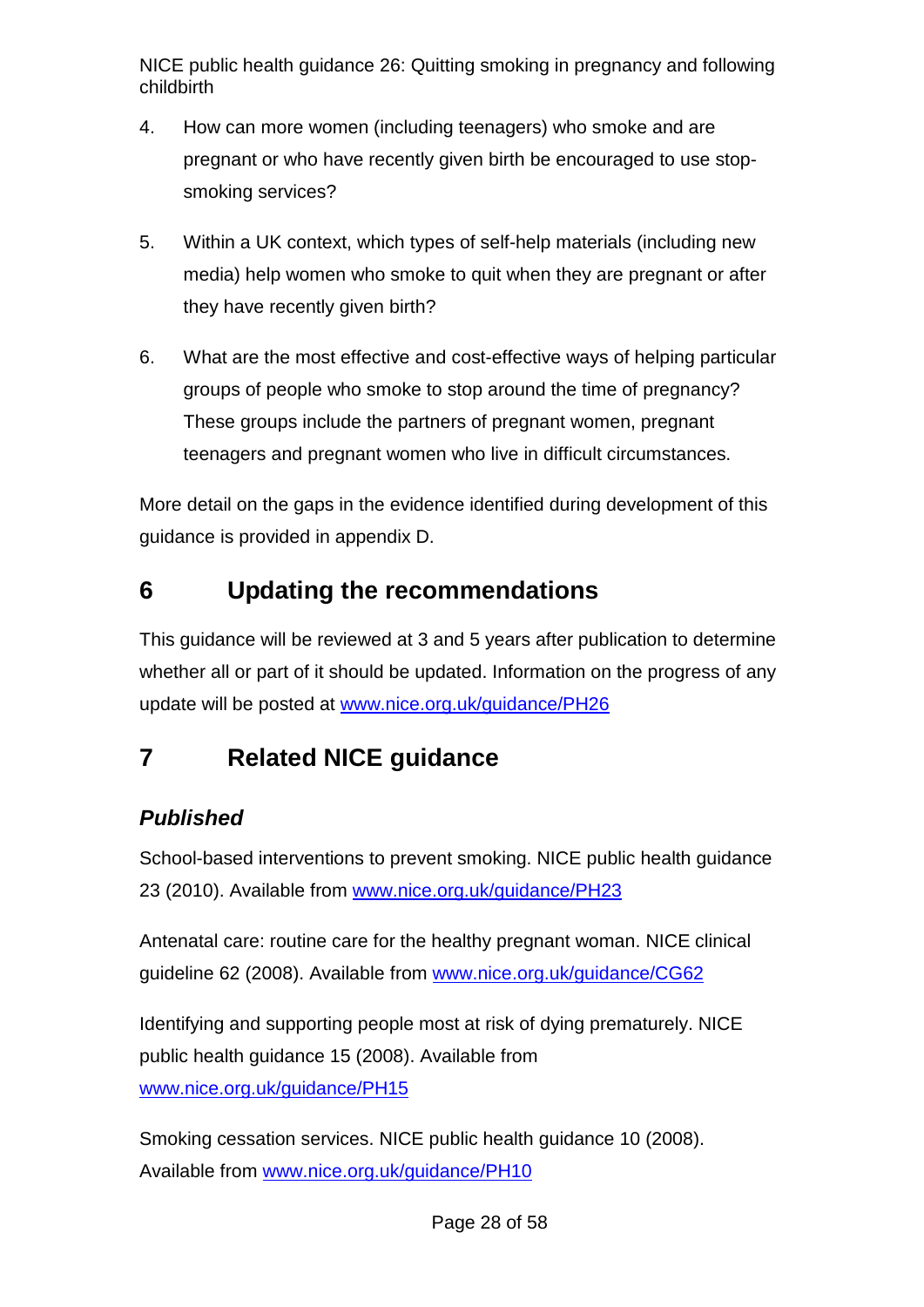Community engagement. NICE public health guidance 9 (2008). Available from [www.nice.org.uk/guidance/PH9](http://www.nice.org.uk/guidance/PH9)

Behaviour change. NICE public health guidance 6 (2007). Available from [www.nice.org.uk/guidance/PH6](http://www.nice.org.uk/guidance/PH6)

Workplace interventions to promote smoking cessation. NICE public health guidance 5 (2007). Available from [www.nice.org.uk/guidance/PH5](http://www.nice.org.uk/guidance/PH5)

Brief interventions and referral for smoking cessation in primary care and other settings. NICE public health guidance 1 (2006). Available from [www.nice.org.uk/guidance/PH1](http://www.nice.org.uk/guidance/PH1)

Postnatal care: routine postnatal care of women and their babies. NICE clinical guideline 37 (2006). Available from <http://www.nice.org.uk/guidance/CG37>

### *Under development*

Weight management in pregnancy and after childbirth. NICE public health guidance (publication expected July 2010)

Pregnancy and complex social factors. NICE clinical guideline (publication expected August 2010)

## <span id="page-28-0"></span>**8 References**

Batstra L, Hadders-Algra M, Neeleman J (2003) Effect of antenatal exposure to maternal smoking on behavioural problems and academic achievement in childhood. Early Human Development 75: 21–33

British Market Research Bureau (2007) Infant feeding survey 2005. A survey conducted on behalf of the Information Centre for Health and Social Care and the UK Health Departments. Southport: The Information Centre

Button TMM, Maughan B, McGuffin P (2007) The relationship of maternal smoking to psychological problems in the offspring. Early Human Development 83 (11): 727–32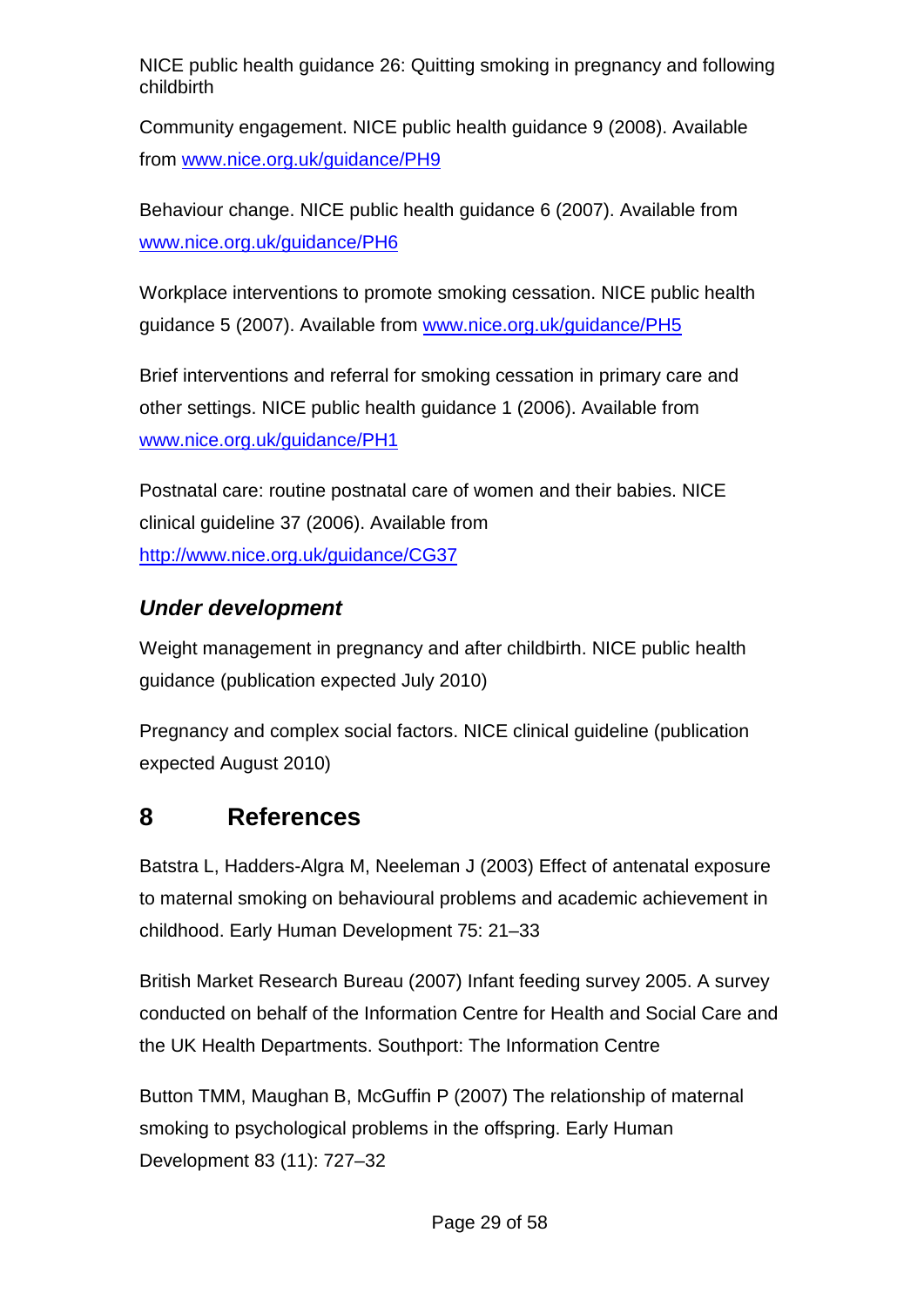Department of Health (2007) Review of the health inequalities infant mortality PSA target. London: Department of Health

Fang WL, Goldstein AO, Butzen AY et al. (2004) Smoking cessation in pregnancy: A review of postpartum relapse prevention strategies. The Journal of the American Board of Family Medicine 17: 264–75

French GM, Groner JA, Wewers ME et al. (2007) Staying smoke free: an intervention to prevent postpartum relapse. Nicotine and Tobacco Research 9 (6): 663–70

Godfrey C, Pickett KE, Parrot S et al. (2010) Estimating the costs to the NHS of smoking in pregnancy for pregnant women and infants. York: Department of Health Sciences, The University of York

Jarvis MJ, Goddard E, Higgins V et al. (2000) Children's exposure to passive smoking in England since the 1980s: cotinine evidence from population surveys. BMJ 321: 343–5

Lawrence T, Aveyard P, Croghan E (2003) What happens to women's selfreported cigarette consumption and urinary cotinine levels in pregnancy? Addiction 98: 1315–20

Lawrence T, Aveyard P, Cheng KK et al. (2005) Does stage-based smoking cessation advice in pregnancy result in long-term quitters? 18-month postpartum follow-up of a randomised controlled trial. Addiction 110: 107–16

Owen L, McNeill A (2001) Saliva cotinine as an indicator of cigarette smoking among pregnant women. Addiction 96 (7): 1001–6

Royal College of Physicians (1992) Smoking and the young. London: Royal College of Physicians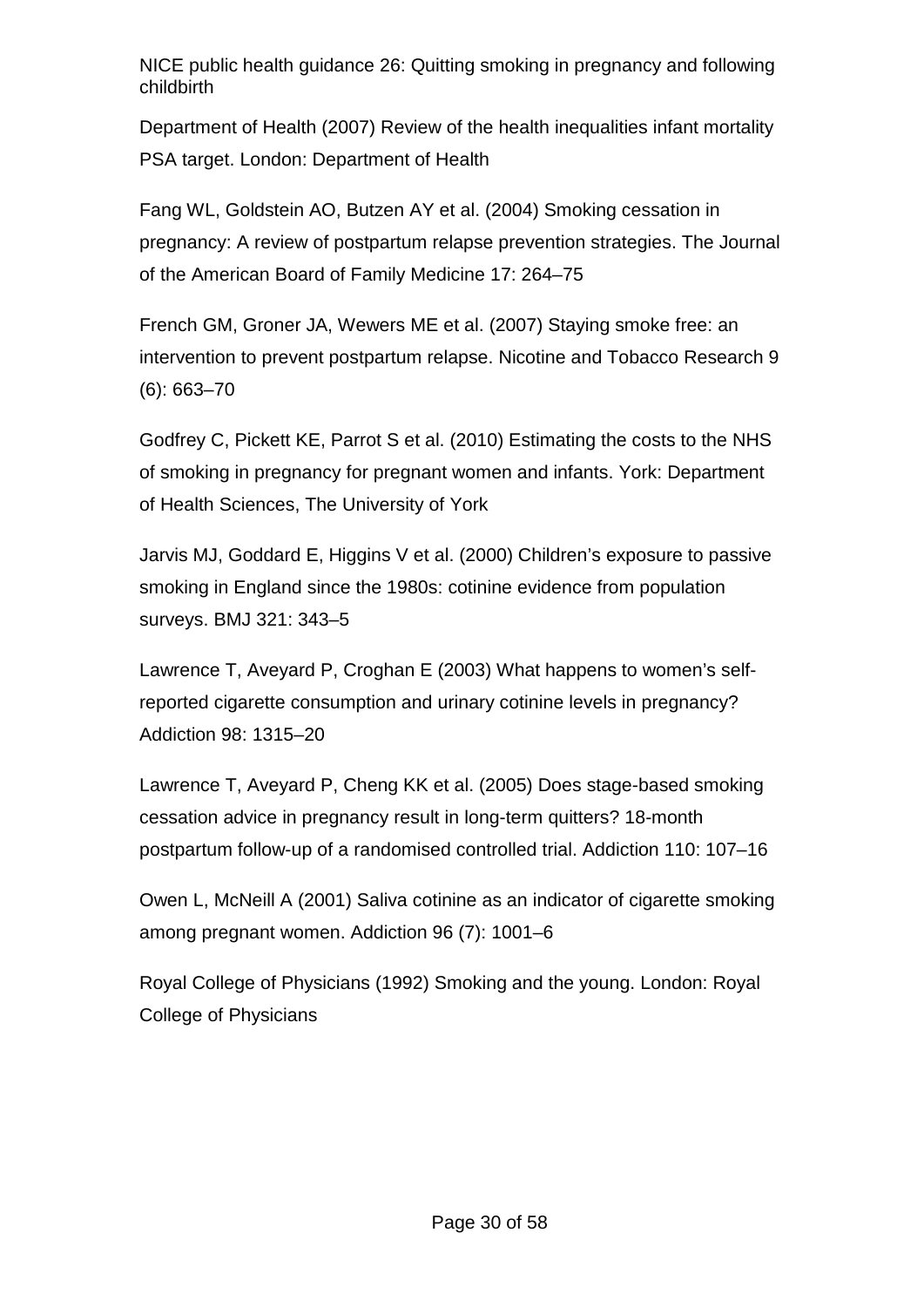# <span id="page-30-0"></span>**Appendix A Membership of the Public Health Interventions Advisory Committee (PHIAC), the NICE project team and external contractors**

### *Public Health Interventions Advisory Committee*

NICE has set up a standing committee, the Public Health Interventions Advisory Committee (PHIAC), which reviews the evidence and develops recommendations on public health interventions. Membership of PHIAC is multidisciplinary, comprising public health practitioners, clinicians, local authority officers, teachers, social care professionals, representatives of the public, academics and technical experts as follows.

**Professor Sue Atkinson CBE** Independent Consultant and Visiting Professor, Department of Epidemiology and Public Health, University College London

**Mr John F Barker** Associate Foundation Stage Regional Adviser for the Parents as Partners in Early Learning Project, DfES National Strategies

**Professor Michael Bury** Emeritus Professor of Sociology, University of London. Honorary Professor of Sociology, University of Kent

**Professor K K Cheng** Professor of Epidemiology, University of Birmingham

**Ms Joanne Cooke** Programme Manager, Collaboration and Leadership in Applied Health Research and Care for South Yorkshire

**Mr Philip Cutler** Forums Support Manager, Bradford Alliance on Community Care

**Ms Lesley Michele de Meza** Personal, Social, Health and Economic (PSHE) Education Consultant, Trainer and Writer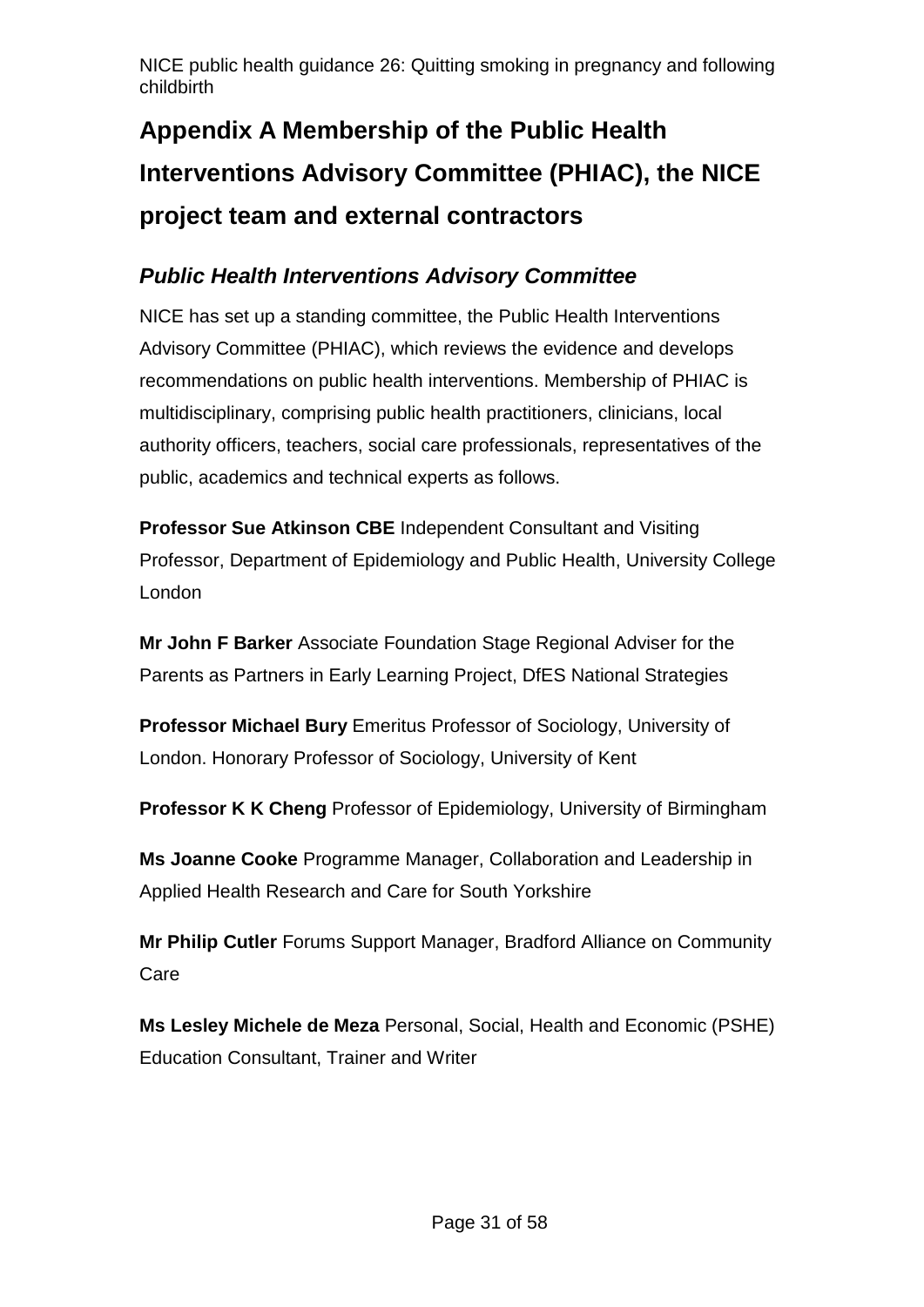**Professor Ruth Hall CB** Public Health Physician; Visiting Professor at the University of the West of England.

**Ms Amanda Hoey** Director, Consumer Health Consulting Limited

**Mr Alasdair J Hogarth** Head Teacher, Archbishops School, Canterbury

**Dr Ann Hoskins** Director, Children, Young People and Maternity, NHS North West

**Ms Muriel James** Secretary, Northampton Healthy Communities Collaborative and the King Edward Road Surgery Patient Participation Group

**Dr Matt Kearney** General Practitioner, Castlefields, Runcorn. GP Public Health Practitioner, Knowsley PCT

**CHAIR Professor Catherine Law** Professor of Public Health and Epidemiology, UCL Institute of Child Health

**Mr David McDaid** Research Fellow, Department of Health and Social Care, London School of Economics and Political Science

**Mr Bren McInerney** Community Member

**Professor Susan Michie** Professor of Health Psychology, BPS Centre for Outcomes Research and Effectiveness, University College London

**Professor Stephen Morris** Professor of Health Economics, Department of Epidemiology and Public Health, University College London

**Dr Adam Oliver** RCUK Senior Academic Fellow**,** Health Economics and Policy, London School of Economics

**Dr Mike Owen** General Practitioner, William Budd Health Centre, Bristol

**Dr Toby Prevost** Reader in Medical Statistics, Department of Public Health Sciences, King's College London

**Ms Jane Putsey** Lay Member, Registered Tutor, Breastfeeding Network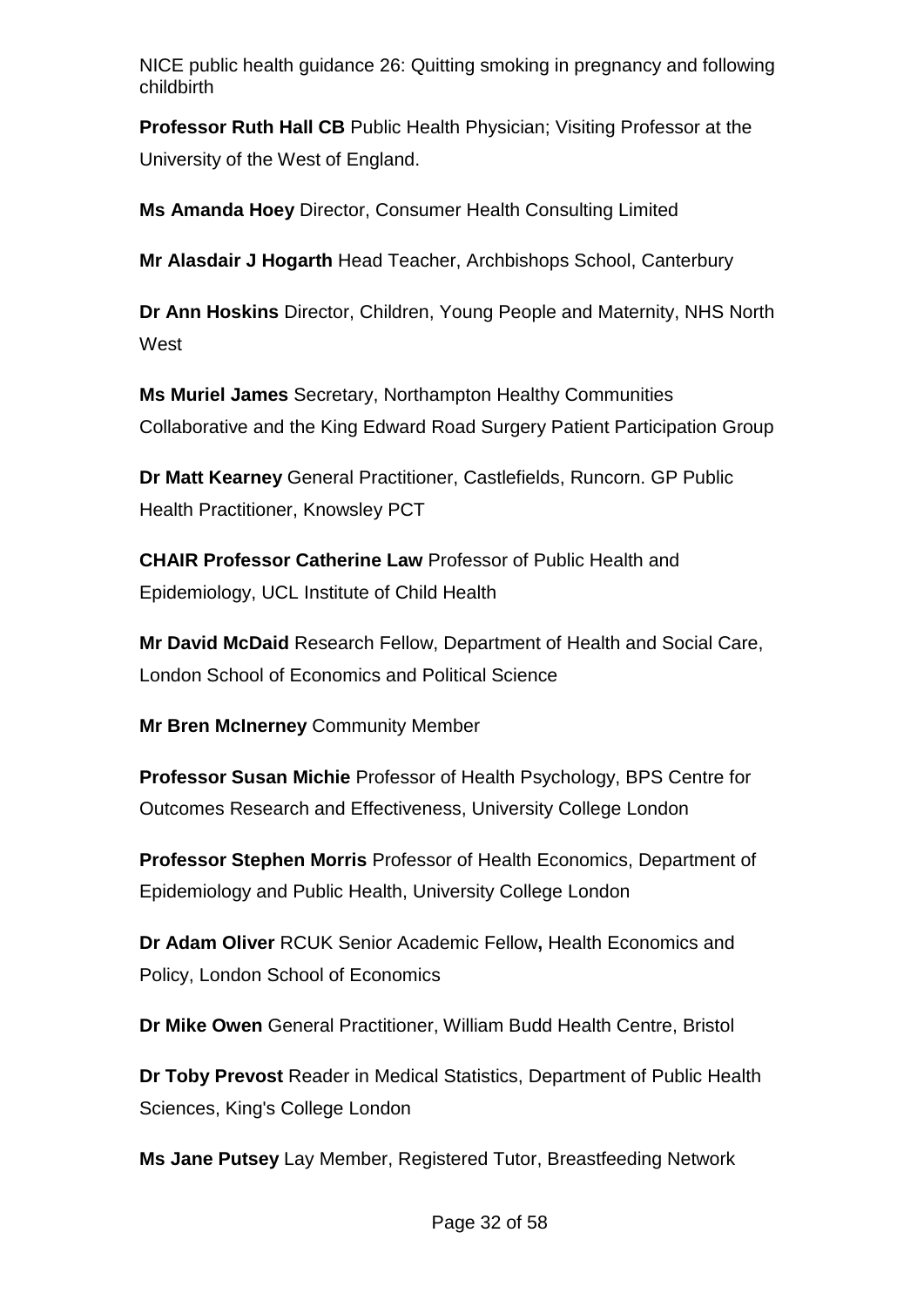**Dr Mike Rayner** Director, British Heart Foundation Health Promotion Research Group, Department of Public Health, University of Oxford

**Mr Dale Robinson** Chief Environmental Health Officer, South Cambridgeshire District Council

**Ms Joyce Rothschild** Children's Services Improvement Adviser, Solihull Metropolitan Borough Council

**Dr Tracey Sach** Senior Lecturer in Health Economics, University of East Anglia

**Dr David Sloan** Retired Director of Public Health

**Professor Stephanie Taylor** Professor of Public Health and Primary Care, Centre for Health Sciences, Barts and The London School of Medicine and **Dentistry** 

**Dr Stephen Walters** Reader, Medical Statistics, University of Sheffield

**Dr Dagmar Zeuner** Joint Director of Public Health, Hammersmith and Fulham **PCT** 

#### **Expert co-optees to PHIAC:**

**Doris Gaga** Smoking Cessation Counsellor, Southwark Stop Smoking Services for Pregnant Women/Parents

**Susie Hill** Health Campaign Manager, Tommy's (the baby charity)

**Richard Windsor** Professor of Public Health, George Washington University Medical Centre

#### *NICE project team*

**Mike Kelly** CPHE Director

**Antony Morgan** Associate Director

**Lesley Owen** Lead Analyst and Technical Adviser (Health Economics)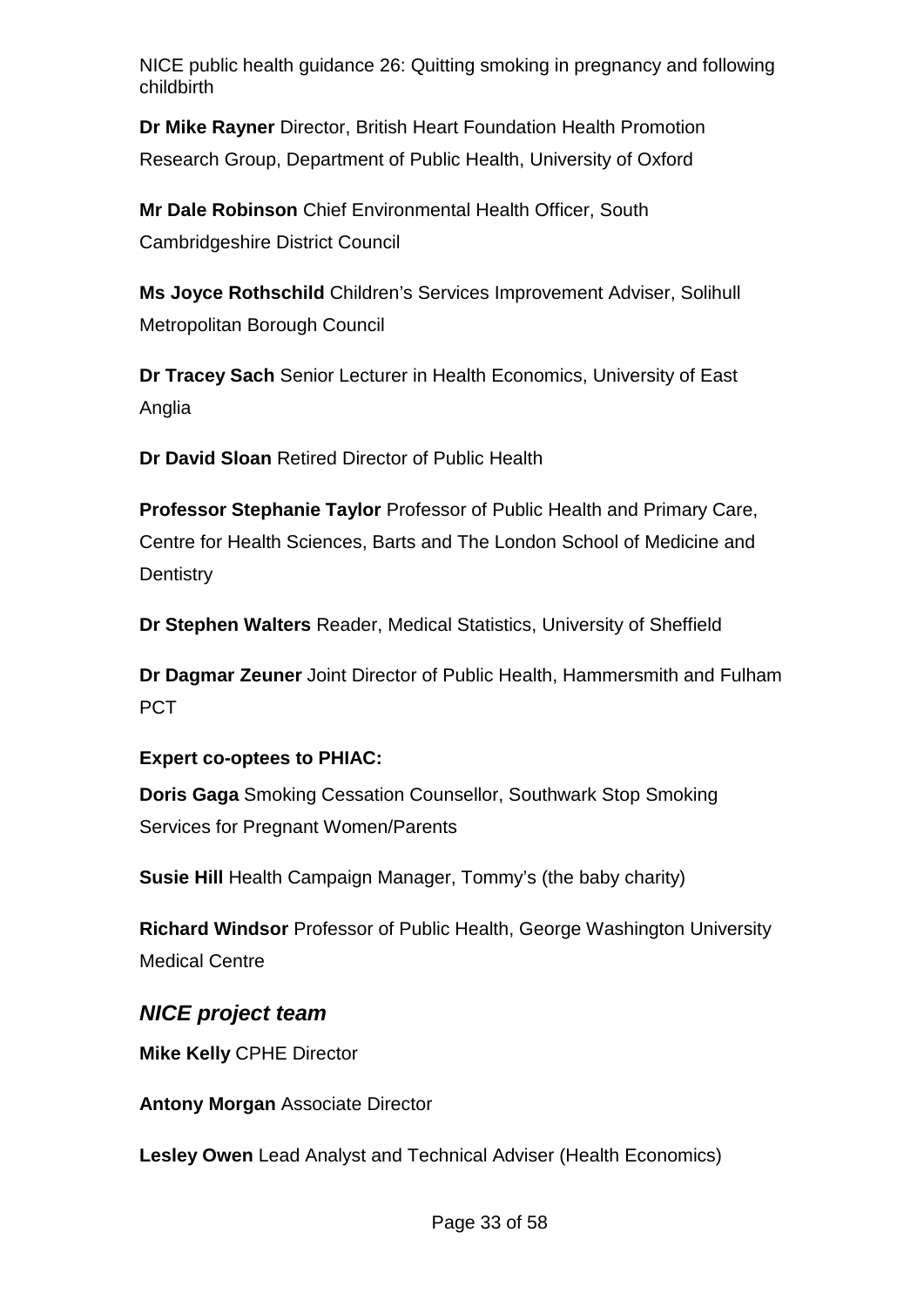**Dylan Jones** Analyst

**Karen Peploe** Analyst

**Emma Doohan** Project manager

**Palida Teelucknavan** Coordinator

**Sue Jelley** Senior Editor

**Alison Lake** Editor

#### *External contractors*

#### **Evidence reviews**

Review 1: 'Which interventions are effective and cost effective in encouraging the establishment of smokefree homes?' was carried out by the School of Health and Related Research (ScHARR), University of Sheffield. The principal authors were: Susan Baxter, Lindsay Blank, Louise Guillaume, Josie Messina, Emma Everson-Hock and Julia Burrows.

Review 2: 'Factors aiding delivery of effective interventions' was carried out by ScHARR, University of Sheffield. The principal authors were: Susan Baxter, Lindsay Blank, Louise Guillaume, Josie Messina, Emma Everson-Hock and Julia Burrows.

Review 3: 'The health consequences of pregnant women cutting down as opposed to quitting' was carried out by ScHARR, University of Sheffield. The principal authors were: Susan Baxter, Lindsay Blank, Louise Guillaume, Josie Messina, Emma Everson-Hock and Julia Burrows.

#### **Cost effectiveness**

'The economic analysis of interventions for smoking cessation aimed at pregnant women' was carried out by the York Health Economics Consortium, University of York. The principal author was Matthew Taylor.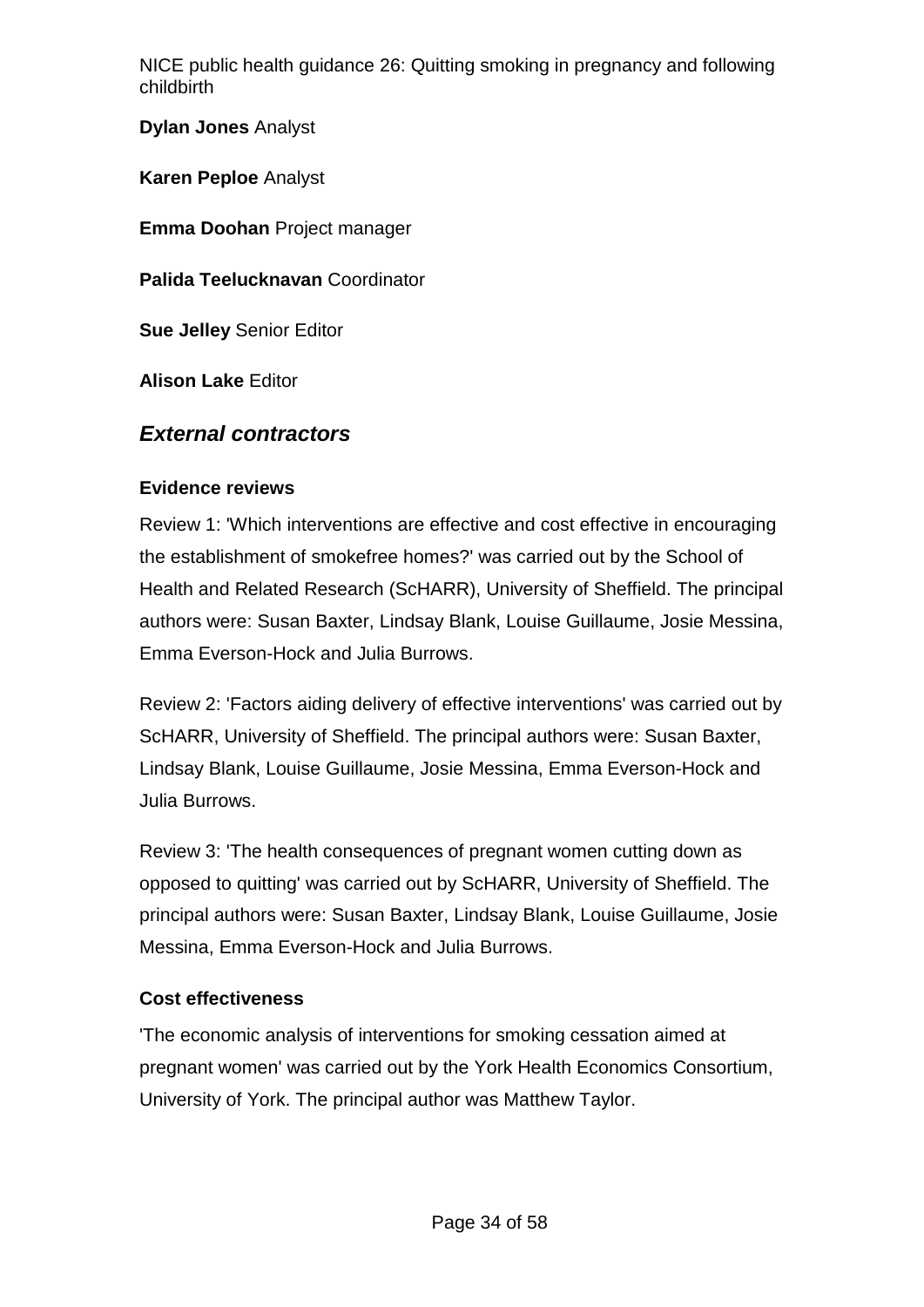#### **Fieldwork**

The fieldwork 'Consultation on NICE draft recommendations on quitting smoking in pregnancy and after childbirth: Report to the National Institute for Health and Clinical Excellence' was carried out by Greenstreet Berman Ltd.

#### **Expert reports**

Expert report 1: 'The effectiveness of smoking cessation interventions during pregnancy: a briefing paper' was carried out by the UK Centre for Tobacco Control Studies. The principal authors were: Linda Bauld and Tim Coleman.

Expert report 2: 'Interventions to improve partner support and partner cessation during pregnancy' was carried out by the Centre of Excellence for Women's Health, British Columbia. The principal authors were: Natalie Hemsing, Renee O'Leary, Katharine Chan, Chizimuzo Okoli and Lorraine Greaves.

Expert report 3: 'Rapid review of interventions to prevent relapse in pregnant ex-smokers' was carried out by Barts and The London School of Medicine and Dentistry, London. The principal authors were: Katie Myers, Oliver West and Peter Hajek.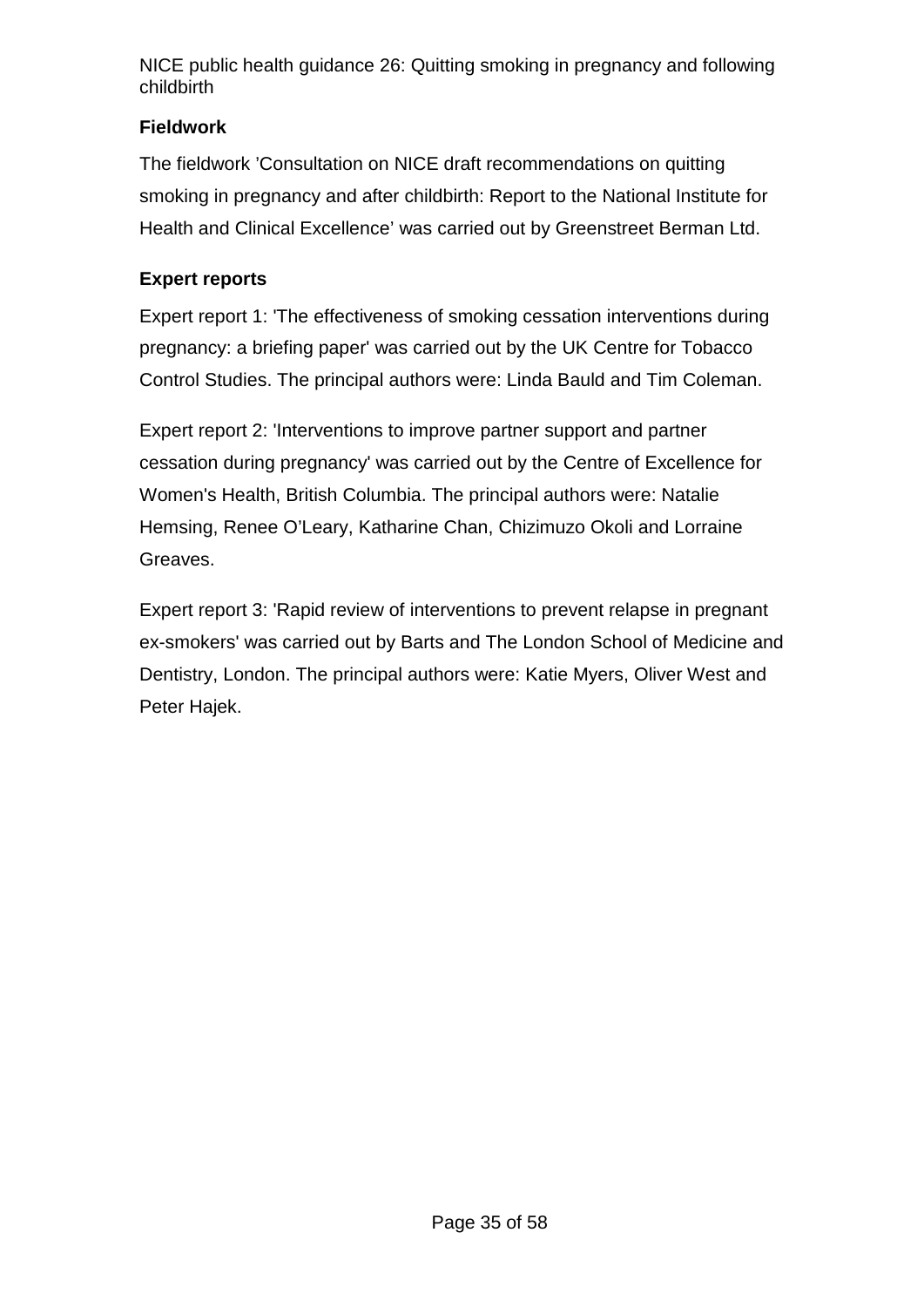# <span id="page-35-0"></span>**Appendix B Summary of the methods used to develop this guidance**

### *Introduction*

The reviews, commissioned reports and economic modelling include full details of the methods used to select the evidence (including search strategies), assess its quality and summarise it.

The minutes of the Public Health Interventions Advisory Committee (PHIAC) meetings provide further detail about the Committee's interpretation of the evidence and development of the recommendations.

All supporting documents are listed in appendix E and are available at [www.nice.org.uk/guidance/PH26](http://www.nice.org.uk/guidance/PH26)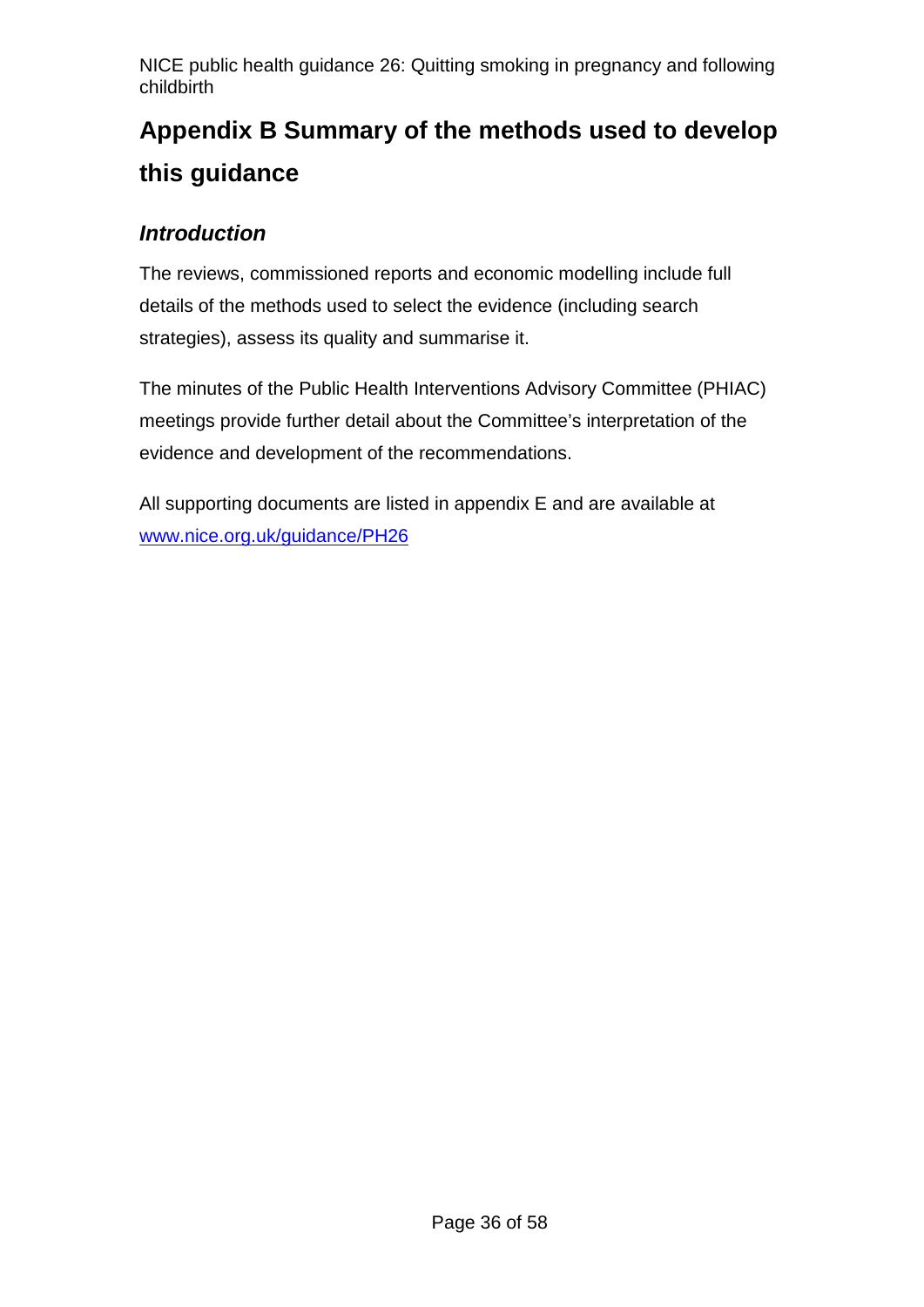### *Guidance development*

The stages involved in developing public health intervention guidance are outlined in the box below.

| 1. Draft scope released for consultation                                               |  |  |
|----------------------------------------------------------------------------------------|--|--|
| 2. Stakeholder meeting about the draft scope                                           |  |  |
| 3. Stakeholder comments used to revise the scope                                       |  |  |
| 4. Final scope and responses to comments published on website                          |  |  |
| 5. Evidence reviews and economic modelling undertaken and submitted to<br><b>PHIAC</b> |  |  |
| 6. PHIAC produces draft recommendations                                                |  |  |
| 7. Draft guidance (and evidence) released for consultation and field testing           |  |  |
| 8. PHIAC amends recommendations                                                        |  |  |
| 9. Final guidance published on website                                                 |  |  |
| 10. Responses to comments published on website                                         |  |  |

## *Key questions*

The key questions were established as part of the scope. They formed the starting point for the reviews of evidence and were used by PHIAC to help develop the recommendations. The overarching questions were:

- 1. Which interventions are effective and cost effective in helping women to quit smoking immediately before or during pregnancy and following childbirth?
- 2. Which interventions are effective and cost effective in encouraging partners (and 'significant others') help a woman quit smoking during her pregnancy and following childbirth?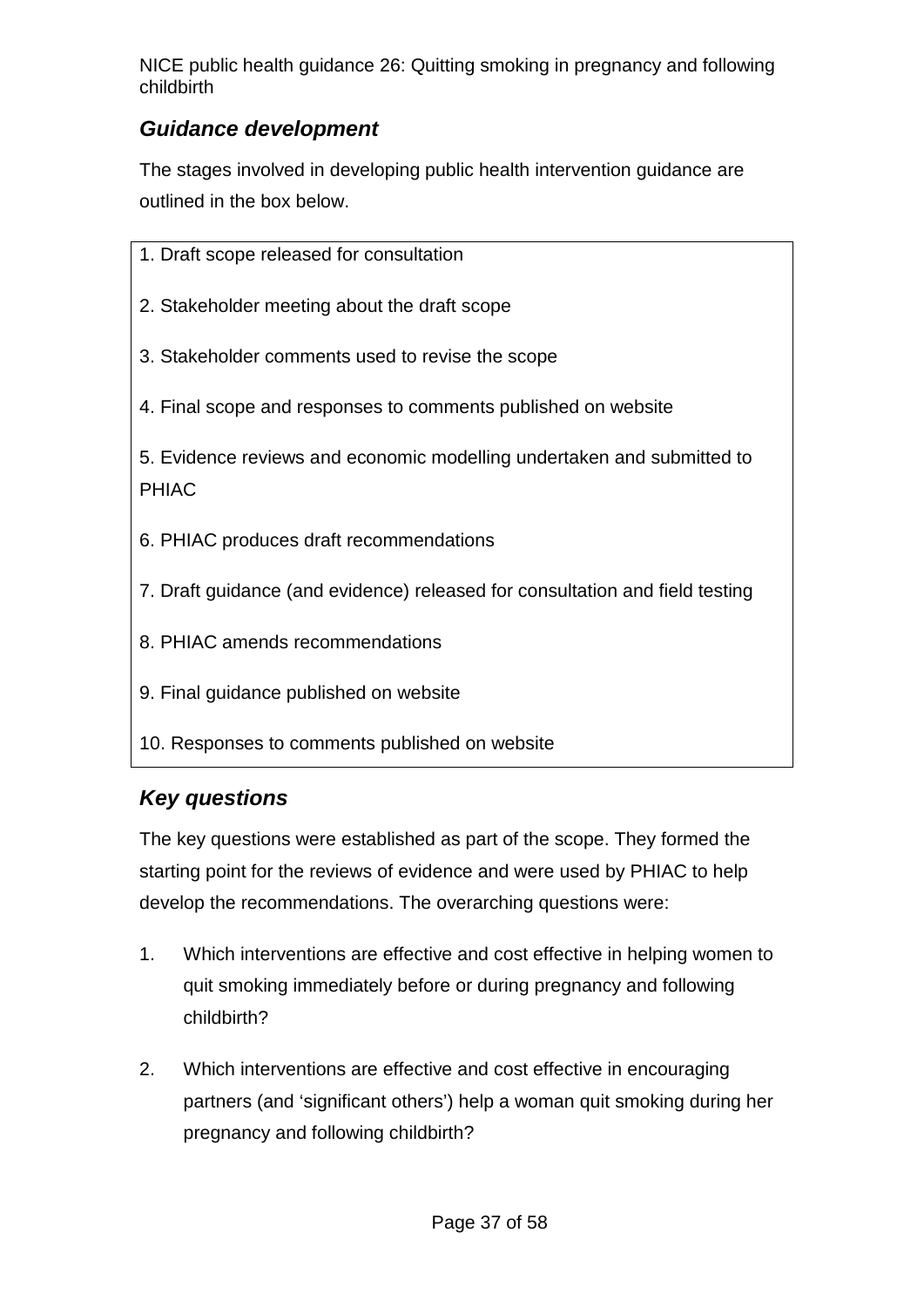- 3. Which interventions are effective and cost effective in preventing women who have quit smoking to take up the habit again during pregnancy and following childbirth?
- 4. Which interventions are effective and cost-effective in encouraging partners (and 'significant others') who smoke to stop smoking themselves?
- 5. Which interventions are effective and cost effective in encouraging the establishment of smokefree homes?
- 6. What factors aid delivery of effective interventions? What are the barriers to successful delivery?
- 7. What are the health consequences of pregnant women cutting down on their cigarette consumption as opposed to quitting?

These questions were made more specific for each review (see reviews for further details).

#### *Reviewing the evidence*

#### **Effectiveness reviews**

Three reviews of effectiveness were conducted.

#### *Identifying the evidence*

The following databases were searched from 1990 to 2009 for: interventions that encourage smokefree homes; factors which help or discourage pregnant women who smoke to use smoking cessation interventions; and the health consequences of pregnant women cutting down as opposed to quitting.

- Applied Social Sciences Index and Abstracts (ASSIA)
- British Nursing Index
- Cumulative Index to Nursing and Allied Health Literature (CINAHL)
- Embase
- Maternity and Infant Care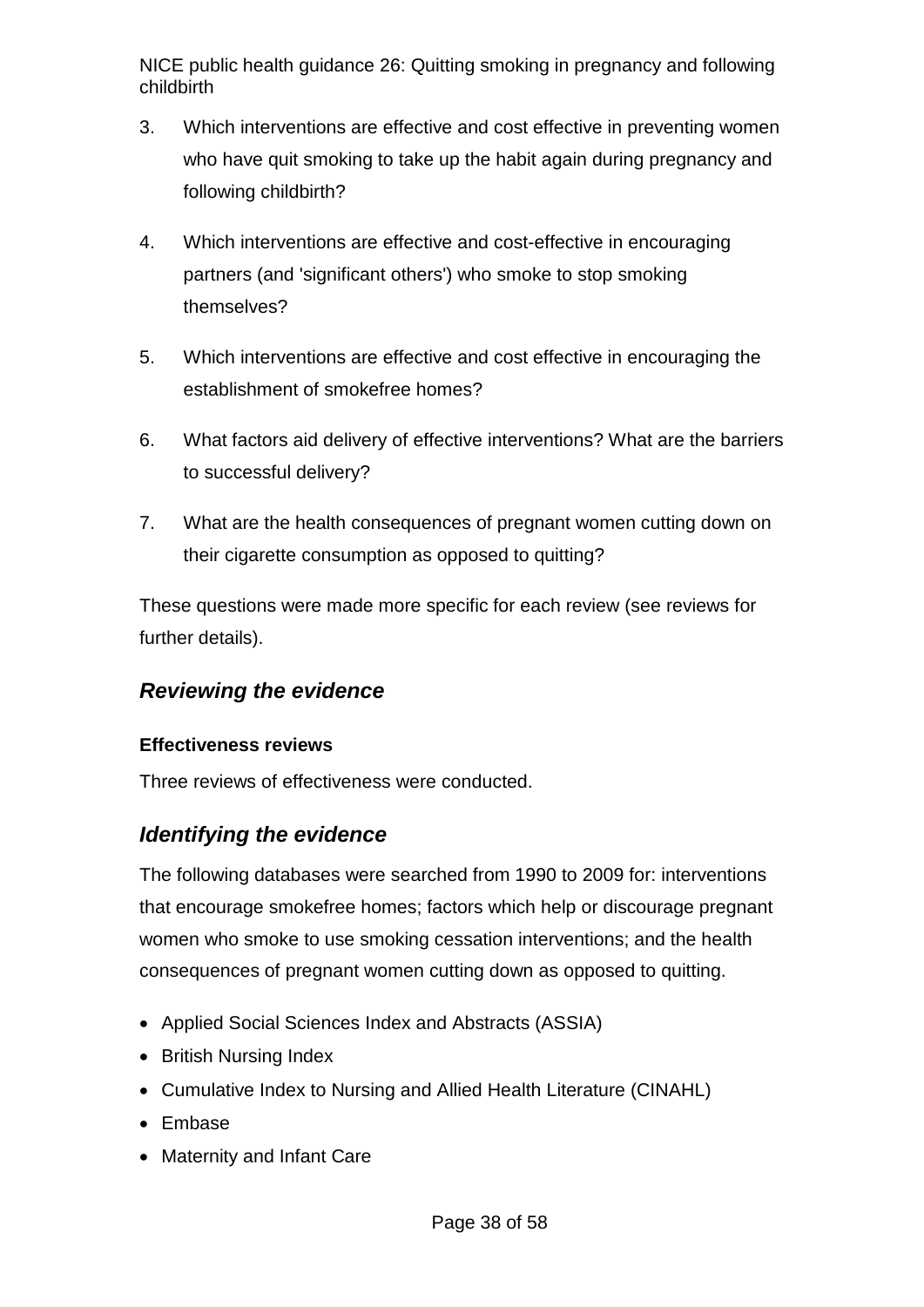- MEDLINE
- PsycINFO
- Science Citation Index
- Social Science Citation Index.

Web of Science Cited Reference and Google Scholar were used to search for citations and internal topic experts were consulted. In addition, the reference lists of papers and reviews that were retrieved in the search process (but not included in the review, due to study type) were sifted.

#### **Selection criteria**

Studies were included in the effectiveness reviews if they:

- included women who smoked who were planning a pregnancy, were pregnant or had an infant aged less than 12 months
- included anyone who smoked and lived in the same dwelling as a pregnant woman or one who was planning a pregnancy, or where an infant aged less than 12 months lived
- covered interventions aimed at making homes smokefree
- addressed factors that aided the delivery of effective interventions
- looked at the health consequences of pregnant women cutting down, as opposed to quitting smoking.

Studies were excluded if they:

- focused on women who did not smoke or who lived in a smokefree household
- focused on women who smoked but were not planning a pregnancy, were not pregnant, or did not have a child aged under 12 months.

#### **Quality appraisal**

Included papers were assessed for methodological rigour and quality using the NICE methodology checklist, as set out in the NICE technical manual 'Methods for the development of NICE public health guidance' (see appendix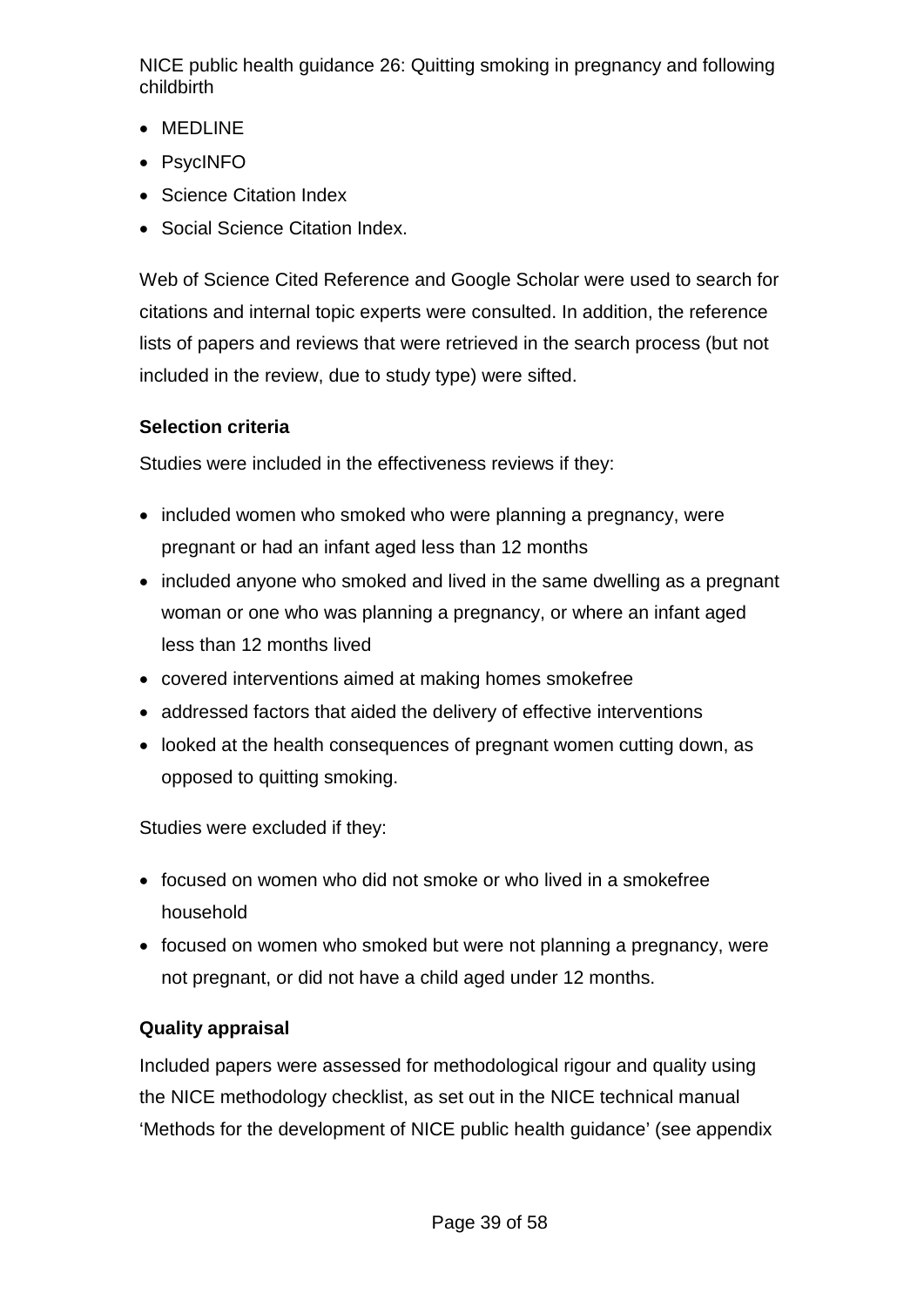E). Each study was graded  $(++, +, -)$  to reflect the risk of potential bias arising from its design and execution.

#### *Study quality*

- ++ All or most of the checklist criteria have been fulfilled. Where they have not been fulfilled, the conclusions are very unlikely to alter.
- + Some of the checklist criteria have been fulfilled. Those criteria that have not been fulfilled or not adequately described are thought unlikely to alter the conclusions.
- Few or no checklist criteria have been fulfilled. The conclusions of the study are likely or very likely to alter.

#### **Summarising the evidence and making evidence statements**

The review data were summarised in evidence tables (see full reviews and expert reports).

The findings from the reviews and expert reports were synthesised and used as the basis for a number of evidence statements relating to each key question. The evidence statements were prepared by the external contractors and the public health collaborating centre (see appendix A). The statements reflect their judgement of the strength (quantity, type and quality) of evidence and its applicability to the populations and settings in the scope.

#### **Expert reports**

Three expert reports were conducted as follows:

Expert report 1 reviewed effective interventions for pregnant women who smoke before or during pregnancy. It identified 12 papers published between 2006 and 2009. It also included findings from the latest Cochrane review on a wider range of smoking cessation interventions for pregnant women who smoke.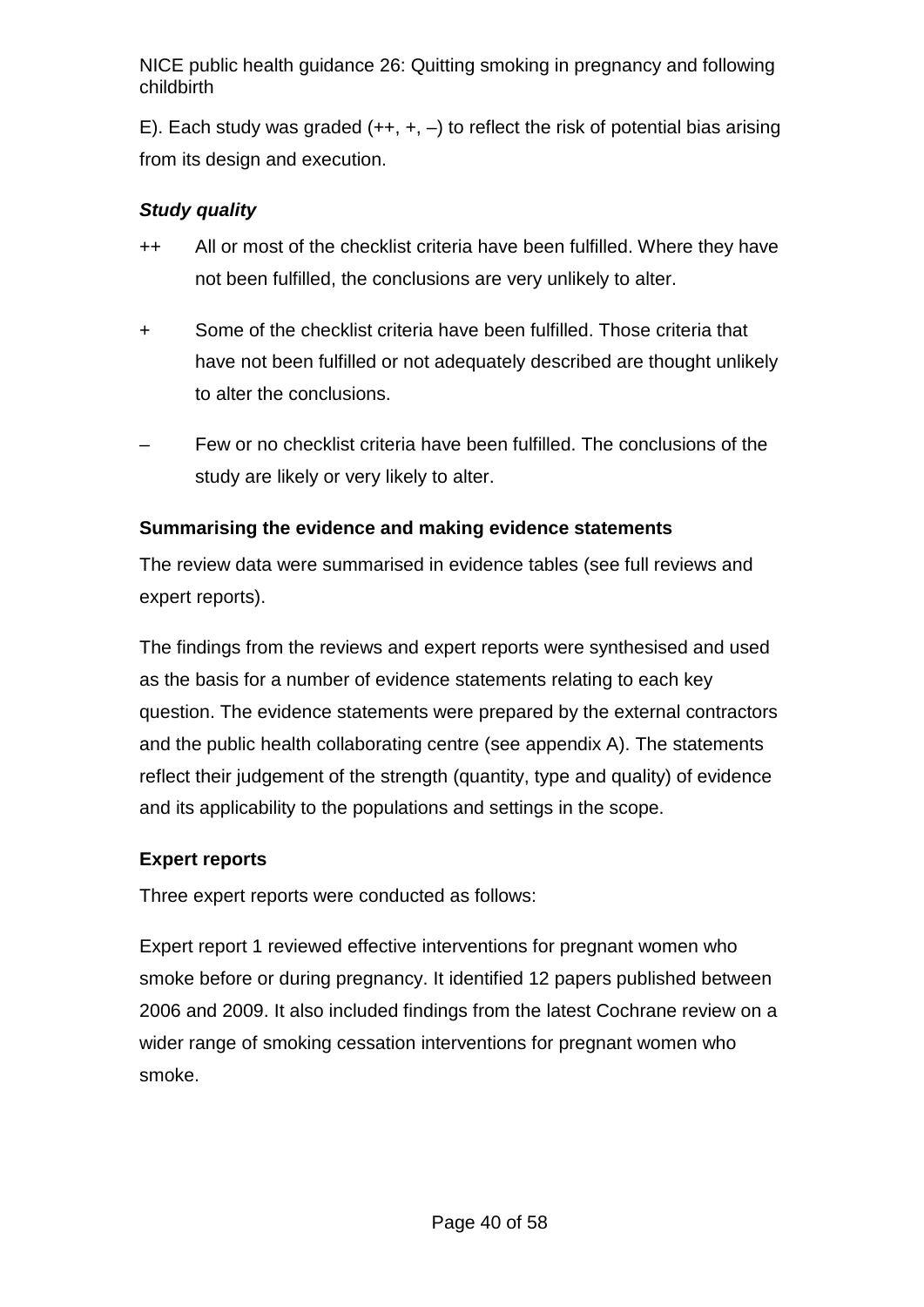Expert report 2 reviewed interventions to improve partner support and partner cessation during pregnancy. It identified18 papers published between 1990 and 2009.

Expert report 3 reviewed interventions to prevent women who have quit smoking during pregnancy and after childbirth from taking up the habit again. It identified 35 papers published between 1990 and 2009. It also included findings from the latest Cochrane review on relapse prevention.

Further details of the databases, search terms and strategies are included in each expert report.

#### *Cost effectiveness*

The economic analysis was based on a previous model developed for NICE's guidance on smoking cessation services. This included a sub-analysis of pregnant women [\(www.nice.org.uk/guidance/PH10\)](http://www.nice.org.uk/guidance/PH10).

#### **Cost-effectiveness analysis**

The model included additional data from the most recent updated Cochrane review of smoking cessation interventions for pregnant women (2009).

A number of assumptions were made which could underestimate or overestimate the cost effectiveness of the interventions (see review modelling report for further details). The results are reported in: 'The economic analysis of interventions for smoking cessation aimed at pregnant women'. They are available at [www.nice.org.uk/guidance/PH26](http://www.nice.org.uk/guidance/PH26)

### *Fieldwork*

Fieldwork was carried out to evaluate how relevant and useful NICE's recommendations were for practitioners and how feasible it would be to put them into practice. It was conducted with a wide range of practitioners who are involved in smoking cessation work with women during pregnancy and following childbirth. This included those working in maternity services, NHS stop-smoking services, smoking cessation helpline services primary care, schools and children's centres.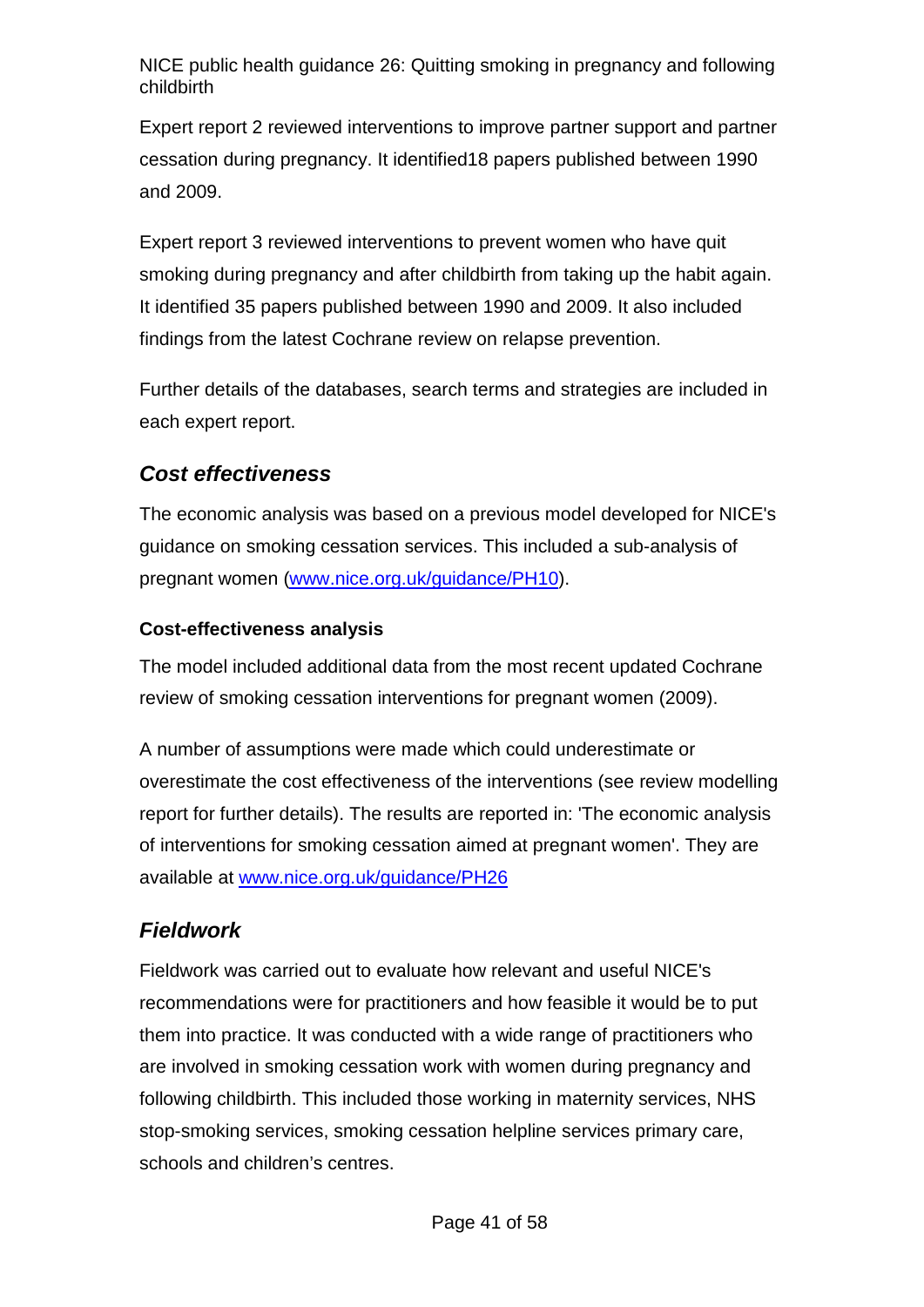The fieldwork was carried out by Greenstreet Berman Ltd and comprised:

- Eight workshops in Birmingham, London, and Manchester and involving a range of health professionals from around the country.
- Six focus groups carried out in primary care trusts in Bristol, Dudley, Leicester, Liverpool, Manchester and Slough. .

The fieldwork was commissioned to ensure there was ample geographical coverage. The main issues arising are set out in appendix C under 'fieldwork findings'. The full fieldwork report, 'Consultation on NICE draft recommendations on quitting smoking in pregnancy and after childbirth: Report to the National Institute for Health and Clinical Excellence', is available at [www.nice.org.uk/guidance/PH26](http://www.nice.org.uk/guidance/PH26)

### *How PHIAC formulated the recommendations*

At its meeting in October 2009, PHIAC considered the evidence of effectiveness, expert reports and cost effectiveness to determine:

- whether there was sufficient evidence (in terms of strength and applicability) to form a judgement
- whether, on balance, the evidence demonstrates that the intervention can be effective or is inconclusive
- where there is an effect, the typical size of effect
- whether the evidence is applicable to the target group and context covered by this guidance.

PHIAC developed draft recommendations through informal consensus, based on the following criteria.

- Strength (type, quality, quantity and consistency) of the evidence
- The applicability of the evidence to the populations/settings referred to in the scope.
- Effect size and potential impact on the target population's health.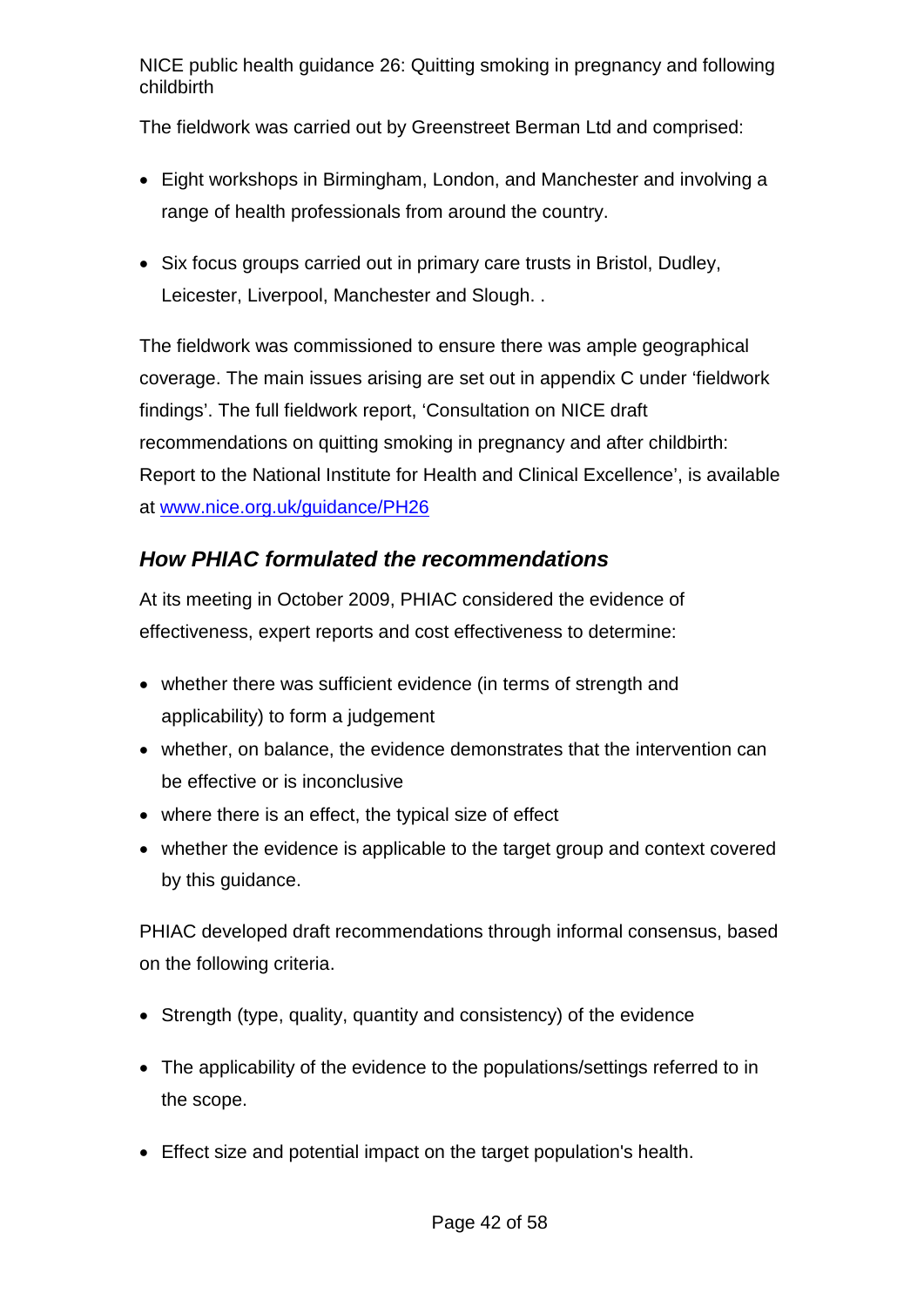- Impact on inequalities in health between different groups of the population.
- Equality and diversity legislation.
- Ethical issues and social value judgements.
- Cost effectiveness (for the NHS and other public sector organisations).
- Balance of harms and benefits.
- Ease of implementation and any anticipated changes in practice.

Where possible, recommendations were linked to an evidence statement(s) (see appendix C for details). Where a recommendation was inferred from the evidence, this was indicated by the reference 'IDE' (inference derived from the evidence).

The draft guidance, including the recommendations, was released for consultation in December 2009. At its meeting in March 2010, PHIAC amended the guidance in light of comments from stakeholders, experts and the fieldwork. The guidance was signed off by the NICE Guidance Executive in June 2010.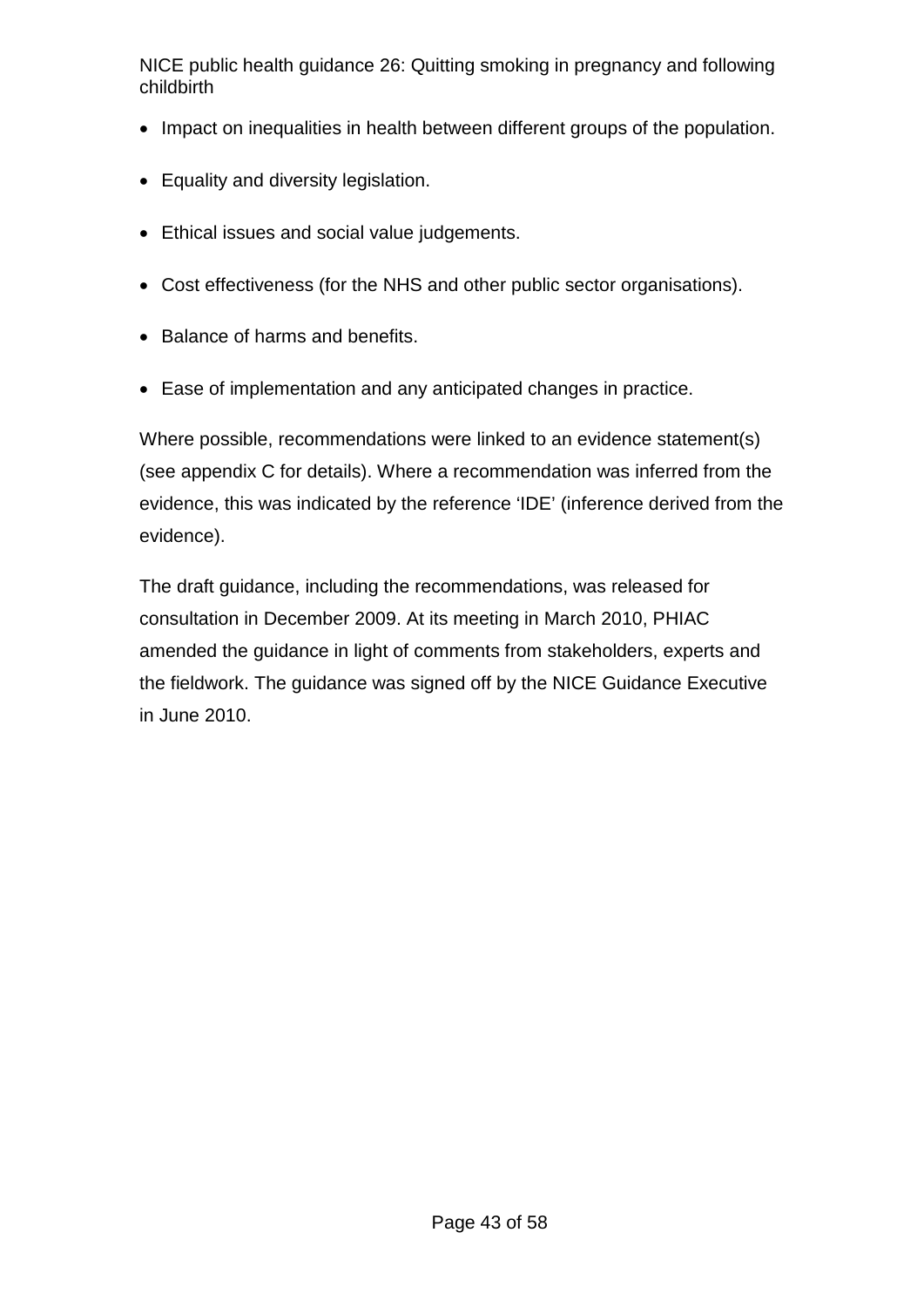## <span id="page-43-0"></span>**Appendix C The evidence**

This appendix lists evidence statements from three reviews produced by a public health collaborating centre and three expert reports provided by external contractors (see appendix A) and links them to the relevant recommendations. (See appendix B for the key to quality assessments.) The evidence statements are presented here without references – these can be found in the full reviews and the expert reports (see appendix E for details). It also sets out a brief summary of findings from the economic analysis.

The three reviews of effectiveness are:

- Review 1: 'Which interventions are effective and cost effective in encouraging the establishment of smokefree homes?'
- Review 2: 'Factors aiding delivery of effective interventions'
- Review 3: 'The health consequences of pregnant women cutting down as opposed to quitting'.

The three expert reports are:

- Expert report 1: 'The effectiveness of smoking cessation interventions during pregnancy: a briefing paper'
- Expert report 2: 'Interventions to improve partner support and partner cessation during pregnancy'
- Expert report 3: 'Rapid review of interventions to prevent relapse in pregnant ex-smokers'.

**Evidence statement number R2.1** indicates that the linked statement is numbered 1 in review 2. **Evidence statement ER1.1** indicates that the linked statement is numbered 1 in expert report 1.

The reviews, expert reports and economic analysis are available at [www.nice.org.uk/guidance/PH26](http://www.nice.org.uk/guidance/PH26)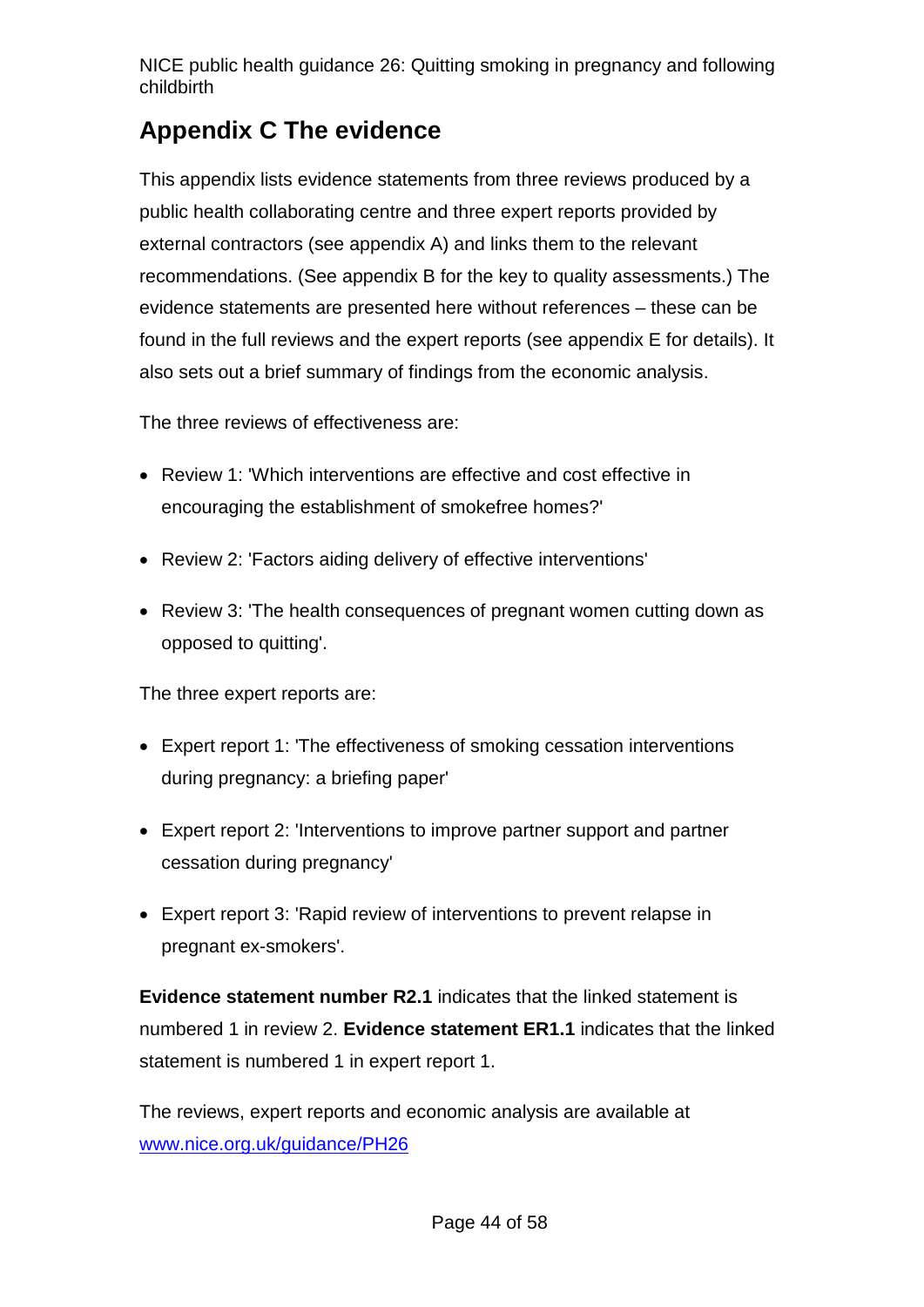Where a recommendation is not directly taken from the evidence statements, but is inferred from the evidence, this is indicated by **IDE** (inference derived from the evidence) below.

Where PHIAC has considered other evidence, it is linked to the appropriate recommendation below. It is also listed in the additional evidence section of this appendix. This includes evidence used to develop other NICE guidelines and guidance.

**Recommendation 1**: evidence statements R2.1, R2.2, R2.3, R2.4, R2.5, R2.6, R2.7, R2.8, R2.9, R2.10, R2.11, ER1.6, ER1.10, ER1.11; IDE

**Recommendation 2**: evidence statements R2.1, R2.2, R2.3, R2.4, R2.5, R2.6, R2.7, R2.8, R2.9, R2.11, ER1.6, ER1.10; IDE

**Recommendation 3**: evidence statements R2.2, R2.3, R2.4, R2.5, R2.9, R2.11, R2.12, ER 1.5, ER1.8, ER1.9, ER1.10, ER1.12; IDE; additional evidence PH10

**Recommendation 4**: evidence statements R2.1, R2.2, R2.3, R2.4, R2.5, R2.6, R2.7, R2.8, R2.9, R2.10, R2.11, R2.12, ER1.1, ER1.2, ER1.5, ER1.6, ER1.8, ER1.12; IDE

**Recommendation 5**: evidence statements ER1.3, ER1.4; IDE

**Recommendation 6**: evidence statements R2.3, R2.12, ER1.6, ER1.8, ER1.9, ER1.12; IDE; additional evidence PH15

**Recommendation 7**: evidence statements ER2.2; IDE

**Recommendation 8**: evidence statements R2.1, R2.2, R2.3, R2.4, R2.6, R2.7, R2.10, R2.11, R2.12, ER1.10, ER1.11, ER1.12; IDE

#### *Evidence statements*

Please note that the wording of some evidence statements has been altered slightly from those in the evidence reviews to make them more consistent with each other and NICE's standard house style.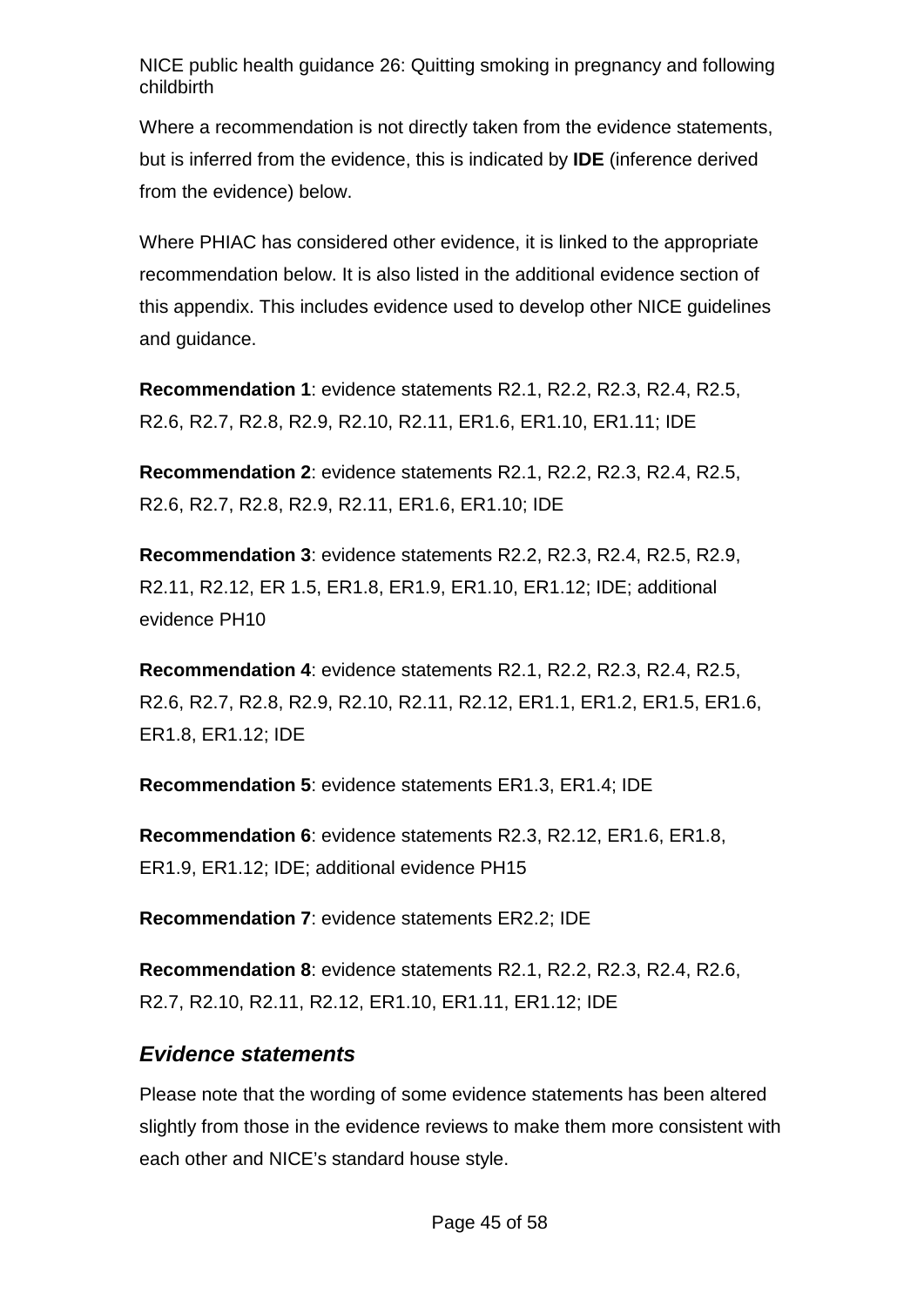#### **Evidence statement R2.1**

Two qualitative studies (one [+] Northern Ireland and one [-] USA) and five survey studies (France, UK, Australia, New Zealand and South Africa) provide evidence that not all staff ask all pregnant women about their smoking status during consultations. One (-) study reports data from a lower income/educated population. Three studies (one [++], one [+], one [-] and one narrative provide evidence that staff may not ask about smoking status because of concerns regarding damaging the relationship between themselves and a pregnant woman.

#### **Evidence statement R2.2**

Five qualitative studies (one [-] USA and four [+] from South Africa, Sweden, Northern Ireland and USA) and three surveys (France, Australia and GB) provide evidence that the information and advice currently provided by health professionals is perceived as insufficient or inadequate by some women and by professionals themselves. There is the suggestion that advice could be more detailed and explicit, and that professionals find discussion of individual smoking behaviours challenging. Three of the studies (one [-] and two [+]) report data from a lower income/lower educated/deprived area.

#### **Evidence statement R2.3**

Five qualitative papers (three [+] from Sweden, South Africa and GB and two [-] from GB and USA) describe how the style or way that information/advice is communicated to pregnant women smokers can impact on how the advice or information is received. Concerns regarding advice being construed as nagging or preaching are reported, together with the recommendation that a more caring, empathetic approach may be helpful.

#### **Evidence statement R2.4**

One qualitative study ([+] Northern Ireland) and four surveys (Australia, France, New Zealand and USA) provide evidence that there is variance in practice among staff in regard to the type of intervention offered during and following a consultation, such as whether a leaflet is offered, whether there is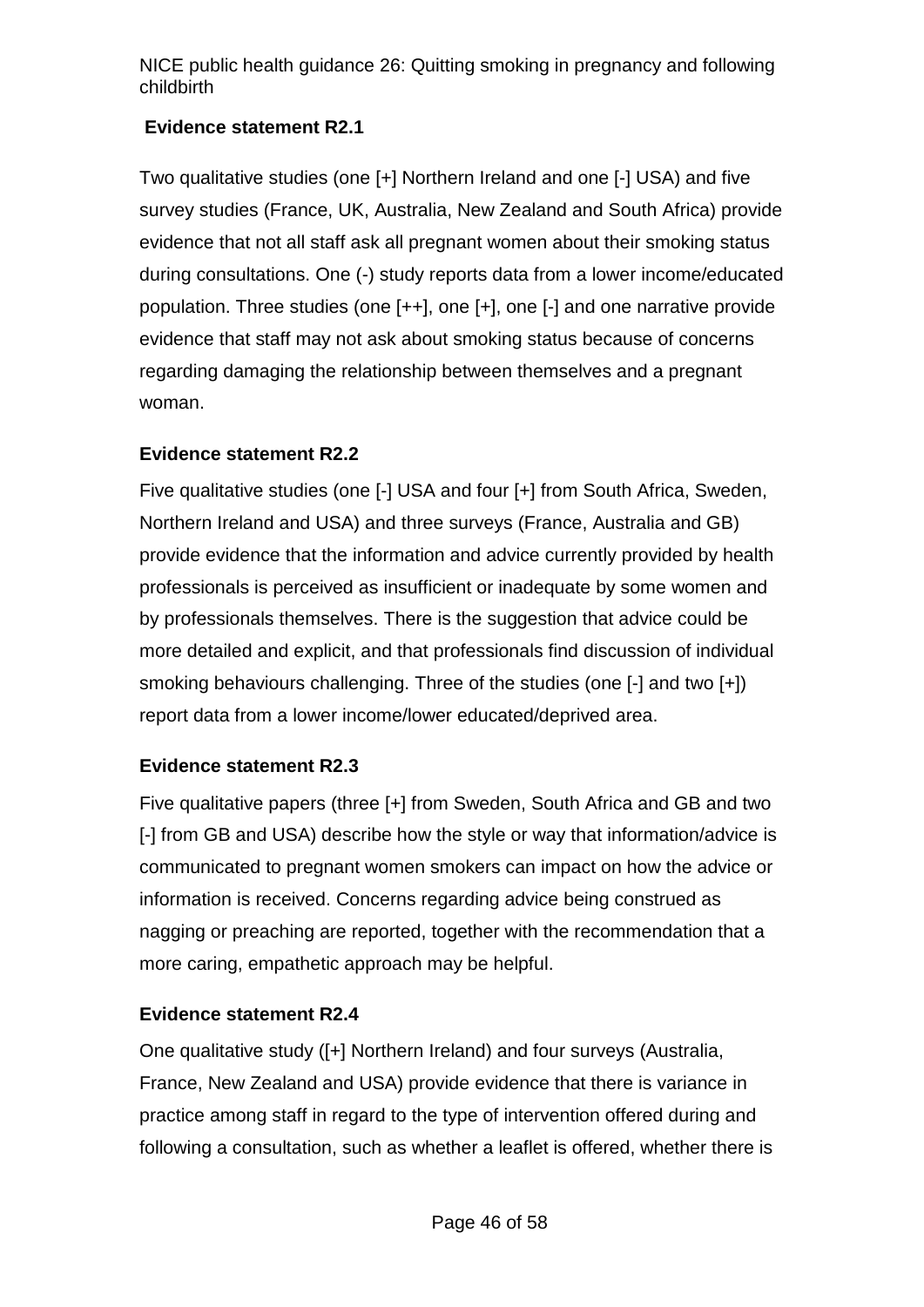referral on to a specialist programme, or whether ongoing personal support is offered.

#### **Evidence statement R2.5**

There is evidence from one qualitative study ([+] South Africa) and two surveys (GB and USA) that there is limited knowledge/availability/use of guidelines or protocols in practice. There is evidence from one survey (Australia) that having guidelines/protocols in place may be associated with an increase in the number of smoking interventions offered.

#### **Evidence statement R2.6**

Evidence from four qualitative studies (one [++] New Zealand and three [+] from Sweden, South Africa and USA) three surveys (GB, France and New Zealand) and a narrative report (USA) suggests that record-keeping practices and follow-up enquiries may be inconsistent among practitioners. Pregnant women smokers and recent mothers differed in their views regarding the frequency with which they should be asked about their smoking.

#### **Evidence statement R2.7**

Three qualitative studies (one [++] New Zealand and two [+] from South Africa and Sweden), seven surveys (four from Australia, two from USA and one GB) and one narrative report (USA) suggest that staff perceive that they have limited skills and knowledge to implement successful smoking cessation interventions.

#### **Evidence statement R2.8**

Two qualitative studies (one [+] South Africa and one [-] Australia), seven surveys (three from Australia, two from USA, one New Zealand and one GB) and one narrative report (USA) provide evidence that staff perceive that lack of time is a significant barrier to the implementation of smoking cessation interventions.

#### **Evidence statement R2.9**

One qualitative study ([+] South Africa), six surveys (four from Australia and two from USA) and narrative from one study (USA) suggest that staff perceive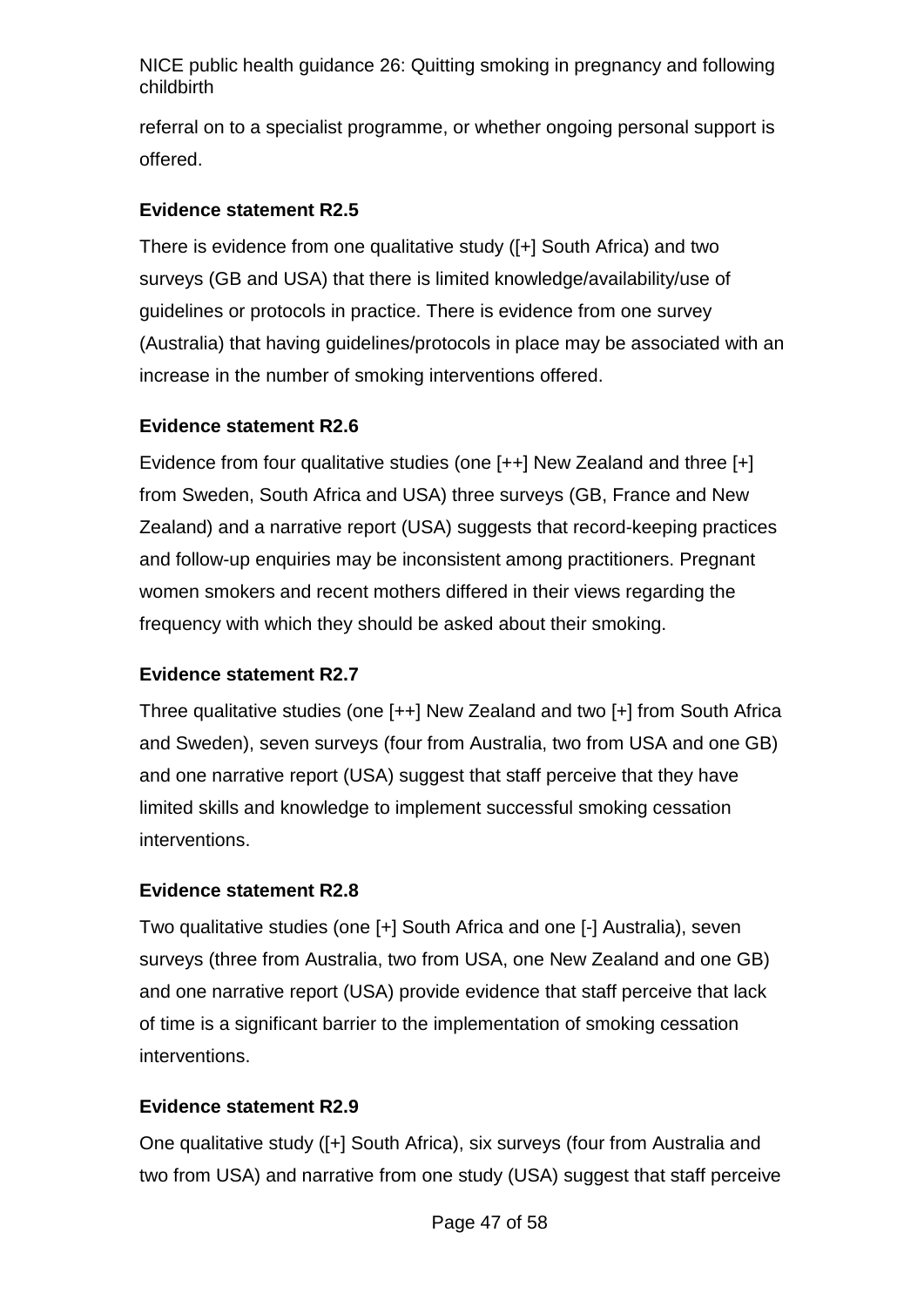that limited resources, in the form of either staff or patient education materials, impact on the delivery of interventions. These papers report findings from Australia and the USA – their applicability to the UK may need to be considered.

#### **Evidence statement R2.10**

Two qualitative studies (one [+] Sweden and one [+] South Africa) and seven surveys (three from Australia, two from USA, one New Zealand and one GB) suggest that staff perceptions regarding the limited effectiveness of interventions may impact on their delivery of services. One paper (USA) describes a lack of firm reasons for non-attendance given by women who did not attend a smoking intervention programme.

#### **Evidence statement R2.11**

Four surveys (two from Australia, one New Zealand and one GB) provide evidence that typical practice in regard to smoking cessation advice and management of care can vary between doctors and midwives. It is reported that GPs are more likely to advise women to quit smoking completely, whereas midwives are more likely to advise gradual reduction. Also, the evidence suggests that midwives are more likely to refer on to other agencies and record smoking status. GPs may be more likely than midwives to raise the subject of smoking at subsequent consultations.

#### **Evidence statement R2.12**

One qualitative study ([+] GB) and two narrative reports (both USA) describe obstacles to pregnant women smokers accessing services as including: the length of sessions; difficulty making telephone contact; and a lack of transport or child care. It is suggested that domiciliary or very local services, the provision of crèche facilities, appointment systems or telephone counselling could be suitable service delivery options. One study (USA) suggests, however, that telephone support services may have poor success in terms of contact rates.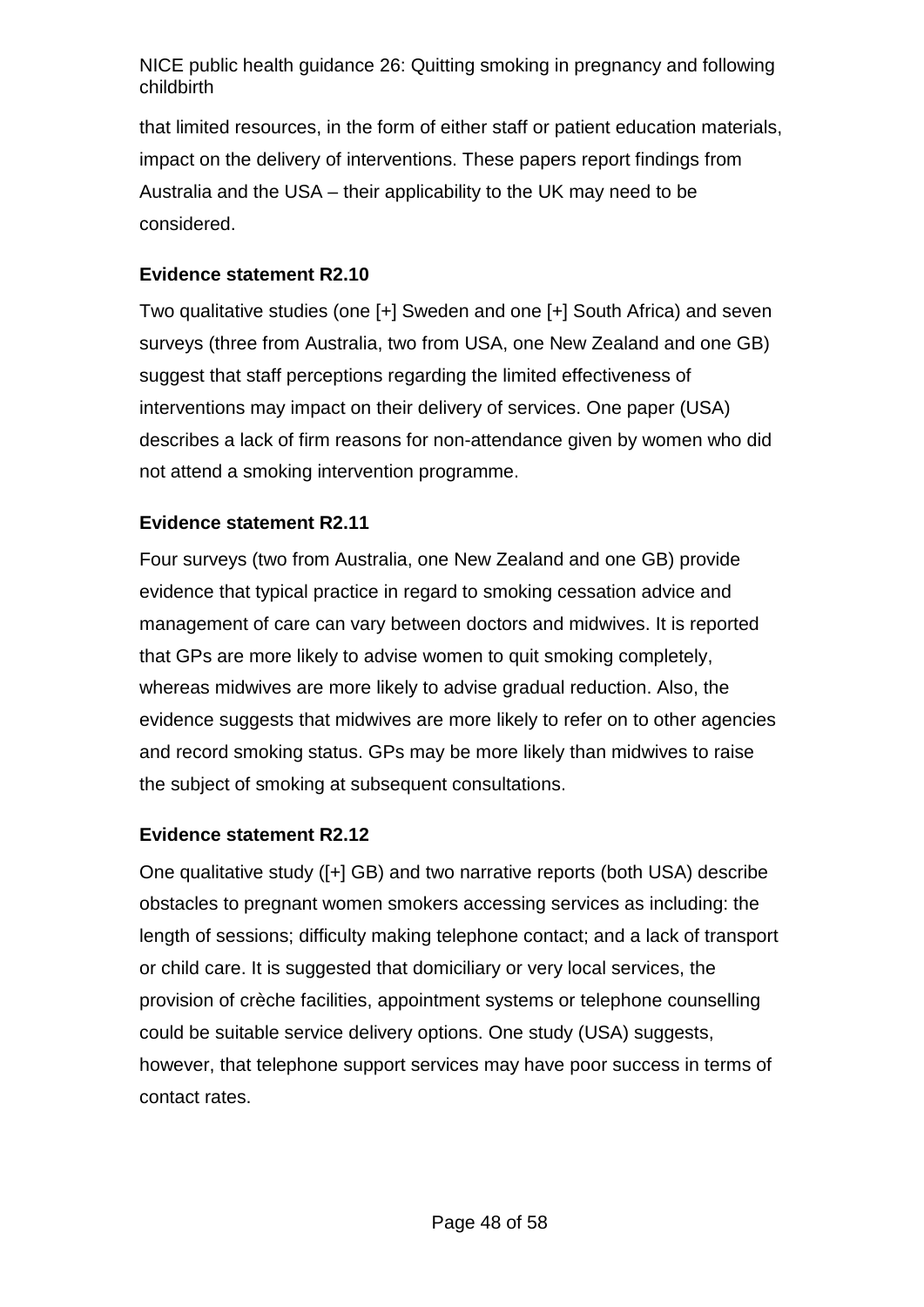#### **Evidence statement ER1.1**

There is good evidence from one recently updated systematic review (++) on the effectiveness of interventions for promoting smoking cessation in pregnancy.

The review included 72 trials. Pooled results show that cessation interventions reduce smoking in late pregnancy (risk ratio [RR] 0.94, 95% confidence interval [CI] 0.93 to 0.96) and reduce incidences of low birth weight (RR 0.83, 95% CI 0.73 to 0.95) and pre-term births (RR 0.86, 95% CI 0.74 to 0.98) while increasing birth weight by a mean of 53.91 g (95% CI 10.44 g to 95.38 g).

The overall finding of the updated review is that smoking cessation interventions used in early pregnancy can reduce smoking in later pregnancy by around 6% (or 3% using studies least prone to bias).

### **Evidence statement ER1.2**

There is good evidence from one recently updated systematic review (++) on the effectiveness of financial incentives for promoting smoking cessation in pregnancy. Four trials in the review examined financial incentives. A metaanalysis found that financial incentives paid to pregnant women to promote smoking cessation were found to be significantly more effective than other intervention strategies (RR 0.76, 95% CI 0.71 to 0.81).

### **Evidence statement ER1.3**

There is mixed evidence from one recently updated systematic review (++) and one recent trial ([++] USA) (not included in the review) on the effectiveness of nicotine replacement therapy (NRT) for promoting smoking cessation in pregnancy.

In the review, meta-analysis of data from five trials found NRT to be effective (RR 0.95 CI 0.92 to 0.98). However, a large, double-blind, placebo-controlled trial, published after the review searches were completed, found no evidence that NRT was effective for smoking cessation in pregnancy (RR 0.96, 95% CI 0.85-1.09).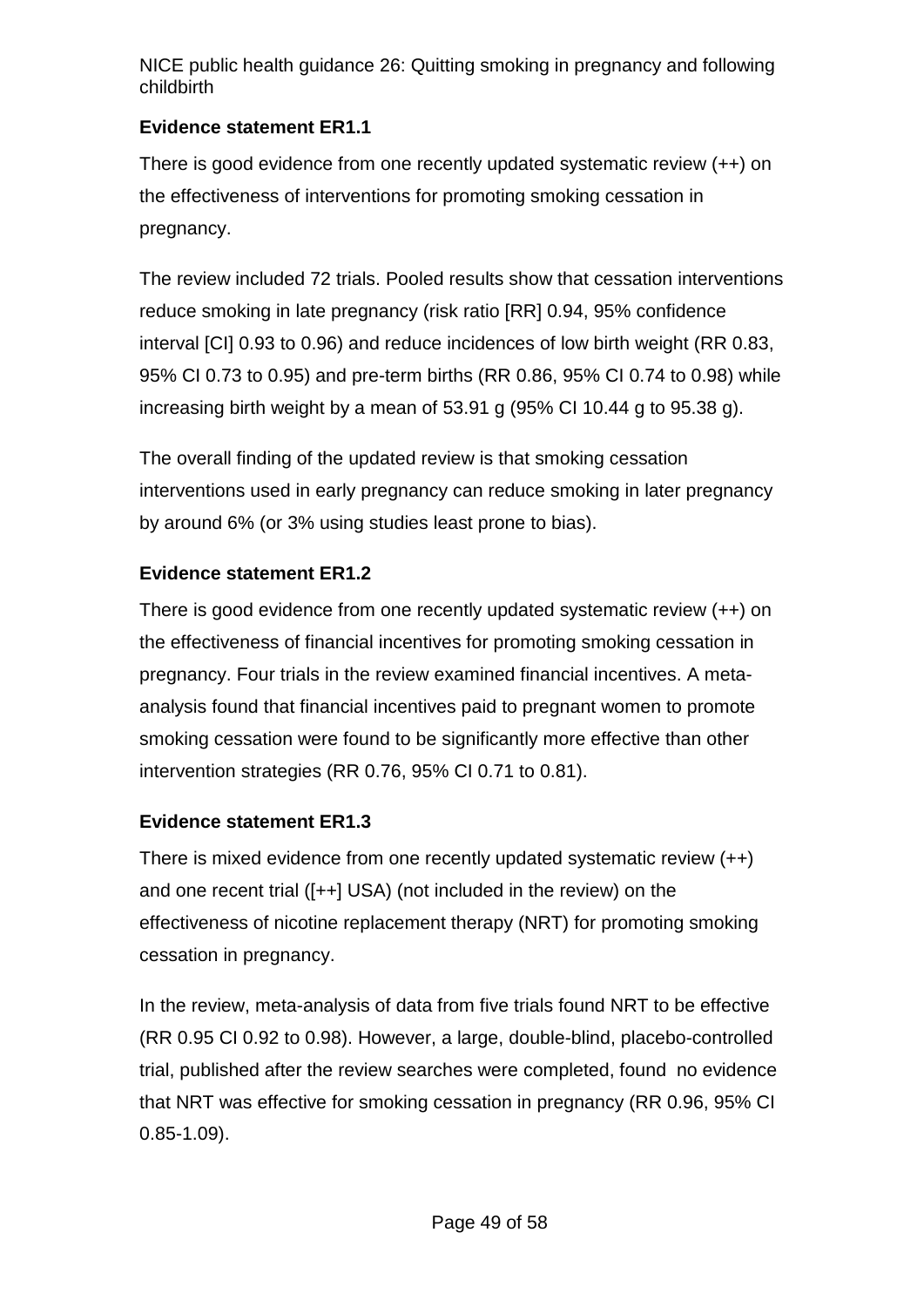#### **Evidence statement ER1.4**

There is no evidence that NRT either increases or decreases low birthweight. There are insufficient data to form judgements about any impact of NRT on stillbirth or special care admissions (two [++]).

#### **Evidence statement ER1.5**

There is good evidence from one recent systematic review (++) on the effectiveness of self-help interventions for smoking cessation in pregnancy, although the extent of UK evidence is limited.

Fifteen trials were included in the review and 12 in the primary meta-analysis which found that self-help interventions were effective (Odds ratio [OR] 1.83, 95% CI 1.23-2.73). A further meta-analysis failed to find evidence that more intensive self-help interventions had greater impact than less intensive ones.

### **Evidence statement ER1.6**

There is evidence from four UK studies (all [+]) that NHS Stop Smoking Services are effective in supporting pregnant women to stop smoking.

The NHS Stop Smoking Service interventions for pregnant women described in these articles consist of a combination of behavioural support (delivered in a range of settings and formats) and NRT (for most but not all women). They report varied outcomes but those that included 4-week post-quit date outcomes reported quit rates of between 32% and 48%. However, evidence from a national study of smoking cessation services for pregnant women in Scotland found that the reach and effectiveness of services varied significantly between health boards. Some areas offered no tailored (specialist) smoking cessation interventions for pregnant women.

#### **Evidence statement ER1.8**

There is limited evidence about whether the form of delivery can affect the effectiveness of smoking cessation interventions for pregnant women.

One trial ([++] UK) found some evidence that stage-matched interventions for smoking cessation in pregnancy were more effective, particularly in improving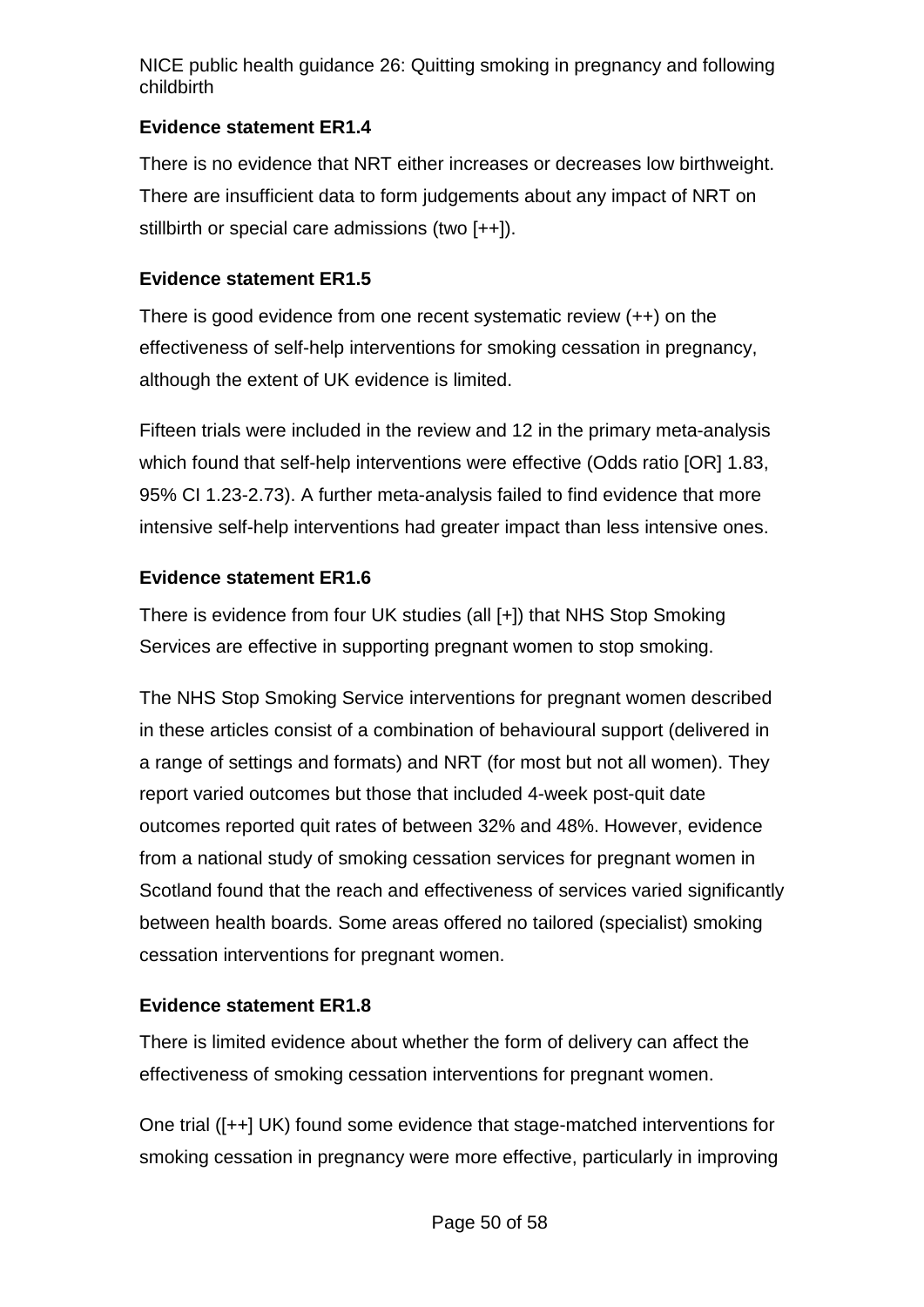women's readiness to quit, but concluded that it was difficult to interpret this finding as the stage-based interventions were also more intensive. Another qualitative study ([+] UK) summarised the delivery characteristics of stop smoking services for pregnant women that were perceived to be successful by key stakeholders. These characteristics included: training of midwives in how to refer pregnant smokers to specialist services, offering NRT to almost all clients, having an efficient system of providing prescriptions, offering home visits, and providing intensive multi-session behavioural support delivered by specialist staff.

#### **Evidence statement ER1.9**

There is limited evidence that the site or setting of the intervention influences the effectiveness of smoking cessation interventions for pregnant women in the UK. One study ([+] UK) found that most stop smoking services in Scotland offered home visits by trained advisers to pregnant women. An analysis of routine service data suggested that, for those home-based services for which data on engagement (whether a woman attended the first appointment with a specialist adviser) were available, about 50% of those referred engaged compared with 20% for clinic-based services.

#### **Evidence statement ER1.10**

There is good evidence that women in the UK under-report smoking during pregnancy and that CO monitoring can aid in the identification of pregnant smokers. Two studies (one [++] and one [+]) found that around one in four pregnant women in the west of Scotland do not accurately disclose their smoking status when asked during the booking visit with a midwife. One of these studies described how routine CO monitoring in antenatal clinics, if implemented consistently, can improve the accurate identification of pregnant smokers and facilitate referral to smoking cessation services.

#### **Evidence statement ER1.11**

There is very preliminary evidence from two observational studies that opt-out referral pathways can increase the number of women who engage with NHS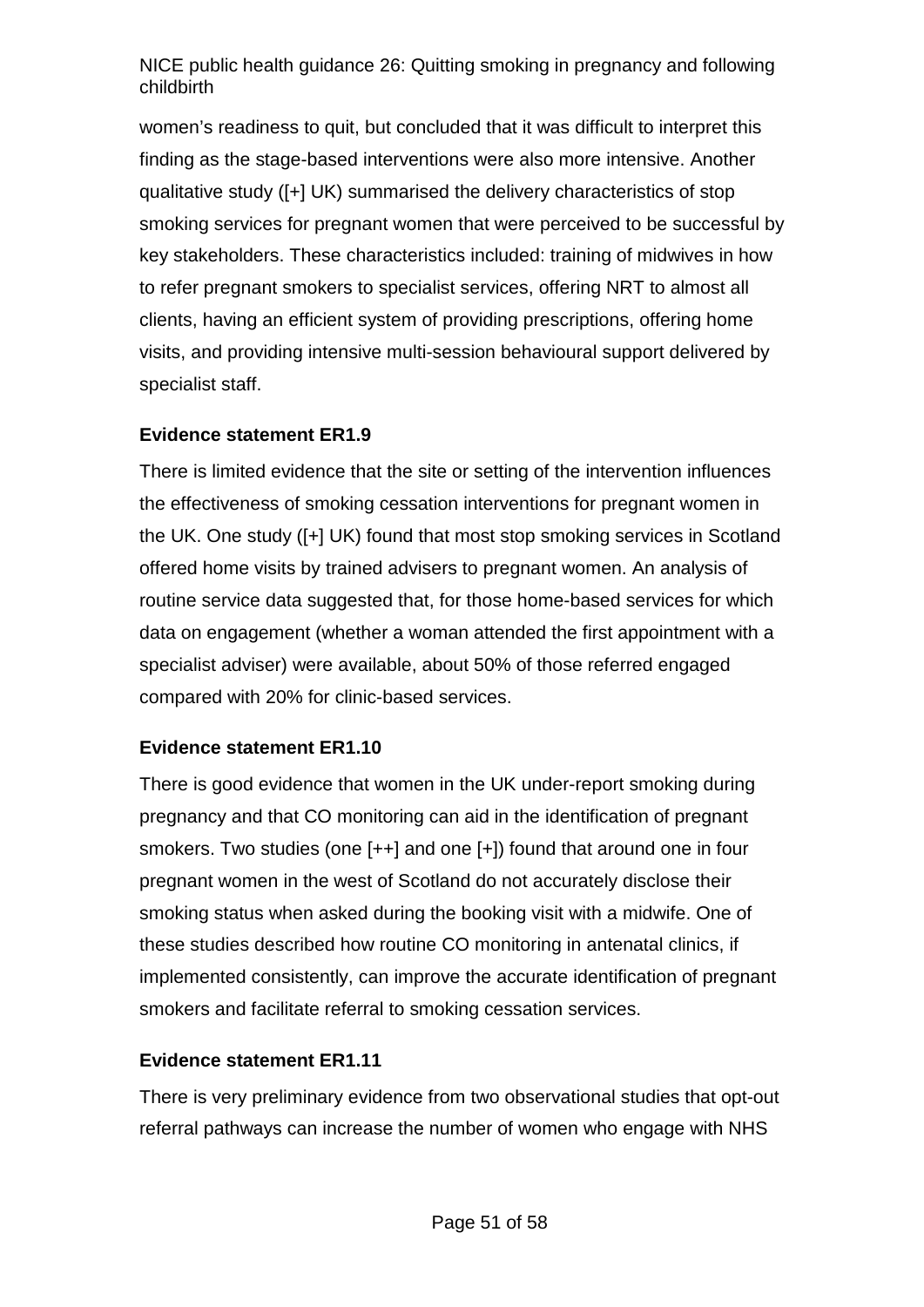stop smoking services and result in larger numbers of women quitting smoking, when compared with opt-in referral pathways.

#### **Evidence statement ER1.12**

Two studies (one [+] UK and one [-] UK) explored pregnant women's views about smoking cessation services. Barriers to accessing services included, among others, feeling unable to quit, lack of knowledge about services, difficulty of accessing services, fear of failing and concerns about being stigmatised.

#### **Evidence statement ER2.2**

There is moderate evidence that multi-component interventions that include free nicotine replacement therapies are effective in encouraging partners who smoke to stop smoking. Nine studies (five [+] from USA, the Netherlands, Australia and two from the UK, one [++] Australia, three [-] from Sweden, China and Norway) examined whether specific interventions were effective in encouraging partners and 'significant others' who smoke to stop smoking. Interventions that had non-significant outcomes include: a media education campaign, partner-delivered booklet, counselling, biofeedback-based interventions, and self-help guidance.

Two randomised control trials from the US and Australia had significant outcomes. These interventions offered free NRT patches to partners, in conjunction with smoking cessation resources and multiple telephone counselling sessions which encouraged partner support, or along with a minimal intervention which included video and print materials on smoking cessation and multiple contacts to address the male partner's smoking. However, the effect of treatment on overall quit rates was not sustained at follow-up periods.

Applicability: both studies with significant findings took place outside of the UK. Therefore, findings may not be directly relevant to the UK.

#### *Additional evidence*

• 'Smoking cessation services' NICE public health guidance 10 (2008).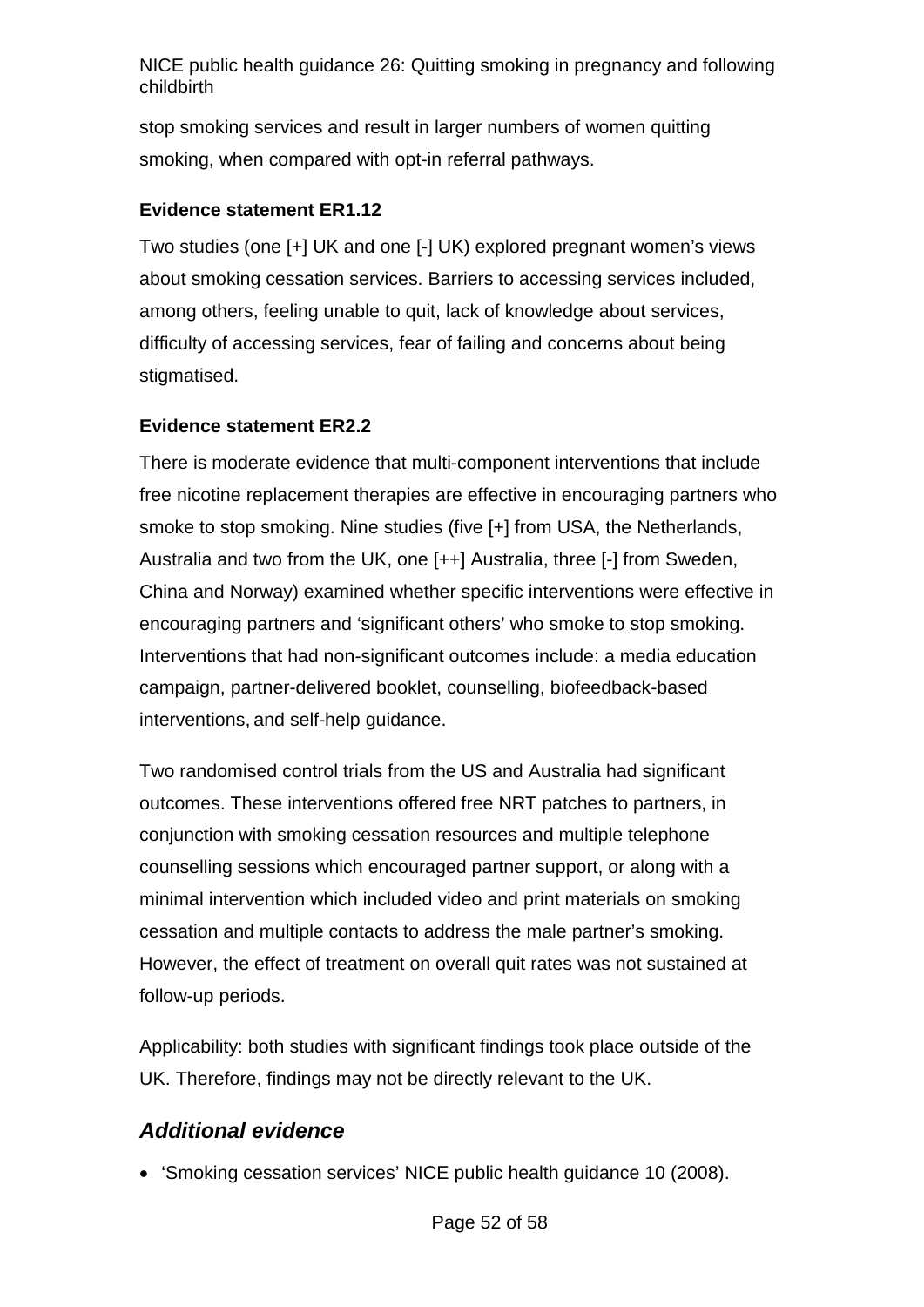• 'Identifying and supporting people most at risk of dying prematurely' NICE public health guidance 15 (2008).

#### *Cost-effectiveness evidence*

The economic analysis was based on a previous model developed for NICE's guidance on smoking cessation services. This model included a sub-analysis of pregnant women (public health guidance 10 available at [www.nice.org.uk/guidance/PH10\)](http://www.nice.org.uk/guidance/PH10). For the purposes of this guidance, it used data from the most recently updated Cochrane review of smoking cessation interventions for pregnant women (2009).

The cost-effectiveness model showed that interventions to encourage women who are pregnant to quit smoking were cost effective (in the main, they were more effective and less costly than no intervention).

However, due to insufficient data, not all the effects of smoking during pregnancy were modelled. For instance, the model did not include the impact on infant morbidity and quality of life, or on healthcare costs for children aged over 5 years. PHIAC took the view that, had these factors been included in the analysis, the interventions would have probably been shown to be more cost effective.

### *Fieldwork findings*

Fieldwork aimed to test the relevance, usefulness and feasibility of putting the recommendations into practice. PHIAC considered the findings when developing the final recommendations. For details, go to the fieldwork section in appendix B and see the full report:'Consultation on NICE draft recommendations on quitting smoking in pregnancy and after childbirth: Report to the National Institute for Health and Clinical Excellence'.

Fieldwork participants who work with women who smoke during pregnancy and following childbirth were generally positive about the recommendations and their potential to help women quit smoking during pregnancy or following childbirth.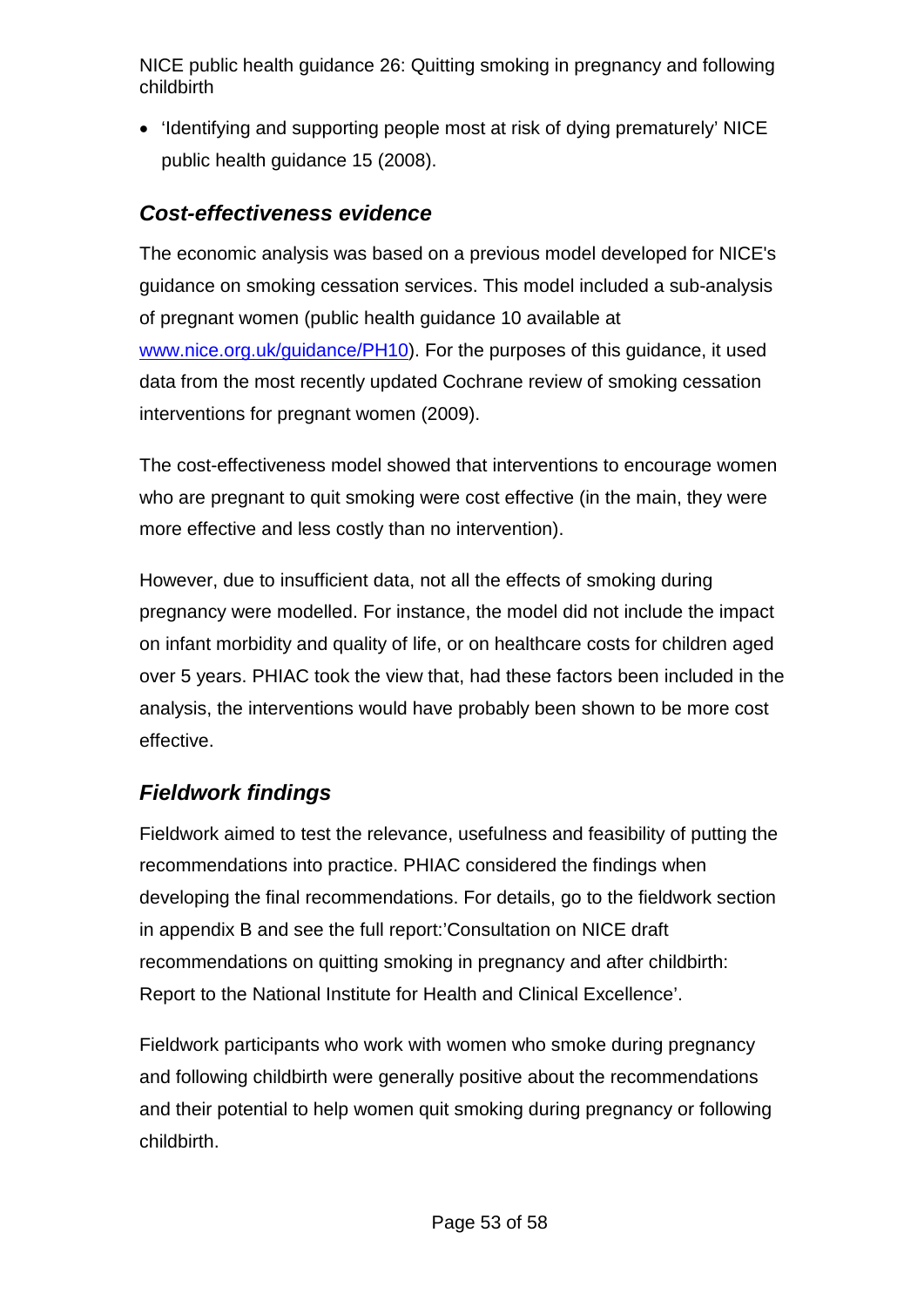Participants pointed out that many areas use a referrals system and that this tends to operate on an 'opt-in' basis. The draft recommendations suggested an opt-out approach which would increase referrals and may lead to the need for more resources.

Participants felt that it was unlikely referrals would come through pharmacists and GPs. However, other professionals had been found to be an invaluable source of support for helping pregnant women to quit smoking, particularly children's centre staff.

Most participants believed the recommendations were useful in that they pulled together a range of information in one place. They were also seen as practicable and relevant. However, clarity was needed in some specific areas.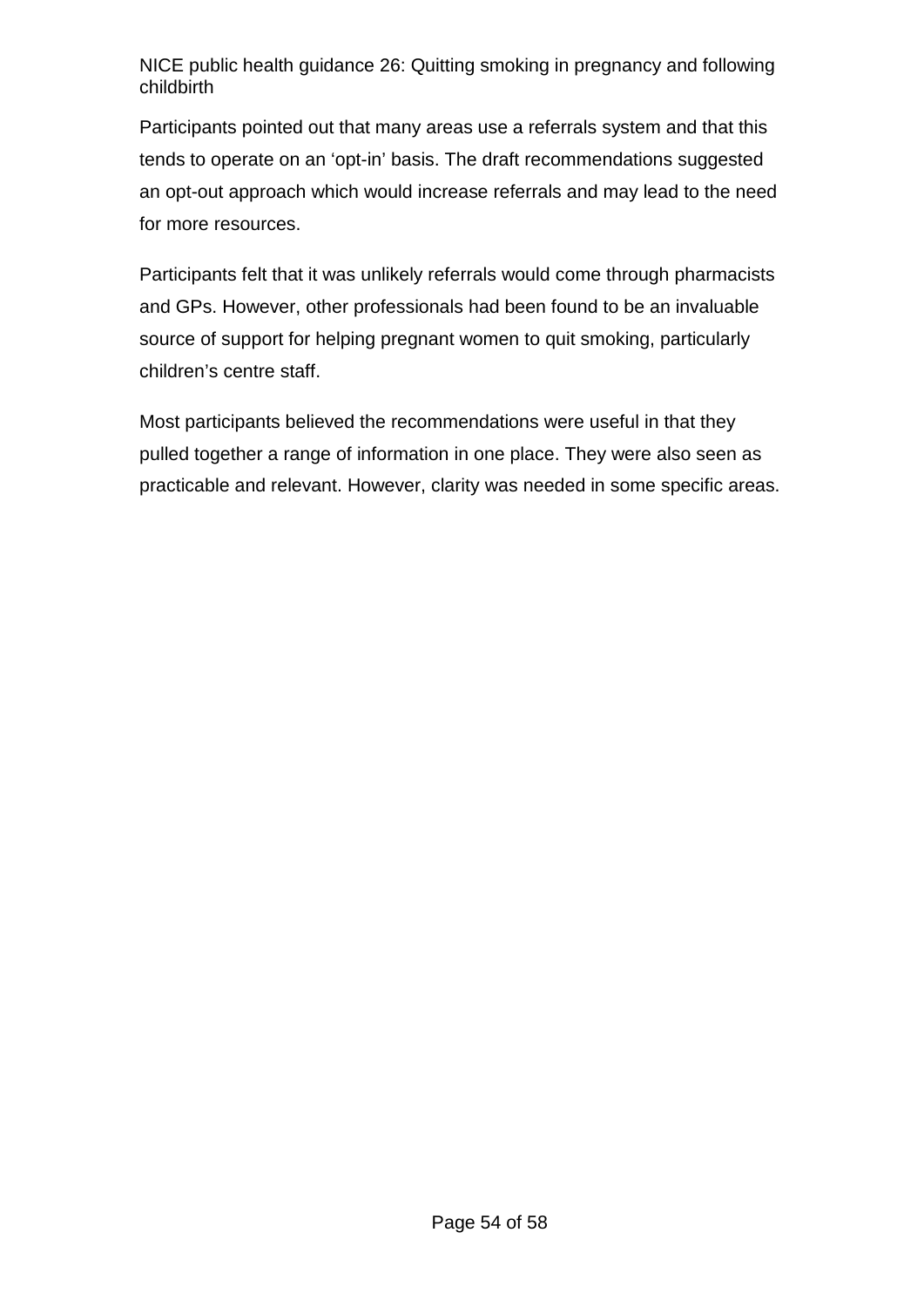## <span id="page-54-0"></span>**Appendix D Gaps in the evidence**

The Public Health Interventions Advisory Committee (PHIAC) identified a number of gaps in the evidence relating to the interventions under examination, based on an assessment of the evidence. These gaps are set out below.

- 1. There is a lack of evidence on how to prevent pregnant women who have given up smoking from taking up the habit again after giving birth.
- 2. There is limited evidence on the effectiveness and cost effectiveness of interventions aimed at:
	- a. encouraging partners and 'significant others' to help pregnant women to stop smoking
	- b. helping partners and 'significant others' who smoke to quit
	- c. establishing smokefree homes
	- d. helping women from certain demographic groups (for example, teenage girls and people from some minority ethnic groups) who smoke to quit.
- 3. There is limited, UK-specific evidence on:
	- a. how to increase the contact smoking cessation services have with pregnant women who smoke
	- b. the effectiveness and cost effectiveness of incentives to encourage women who are pregnant or postpartum to stop smoking
	- c. which elements of self-help materials are effective
	- d. the effectiveness of new media in encouraging pregnant women to give up smoking.
- 4. There is limited evidence on how and why some women spontaneously quit smoking when they become pregnant.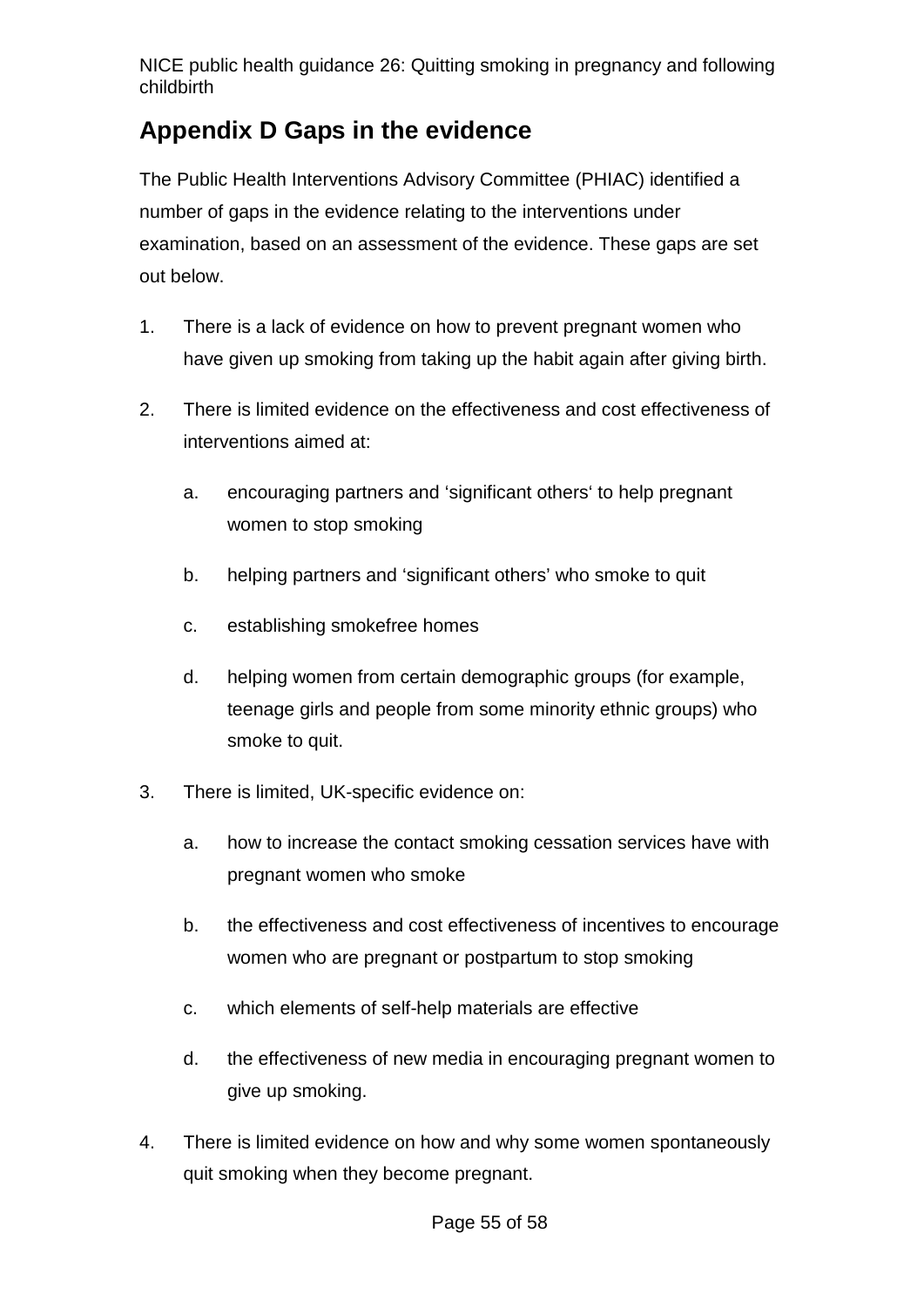The Committee made 6 recommendations for research. These are listed in section 5.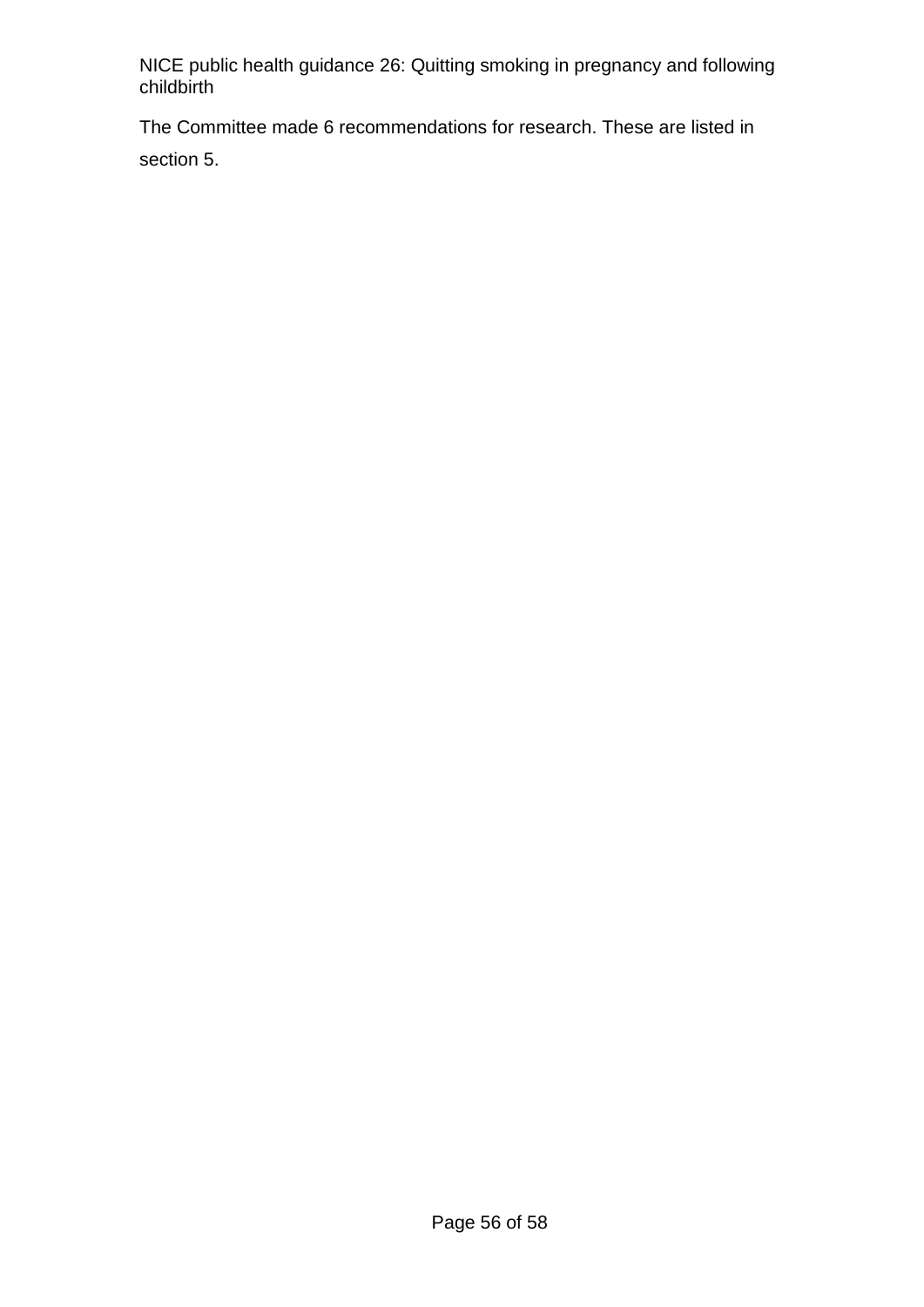## <span id="page-56-0"></span>**Appendix E Supporting documents**

Supporting documents are available at [www.nice.org.uk/guidance/PH26](http://www.nice.org.uk/guidance/PH26) These include the following.

- Evidence reviews:
	- − Review 1: 'Which interventions are effective and cost effective in encouraging the establishment of smokefree homes?'
	- − Review 2: 'Factors aiding delivery of effective interventions'
	- − Review 3: 'The health consequences of pregnant women cutting down as opposed to quitting'.
- Expert reports:
	- − Expert report 1: 'The effectiveness of smoking cessation interventions during pregnancy: a briefing paper'
	- − Expert report 2: 'Interventions to improve partner support and partner cessation during pregnancy'
	- − Expert report 3: 'Rapid review of interventions to prevent relapse in pregnant ex-smokers'.
- Economic modelling: 'The economic analysis of interventions for smoking cessation aimed at pregnant women'.
- Fieldwork report: Consultation on NICE draft recommendations on quitting smoking in pregnancy and after childbirth: Report to the National institute for Health and Clinical Excellence'.
- A quick reference guide for professionals whose remit includes public health and for interested members of the public. This is also available from NICE publications (0845 003 7783 or email publications@nice.org.uk – quote reference number N2198).

For information on how NICE public health guidance is developed, see:

• 'Methods for development of NICE public health guidance (second edition, 2009)' available from [www.nice.org.uk/phmethods](http://www.nice.org.uk/phmethods)